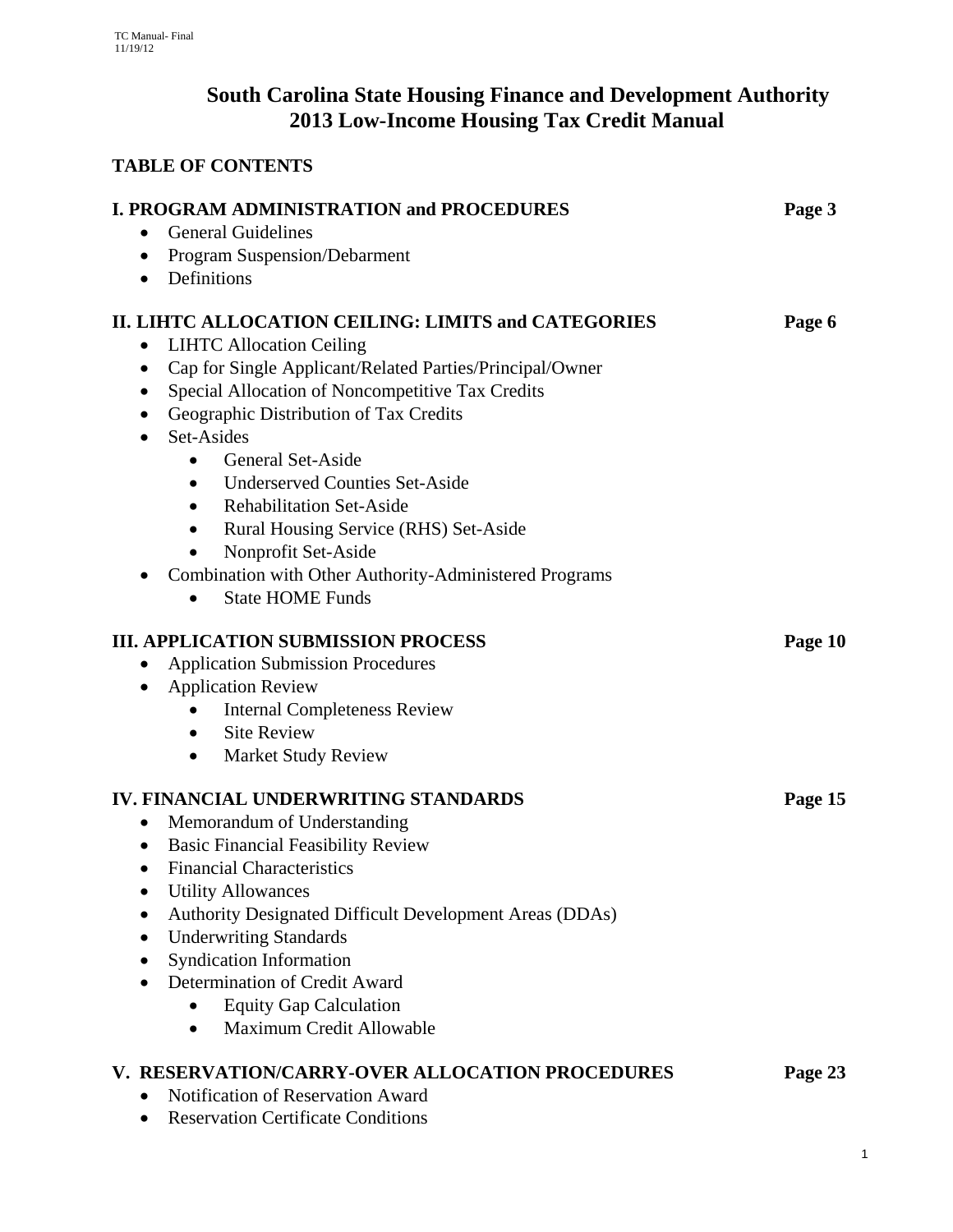- Carryover Allocation Procedure
- Verification of Ten Percent Expenditure

| VI. DEVELOPMENT PROGRESS REPORT REQUIREMENTS<br><b>Exhibit L Progress Reports</b><br>$\bullet$<br>Eight (8) Month Progress Report<br>$\bullet$<br>Ten (10) Month Progress Report<br>٠<br>Twelve (12) Month Progress Report<br>$\bullet$                                                                                                                                                                                                                                                                                                                               | Page 26 |
|-----------------------------------------------------------------------------------------------------------------------------------------------------------------------------------------------------------------------------------------------------------------------------------------------------------------------------------------------------------------------------------------------------------------------------------------------------------------------------------------------------------------------------------------------------------------------|---------|
| <b>VII. PLACED IN SERVICE ALLOCATION</b><br>Placed in Service Allocation Requirements<br>٠<br>Placed in Service Application Submission<br>$\bullet$<br><b>Cost Certification Requirements</b><br>$\bullet$                                                                                                                                                                                                                                                                                                                                                            | Page 27 |
| VIII. COMPLIANCE MONITORING PROCEDURES<br><b>Rent Increases</b><br>$\bullet$<br><b>Annual Audited Financial Statements</b><br>$\bullet$<br>Record Keeping<br>$\bullet$<br><b>Record Retention</b><br>$\bullet$<br><b>Annual Owners Certification</b><br>$\bullet$<br><b>Document Review</b><br>$\bullet$<br>Frequency of Certification Documents<br>٠<br>Physical Inspection of LIHTC Development<br>$\bullet$<br><b>Authority Retention of Records</b><br>٠<br>Notification of Noncompliance<br><b>Cure Period</b><br>$\bullet$<br><b>Compliance Monitoring Fees</b> | Page 29 |

# **IX. DEVELOPMENTS UTILIZING NON-COMPETITIVE TAX CREDITS WITH TAX EXEMPT BOND FINANCING PAGE 33**

- Preliminary Opinion of Eligibility (QAP Requirements)
- Application for an Allocation of Non-Competitive LIHTCs

# **ADDENDUMS**

- 2013 Market Study Guideline Procedures
- 2013 LIHTC Program Schedule
- List of Code Numbers for South Carolina Counties
- 2013 Qualified Census Tracts (QCTs) and Difficult Development Areas (DDAs) are posted on the Authority's website at **www.schousing.com**
- Instructions for Extranet File Uploads on the Authority's Extranet
- 2012 Rent and Income Charts are posted on the Authority's website at **www.schousng.com** As soon as possible following publication by HUD, the 2013 Rent and Income Charts will be posted on the Authority's website. It is the responsibility of the Applicant to obtain the applicable rent and income information to use in completing the Application.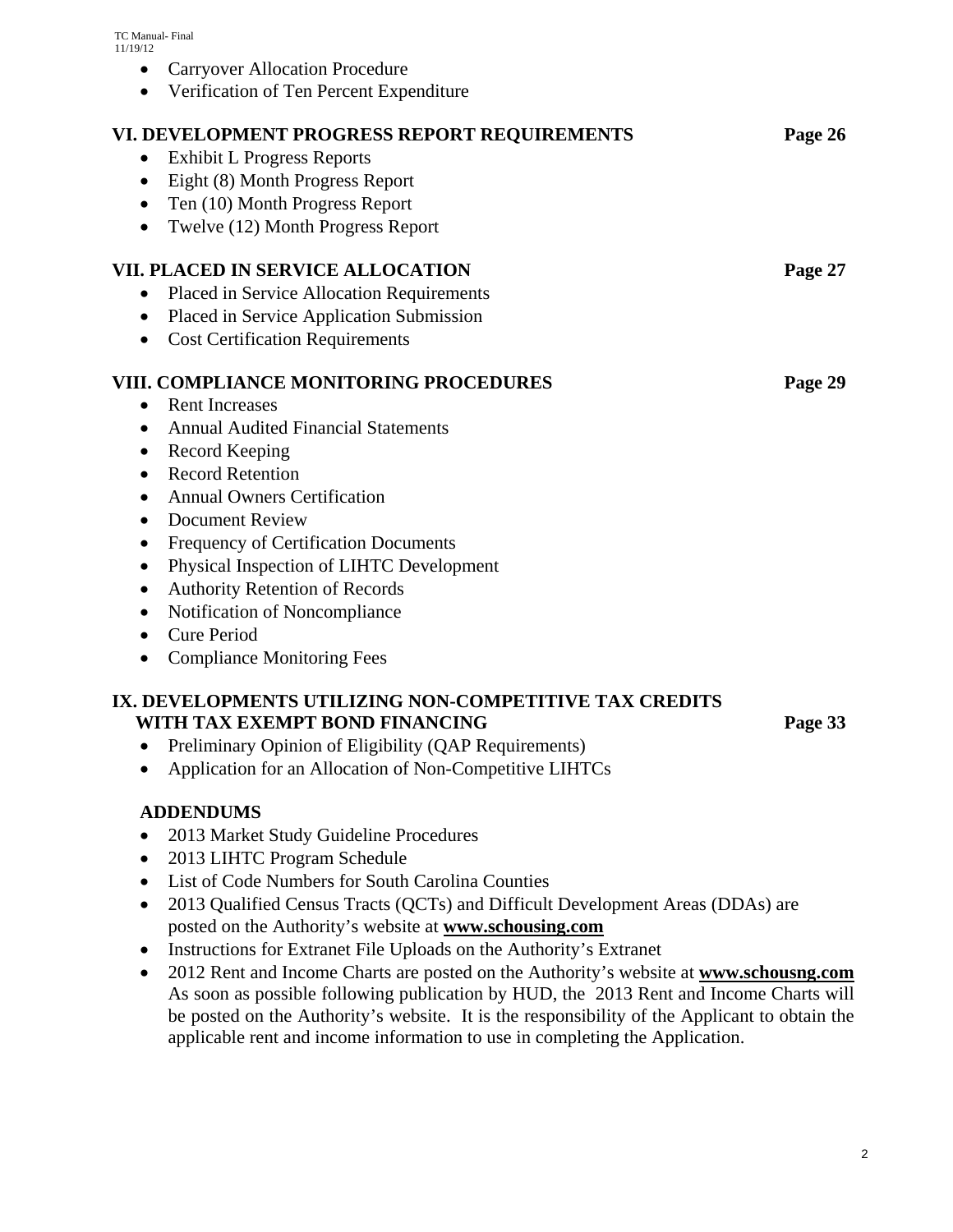# **General Guidelines:**

- **1. Fees** Payment of **all** fees must be in the form of a cashier's check made payable to the South Carolina State Housing Finance and Development Authority. All fees are nonrefundable. Following is a list of the Authority's fee schedule:
	- **a)** Tax Credit Application Fee: \$5,500.00 due at time of application submission.
	- **b)** Market Study Review Fee: \$600.00 due at time of application submission.
	- **c)** Missing Documents Fee: \$2,000.00 assessed for applications determined by Authority to have missing documents as part of the tax credit application submission.
	- **d)** Tax Credit Reservation Fee: 10% of the tax award amount due 14 calendar days after the notification of the tax credit award.
	- **e)** Plan Review and Construction Inspections Fee: \$4,000.00 due 14 calendar days after the notification of the tax credit award.
	- **f)** Compliance Monitoring Fees:
		- **i.** 2011-2013 Awarded Developments- the first fifteen (15) years payable at placed in service and calculated at \$35.00 per LIHTC unit.
		- **ii.** 2009-2010 Awarded Developments- the first two (2) years payable at placed in service and calculated at \$35.00 per LIHTC unit and thereafter on an annual basis. Fee is due annually not later than February 1<sup>st</sup>.
		- **iii.** 2008 and prior Awarded Developments- \$35.00 per LIHTC unit paid annually, not later than February  $1<sup>st</sup>$  of each calendar year.
	- **g)** Reprocessing of Form 8609 Fee: \$100.00 per Form 8609 will be charged if errors in the final cost certification were made by either the developer or CPA resulting in Authority staff reunderwriting a development.
	- **h)** Re-underwriting Fee: \$2,000.00 will be charged if an awarded development has to be reunderwritten due to a change in the number of buildings, units, design of the development, sources and uses of funds, etc. This fee will also be charged for developments requesting a restructuring review any time during the 30 year compliance period.
	- **i)** Extension Request Fee: \$1,000.00 for the first extension request and \$2,000.00 for additional extension requests. Extension requests relate to the submission of Exhibit L Quarterly Progress Report and Tax Credit Program Awarded Development Timelines.
- **2. Deadlines** All applications must be submitted by the required due dates as specified in the LIHTC Program Schedule. Additional information requested by the Authority will be due not later than seven (7) business days from the date the information was requested.
- **3. Document Timeliness-** All supporting documentation required for the 2013 Tax Credit Application must not be dated prior to September 1, 2012. The only exception will be for Site Control Documents, community revitalization plans and the Railroad Noise Study.

# **4. Material Changes Prohibited**

- **a)** If, upon the submission of the Carryover Allocation Documents, the Verification of Ten Percent Expenditure (10% Test) Application or the Placed-in-Service (PIS) Application, it is determined that the development is not substantially the same as the development described in the original Tax Credit Application, the development will not receive an allocation of Low Income Housing Tax Credits (LIHTC). The following changes are deemed to be material and are not permitted:
	- **i.** General or Managing Partners (GP);
	- **ii.** Total number of LIHTC units;
	- **iii.** Total number of units;
	- **iv.** Number of bedrooms and bathrooms per unit mix;
	- **v.** Specific tenant population targeted;
	- **vi.** Tenant mix (low-income/market rate);
	- **vii.** An increase in the total number of units after initial application submission;
	- **viii.** Site; or
	- **ix.** Decreases in square footage.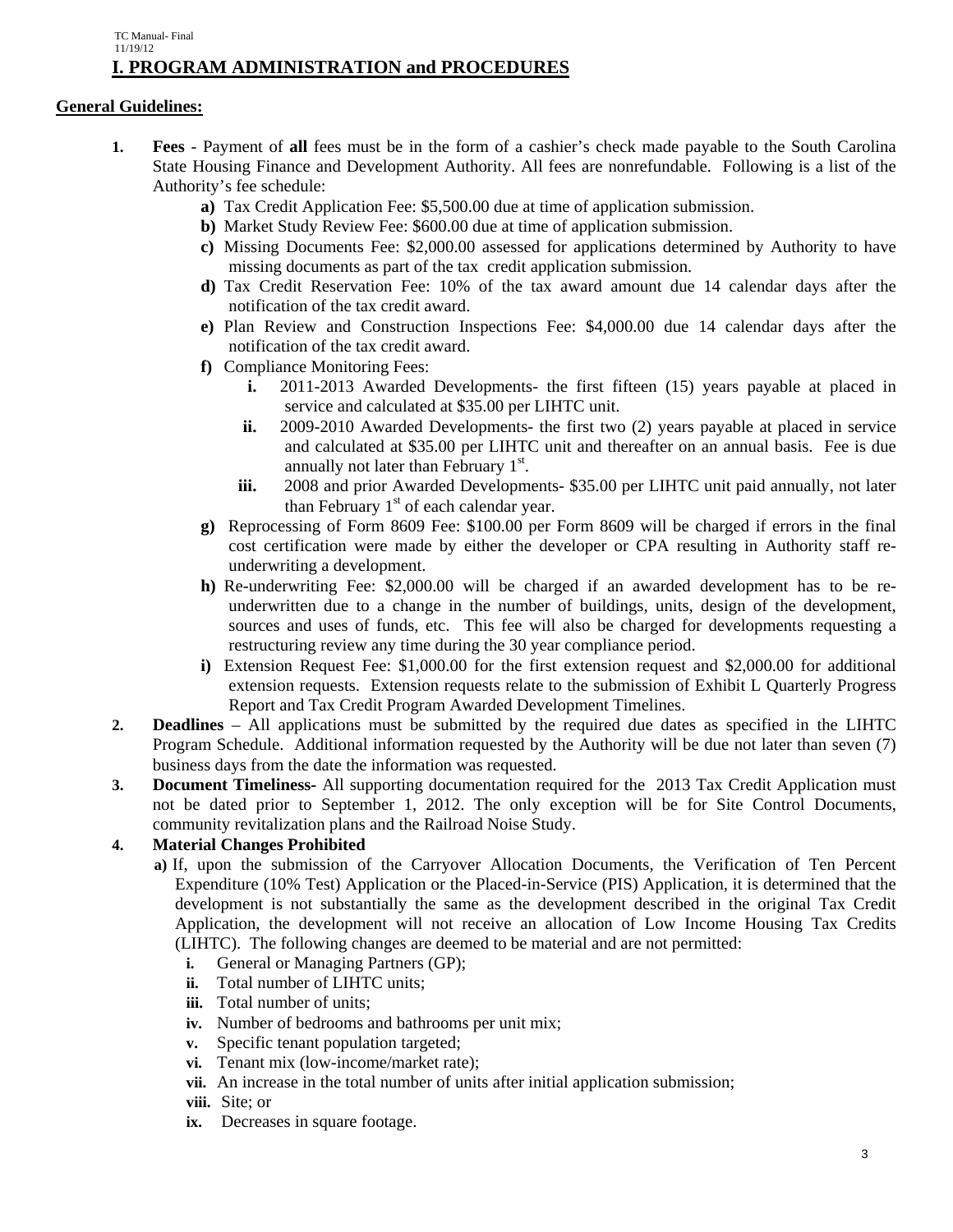> **b)** Changes in the number of buildings and units contained in each building will be allowed only to comply with changes required by local regulatory codes made after the Application submittal deadline. Required changes must be received in writing from the City/County/Regulatory Agency requiring such.

# **5. Transfers**

- **a)** Neither reservations nor carryovers are transferable without the prior written consent of the Authority. Examples of situations in which such consent may be given include, but are not limited to:
	- **i.** Death;
	- **ii.** Bankruptcy;
	- **iii.** Receivership; or
	- **iv.** Cessation of business operations of a GP;
- **b)** No change in the makeup or identity of a GP in a partnership or its equivalent in a limited liability company is permitted without the prior written consent of the Authority. Without limitation, this prohibition includes indirect transfers through the admission of any "special limited partner(s)" under any scheme that leads to the eventual exit of a GP or its equivalent in a limited liability company;
- **c)** LIHTCs allocated to developments whose ownership is altered in violation of this provision shall be subject to revocation by the Authority.
- **6. Fractional Rounding** Fractional units must be increased to the next whole unit.

# **7. ADA Requirements and Certification**

- **a)** The Authority will not offer an allocation to any development unless the Applicant submits, with its Application, a certification, signed by an architect or professional engineer licensed to practice in SC, which states that the architect or engineer will review the plans and specifications of the proposed development to ensure that such plans and specifications will comply with the accessibility and other requirements of Section 504 of the Rehabilitation Act, the Fair Housing Amendments to the Civil Rights Act of 1968, the Americans With Disabilities Act, and any other applicable state or federal legislation;
- **b)** As part of its PIS Application, a certification must be included which is signed by an architect or professional engineer licensed to practice in SC which contains a statement that the development has been constructed in accordance with the accessibility and other requirements of Section 504 of the Rehabilitation Act, the Fair Housing Amendments to the Civil Rights Act of 1968, the Americans With Disabilities Act, and any other applicable state or federal legislation, and that the development, as built, complies with the U.S. Department of Housing and Urban Development (HUD) "*Fair Housing Act Design Manual."*
- **8.** By submitting an application to the Authority, the applicant waives, hold harmless, and releases any claim or cause of action against the Authority or its staff related to or arising under the processing or scoring of any application or for the award of any tax credits under this program, and further the applicant covenants not to sue the Authority or its staff related to or arising under the processing or scoring of any application or for the award of any tax credits under this program. The applicant further agrees to indemnify the Authority for any claim or cause of action brought against the Authority related to or arising under the applicant's Tax Credit Application.
- **9.** The applicant acknowledges and understands that the tax credits awarded through this program are not entitlements or rights, but rather are privileges conferred at the sole discretion of the Authority to encourage the development of low income housing for citizens of the State.

# **Program Suspension/Debarment:**

- **1.** Any of the following actions may result in suspension from participating for funding from any of the Authority administered programs for a period of three (3) years:
	- **a)** Developments that receive a carryover allocation under the program are expected to meet the Ten Percent (10%) Test by the date specified in the carryover document, and to be placed-in-service by the Code deadline. Failure of a development to achieve either of these goals will disqualify the Applicant.
	- **b)** All GPs of a limited partnership and the equivalent in a limited liability corporation that receive a carryover allocation are required to remain in the partnership until the development places-in-service. Exceptions due to death, bankruptcy, or cessation of business operations will be allowed. All other removals whether voluntary or involuntary will result in disqualification for all GPs in a limited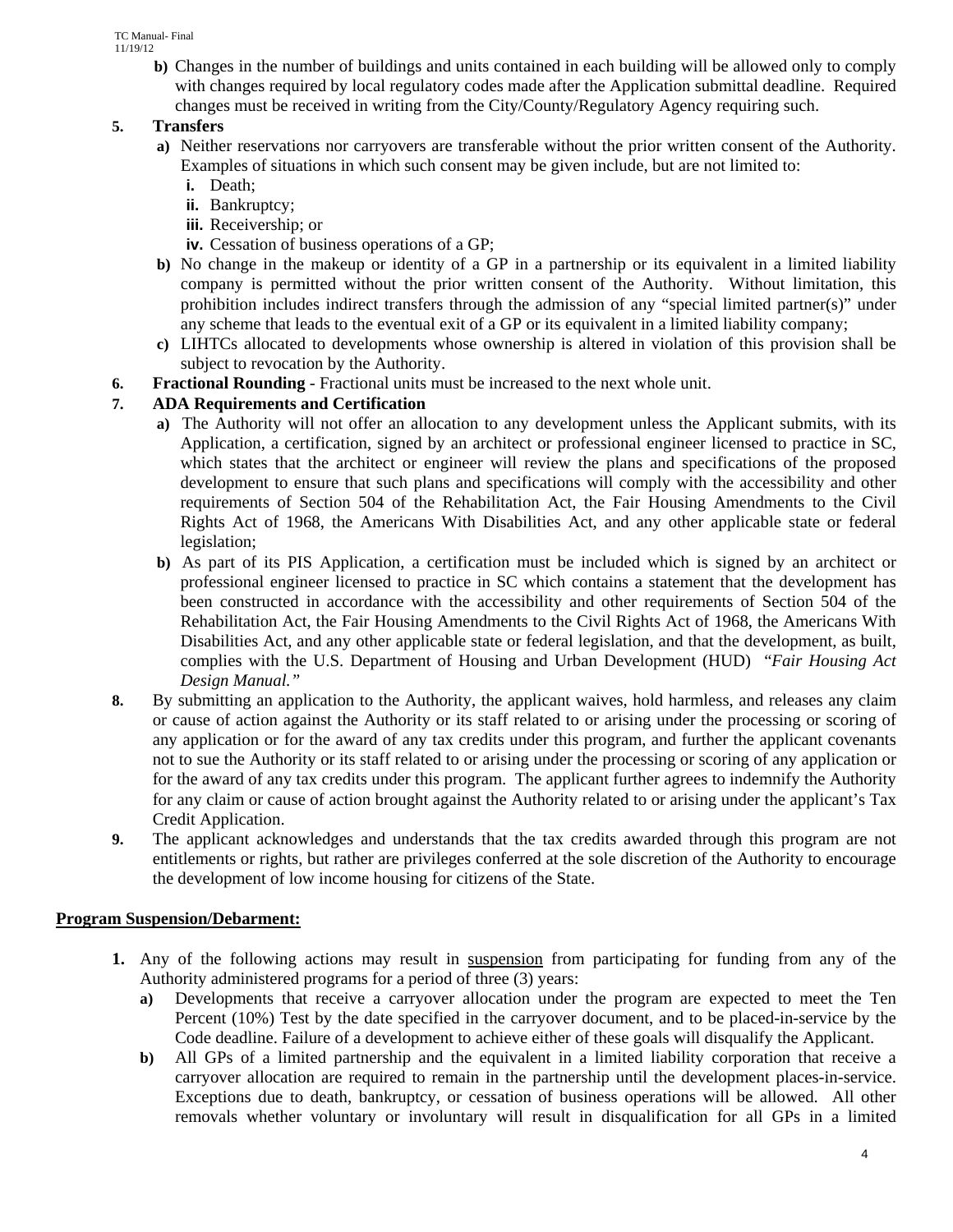partnership and the equivalent in a limited liability corporation. Any person or entity, including Syndicators, that attempts to circumvent this provision will be subject to disqualification.

- **c)** Failure to provide the Exhibit G certification, or providing a false or inaccurate certification that a development meets the above standards when, in fact, it does not, will result in the disqualification of the developer and the architect. The Authority will also file a complaint against the architect with the S.C. Department of Labor, Licensing and Regulation.
- **d)** Developments that receive Tax Credit Assistance Program (TCAP) funds or Exchange Program funds are expected to remain in compliance with all rules and regulations imposed by these programs. Failure of a development to remain in compliance will result in all GPs of a limited partnership and the equivalent in a limited liability corporation being suspended.
- **e)** Applicant(s) may not interfere with a tax credit application, for which it is not an owner or principal, at any public hearing or other official meeting. This type of action could undermine the tax credit program in general and could create on-going consequences that can create a negative connotation of the tax credit program.
- **2.** Any of the following actions will result in the permanent debarment from participating for funding from any of the Authority administered programs:
	- **a)** Any Applicant who provides false or misleading information to the Authority with regard to a development seeking LIHTC will be permanently debarred from further participation in the Authority's programs, in any capacity whatsoever, regardless of when such false or misleading information is discovered. Any reservation or carryover allocation obtained on the basis of such false or misleading information shall be void. Each Applicant shall be given written notice by the Program Director stating the reason for which the sanction of debarment was imposed.
	- **b)** Any partnership formation and/or developer agreement, whether written or otherwise, that attempts to circumvent Authority requirements will result in the permanent debarment of all parties involved from further participation in the Authority programs, regardless of when the violation is discovered.
	- **c)** For nonprofit sponsored developments, if the requirement for continuous and ongoing material participation is breached, the nonprofit and all of its officers and directors shall be permanently debarred from future participation. In the event that the requirement for continuous and ongoing control over the development is breached, such breach will be reported to the IRS as noncompliance, and the nonprofit and all of its officers and directors shall be permanently debarred.
- **3.** Member(s) of the development team or person(s) on behalf of a development team member(s) contacting Board members from the Tax Credit Application submission date through the date of the award of the tax credits regarding (i) the scoring or evaluation of any applications, (ii) interpretations of the QAP, this Manual, or the implementation of the LIHTC program, or (iii) the award of tax credits will be suspended from the tax credit program until the next competitive funding cycle. In addition, all application(s) associated with any such member(s) of the development team will be disqualified from funding consideration.
- **4.** The Authority, in its sole discretion, may determine other acts to be infractions of the program that require suspension or debarment. Suspensions or debarments based on such acts not defined shall be conducted as outlined in the South Carolina State Housing Finance and Development Authority's Debarment and Program Suspension Policy.

# **Definitions:**

- **1. Applicant** includes each person, corporation, developer, partnership, joint venture, association, or other entity that has an ownership interest in the development for which the LIHTC application is submitted.
- **2. Developer** any individual or entity responsible for initiating and controlling the development process and ensuring that a material portion of the development process is accomplished.
- **3. Material Participation**  the regular, continuous and substantial involvement in the operation of the development throughout the compliance period, as defined by the Code.
- **4. Participants** the Applicant, owner, developer, property management entity, consultants, Syndicators, etc., proposed to be involved with the development for which an application is submitted.
- **5. Principal** any Applicant, owner, developer, guarantor, financial guarantor, or any other person, corporation, partnership, joint venture, or other entity, including any affiliate thereof, or any other person, firm, corporation, or entity of any kind whatsoever that either directly or indirectly receives a portion of the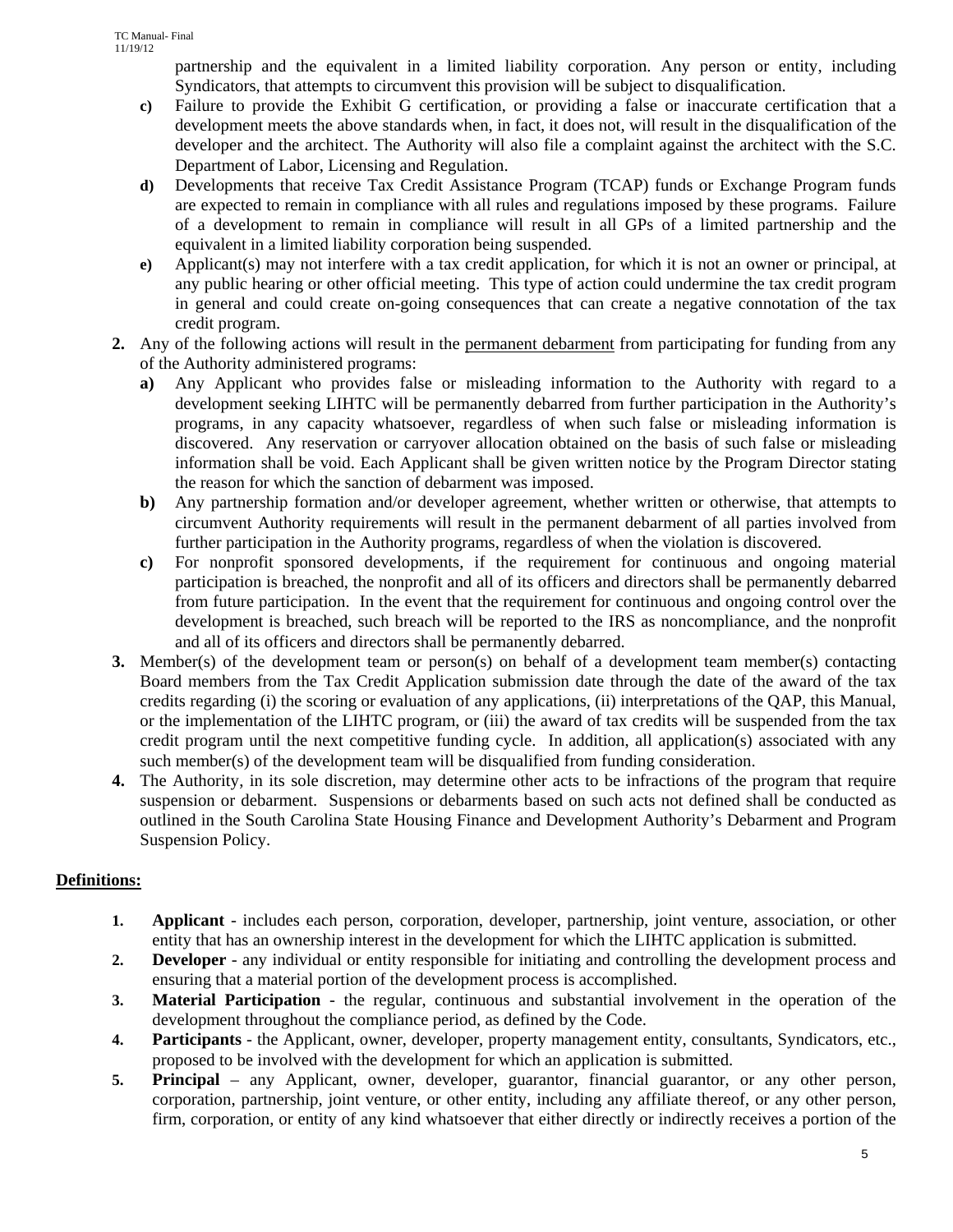development fee (whether or not deferred) for development services and/or receives any compensation with respect to such development. Note: Consultants are not considered Principals.

**6. Related Parties** - Notwithstanding anything to the contrary contained herein, the Authority will not reserve credits in an amount in excess of \$1.5 million to any GP or Principal(s) of such GP, directly or indirectly. Applicants will be deemed to be related if any Principal of an Applicant is also a Principal in any other Applicant.

An **"Identity of Interest"** is considered to exist if any of the following conditions exist:

- When there is any financial interest of the Applicant, Principal, owner and any other member of the development team;
- When one or more of the officers, directors, stockholders, members, or partners of the Applicant, Principal, or owner is also an officer, director, stockholder, member, or partner of any other member of the development team;
- When any officer, director, stockholder, member or partner of the Applicant, Principal, or owner has any financial interest whatsoever in any other member of the development team;
- When any other member of the development team advances any funds to the Applicant, Principal, or owner;
- When any other member of the development team provides and pays, on behalf of the Applicant, Principal, or owner, the cost of any architectural services or engineering services other than those of a surveyor, general superintendent, or engineer employed by any other member of the development team in connection with its obligations under its contract with the Applicant, Principal, or owner;
- When any other member of the development team takes stock or any interest in the Applicant, Principal, or owner entity as part of the consideration to be paid him/her;
- When any relationship exists which would give the Applicant, Principal, or owner or any other member of the development team control or influence over the price of the contract or the price paid to any other member of the development team or to a subcontractor, material supplier or lessor of equipment;
- When there exist (or come into being) any side deals, agreements, contracts, or undertakings entered into or contemplated, thereby altering, amending, or canceling any of the required application or closing (should there be a closing) documents.

# **II. LIHTC ALLOCATION CEILING: LIMITS and CATEGORIES**

# **LIHTC Allocation Ceiling:**

The amount of LIHTC available in SC in each calendar year reflects the sum of the amounts allowed under IRC Section  $42(h)(3)(C)$ . This amount may be increased by returned tax credits from prior years, tax credits allocated from the National Pool or by new legislation increasing the amount of LIHTC distributed to each state. The Authority reserves the right to withhold such credits from allocation as it deems advisable.

**Return of Credits and Returned Credit Allocation Procedures** - Allocations of credit may be returned only in accordance with applicable U.S. Treasury Regulations on a date agreed upon by the Authority and the Applicant. Amounts that are not accepted or are returned will be made available as follows:

- **a**) Amounts awarded in the competition and returned prior to November  $1<sup>st</sup>$  may be offered to qualified developments submitted in the annual tax credit funding cycle that are capable of meeting carryover requirements. Reservations of returned amounts will be offered to developments in the order in which they appear on the waiting list if the amount offered is at least ninety percent (90%) of the credit amount for which the development is qualified. If no development can be funded to at least ninety percent (90%) of its qualified amount, such amounts shall be carried forward to the following tax credit year. LIHTC developments receiving a reservation of credits prior to November 1<sup>st</sup> will be required to meet all carryover qualifications.
- **b**) Any amounts returned after November 1<sup>st</sup> will be carried forward into the next tax credit year.

# **Cap for Single Applicant/ Related Parties/ Principal/ Owner:**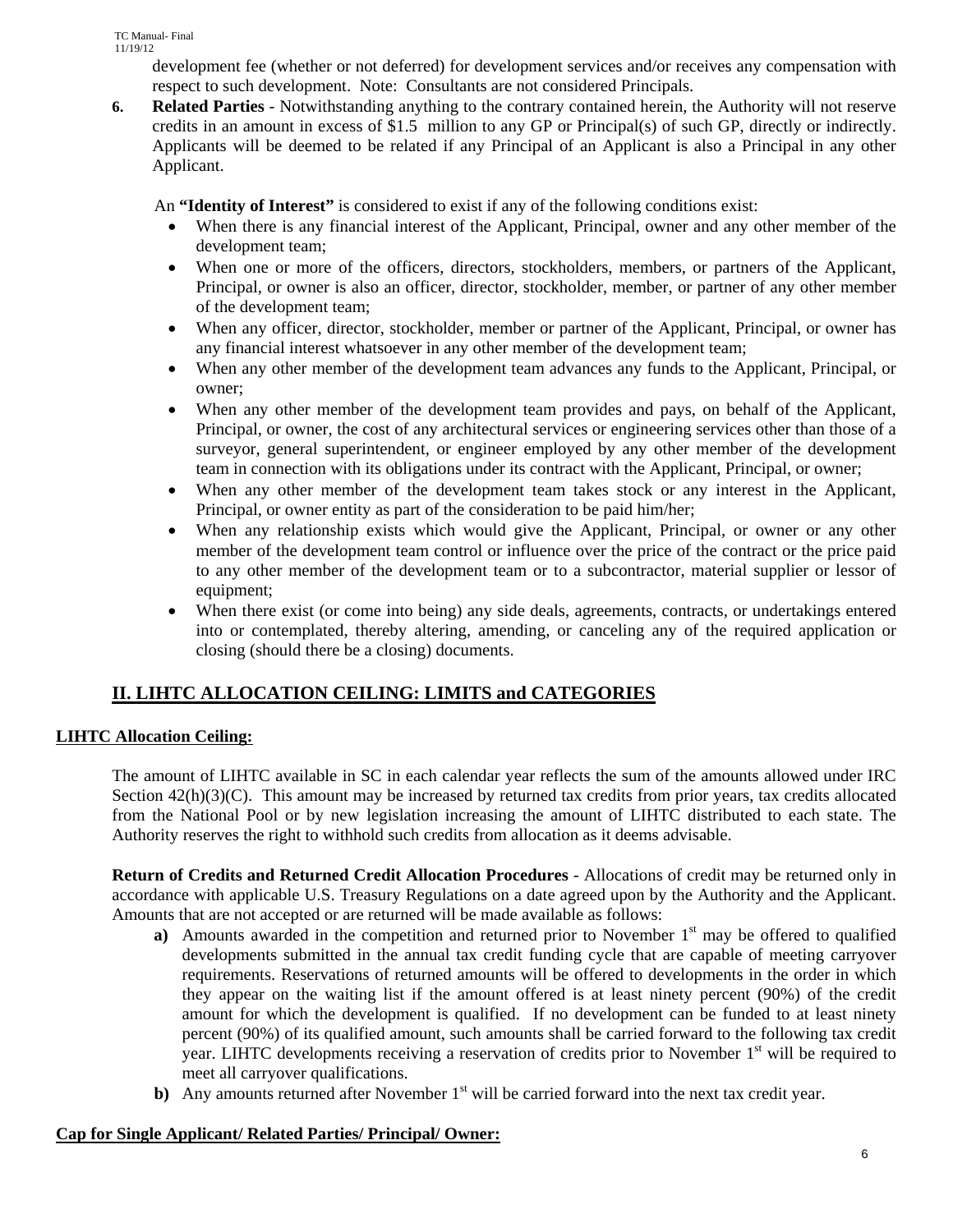- **1.** The Authority will not allocate more than \$1.5 million in LIHTCs to a Principal involved with multiple developments (see "Definitions" on page 5).
- **2.** The maximum tax credit awarded per project will not exceed \$750,000.
- **3.** In the event a Principal exceeds the limitation, the tax credit award to that Principal's development with the lowest point score will be reduced so that the limitation is not exceeded. That development will be awarded a reservation only if the LIHTC amount, as calculated by the Authority, is at least ninety percent (90%) of the unreduced amount that the development would have otherwise received.
- **4.** Regardless of the percentage of participation a Principal has in the development, one hundred percent (100%) of the development's LIHTC reservation will count toward the limitation per Principal.
- **5.** A Principal may not be associated with or submit more than three (3) applications/developments.
- **6.** A Principal may not be awarded more than two (2) developments.

# **Special Allocation of Noncompetitive Tax Credits:**

In its sole and absolute discretion, and where warranted by extenuating circumstances, the Authority reserves the right to allocate additional credits to previously awarded developments.

Any additional credits from the 2013 credit ceiling supplementing awards from prior years will not count against the 2013 cap limits for single applicant, related parties, principal or owner.

# **Geographic Distribution of Tax Credits:**

In order to ensure that tax credits are geographically distributed to all areas of the State, the Authority will limit tax credit awards to a maximum of two (2) new construction developments per county.

# **Set-Asides:**

The Authority has five (5) Set-Asides in which applicants may compete for credits: General, Underserved Counties, Rehabilitation, Rural Housing Service (RHS), and Nonprofit Set-Asides. Proposals in the General Set-Aside will be considered for funding after awards in the other Set-Asides have been made. Unused funds in the Underserved Counties, Rehabilitation, Nonprofit (after the minimum 10% IRS requirement is met) or RHS Set-Asides will roll up to the General Set-Aside. After awards have been made in the General Set-Aside, any unused funds remaining in this Set-Aside will be allocated to the development, irrespective of the development's Set-Aside , having the highest funding percentage. The maximum funding percentage is determined by dividing the amount of credit remaining in that Set-Aside by the amount of credit calculated by the Authority for a development that is partially funded. These unused funds will be allocated if they increase the development's funding percentage to at least ninety percent (90%). A development can compete for funding consideration only in the Set-Aside in which it applies.

# **1. General Set-Aside:**

- **a)** Up to \$4,100,000 of the state LIHTC ceiling is initially reserved for developments participating in this Set-Aside.
- **b)** Developments eligible to participate in this Set-Aside can be new construction or adaptive reuse only.

# **2. Underserved Counties Set-Aside:**

- **a)** Up to \$2,600,000 of the state LIHTC ceiling is initially reserved for developments participating in the Underserved Counties Set-Aside.
- **b)** To compete in this Set-Aside, development sites must be located in one of the following counties which has not received a new construction LIHTC award in the past three (3) years: Abbeville, Allendale, Anderson, Bamberg, Barnwell, Calhoun, Cherokee, Chester, Chesterfield, Clarendon, Colleton, Darlington, Dillon, Fairfield, Hampton, Jasper, Lee, Marion, Marlboro, McCormick, Orangeburg, Union and Williamsburg.
- **c)** Developments eligible to participate in this Set-Aside can be new construction or adaptive reuse only.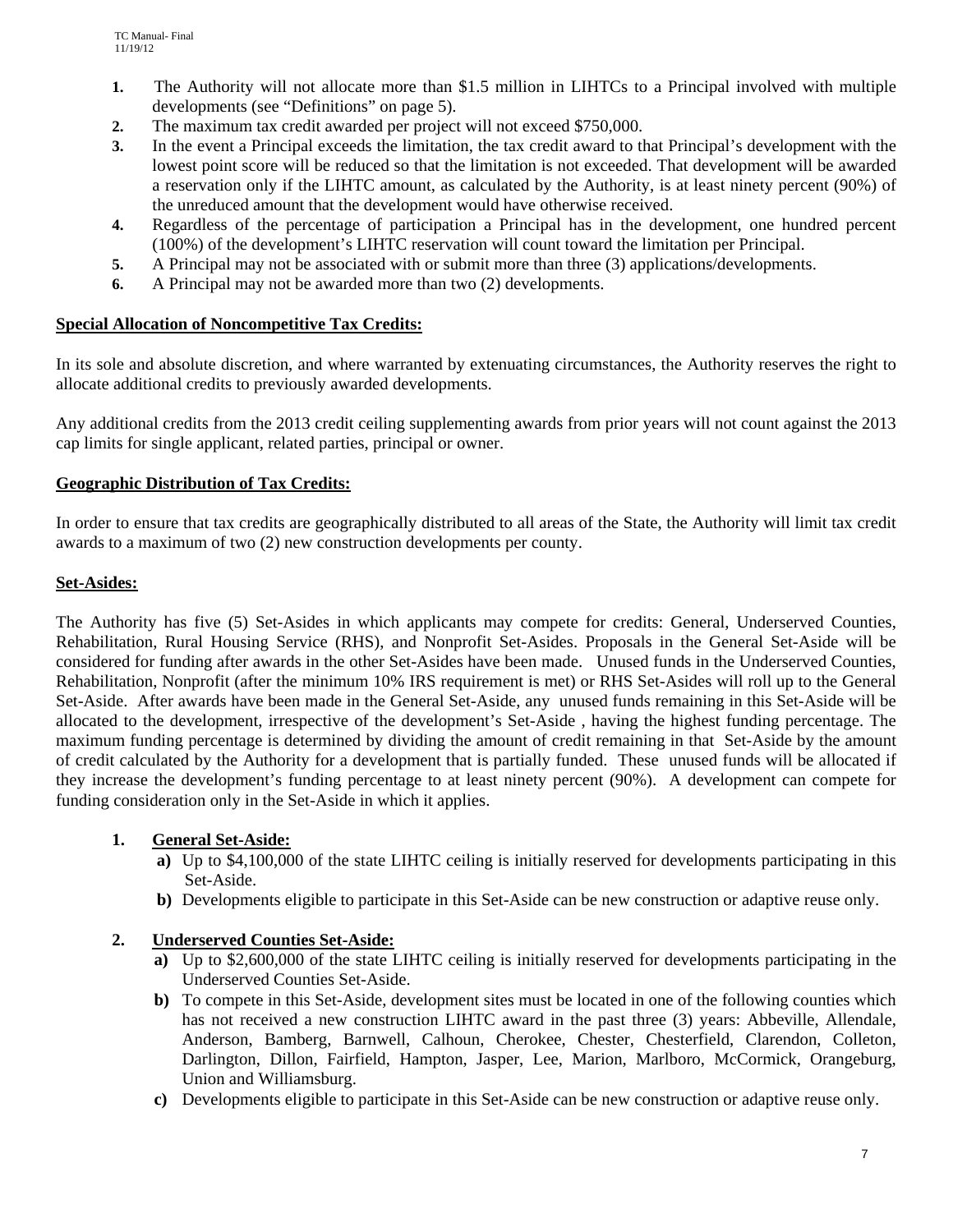# **3. Rehabilitation Set-Aside:**

- **a)** Up to \$1,500,000 of the state LIHTC ceiling is initially reserved for developments participating in the Rehabilitation Set-Aside.
- **b)** This Set-Aside is for one hundred percent (100%) rehabilitation developments only. Adaptive Reuse developments will not be allowed in this Set-Aside.
- **c)** Rehabilitation developments having a current vacancy rate of 30% or greater will not be allowed to participate in the Rehabilitation Set-Aside. These developments must compete in the General or Underserved Counties Set-Aside.

# **4. Rural Housing Service (RHS) Set-Aside:**

- **a)** Up to \$800,000 of the state LIHTC ceiling is initially reserved for the use of eligible RHS developments;
- **b)** In order to compete within the RHS Set-Aside:
	- **i.** The development must have been selected for RHS 514, 515, or 516 funding as evidenced by a letter from the RHS State Multifamily Housing Director.
	- **ii.** The applicant must be qualified to do business in the State of South Carolina, as evidenced by having a status of "Good Standing" with the South Carolina Secretary of State's Office.

# **5. Nonprofit Set-Aside:**

- **a)** As per Section 42 of the Code, a minimum of ten percent (10%) of the state LIHTC ceiling is reserved for the exclusive use of eligible nonprofit organizations. The Authority will initially reserve up to \$1,500,000 of the state LIHTC ceiling for use in the Nonprofit Set-Aside. Credits awarded to eligible nonprofit organizations from the designated Set-Aside will count toward meeting the minimum ten percent (10%) state ceiling. Should the Authority not award the minimum ten percent (10%) state ceiling then those credits will be carried forward to the next funding cycle.
- **b)** Eligible nonprofit organizations must meet the following criteria:
	- **i.** The nonprofit organization(s) must be a tax-exempt organization under Section  $501(c)(3)$  or  $501(c)(4)$  of the Code. A tax-exempt organization is defined as:
		- **1.** An entity that has full-time staff whose responsibilities include the development of housing.
		- **2.** An entity qualified to do business in the State of South Carolina, as evidenced by having a status of "Good Standing" with the South Carolina Secretary of State's Office.
	- **ii.** The nonprofit organization(s) must have among its exempt purposes the development of lowincome housing;
	- **iii.** The nonprofit organization(s) must also meet the requirements for material participation contained in Section 469 of the Code:
		- **1.** Each nonprofit must submit a narrative statement, certified by a resolution of the nonprofit's Board of Directors, describing the nonprofit's plan for material participation during the development and compliance period;
		- **2.** The Authority will review the narrative statement to determine whether the participation of the nonprofit in the ongoing operation of the development will be deemed material. Such determination shall be made in the sole discretion of the Authority;
		- **3.** For participation to be deemed material, it must be continuous and ongoing throughout the compliance period;
		- **4.** In the event that the requirement for continuous and ongoing material participation is breached, such breach will be reported to the IRS as noncompliance and the nonprofit and all of its officers and directors shall be permanently debarred;
	- **iv.** If the ownership entity of the development is a limited partnership, the nonprofit organization or the wholly owned single-asset entity subsidiary must own (directly or through the partnership) at least 51% interest in the general partner of the partnership entity in accordance with current laws and IRS regulations throughout the development's compliance period. If the ownership entity of the development is a limited liability company, the nonprofit organization or the wholly owned single-asset entity subsidiary must be the managing member (having similar powers to a GP in a limited partnership) throughout the development's compliance period.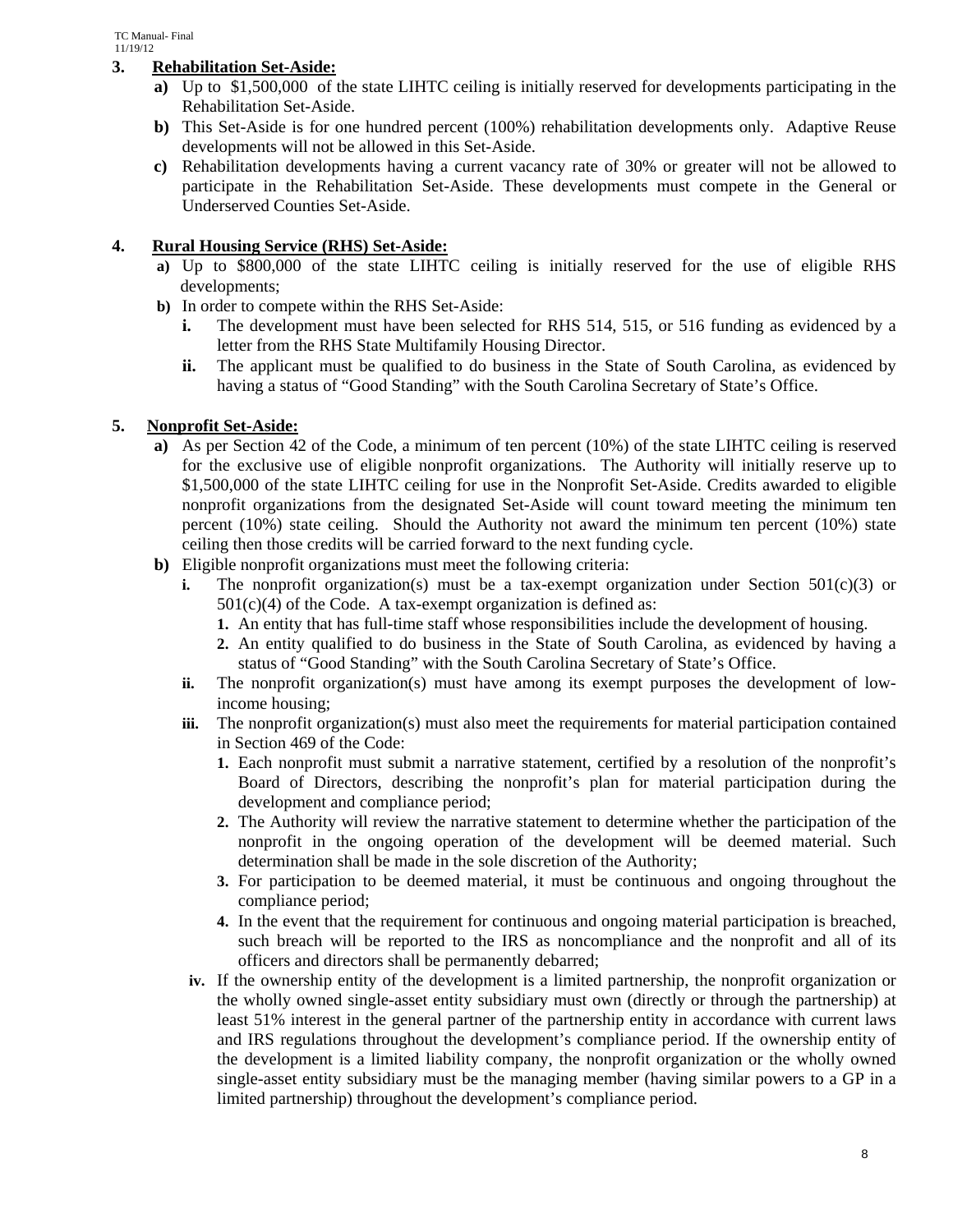- **v.** The nonprofit GP of the limited partnership or its equivalent in a limited liability company may be an association or alliance of eligible nonprofit organization(s) and a for profit organization(s).
- **vi.** Fees paid to third party development consultants, evidenced by the cost certification, must not exceed \$35,000. The consultant fee must be for legitimate and necessary consulting services;
- **vii.** Only the nonprofit organization(s) that is the GP, or the functional equivalent(s) in an LLC, shall be permitted to exercise substantial and ongoing continuous control over the application submission process and over the subsequently produced development. All functions and responsibilities normally performed or undertaken by a GP must be performed by the nonprofit GP. No LP or other investor shall be permitted to exercise control, either directly or indirectly, over the nonprofit GP or to participate in matters relating to the ownership or operation of the development beyond the degree of participation that is usual and customary for an LP.

#### **Combination with Other Authority-Administered Programs:**

#### **Applicants may apply for HOME funds only when applying for tax credits. State HOME Funds**

- **a)** State HOME funds up to \$3.6 million will be available in the LIHTC competition;
- **b)** The maximum state HOME award any one (1) development can request is \$350,000. These awards will be available as deferred loans with a one half percent  $(1/2%)$  interest rate and a term and amortization period of no longer than thirty (30) years. Both principal and interest will be deferred for thirty (30) years;
- **c)** HOME funds will be provided to the set-asides as follows: General- up to \$900,000; Underserved Counties- up to \$1,404,000; Rehabilitation- up to \$504,000; RHS- up to \$288,000 and Nonprofit- up to \$504,000. HOME funds will be awarded in descending point score order by set-aside until the HOME funds are exhausted. A development will be awarded HOME funds only if the HOME amount, as calculated by the Authority, is at least ninety percent (90%) of the unreduced amount that the development would have otherwise received. HOME funds not initially awarded in a Set-Aside will roll to the General Set-Aside. If HOME funds remain after all General Set-Aside awards are made then remaining funds may be applied to developments in the other Set-Asides. The Authority reserves the right to reduce HOME funds requested based on underwriting analysis.
- **d)** State HOME funds are a permanent financing source and therefore may not be used during the course of project construction. HOME funds may only be requested once the following criteria has been met:
	- **i.** The project is 100% complete and a certificate of occupancy has been issued by the local City/County officials; and
	- **ii.** The HOME final inspection has been requested, completed and approved; and
	- **iii.** The HOME loan has closed and, at a minimum, Authority staff in receipt of a copy of the recorded or clock marked date stamped HOME Mortgage and HOME Restrictive Covenant.
- **e)** State HOME funds can be applied for and combined with LIHTC proposals only in conjunction with the LIHTC competition. If a HOME award has previously been awarded for the proposed LIHTC development and has not been closed out then the development is not eligible for LIHTC funding. Previously awarded HOME developments that have been closed out can apply only if written approval is given by the Authority's Awards Management Manager and if the development meets the 10-year rule criteria as outlined in Section 42 of the Code;
- **f)** State HOME funds may be awarded to any LIHTC development if, and only if, at least twenty percent (20%) of the development's total units are rent and income restricted and HOME restricted, based on the fifty percent (50%) Area Median Income. The maximum HOME subsidy per unit cannot exceed the per unit HUD 221(d) limits by bedroom size;
- **g)** Only one state HOME award will be allocated per development;
- **h)** LIHTC will not be allocated to any development that applies for state HOME funds but does not receive a state HOME award; and
- **i)** The Applicant must provide at the Tax Credit Application submission a Phase I Environmental Site Assessment Report prepared by a third party independent licensed environmental professional and addressed to the SC State Housing Finance & Development Authority. For developments with existing buildings, a report must also be included that contains the results from lead-based paint testing. The Phase I ESA must be prepared in accordance with the American Society for Testing and Materials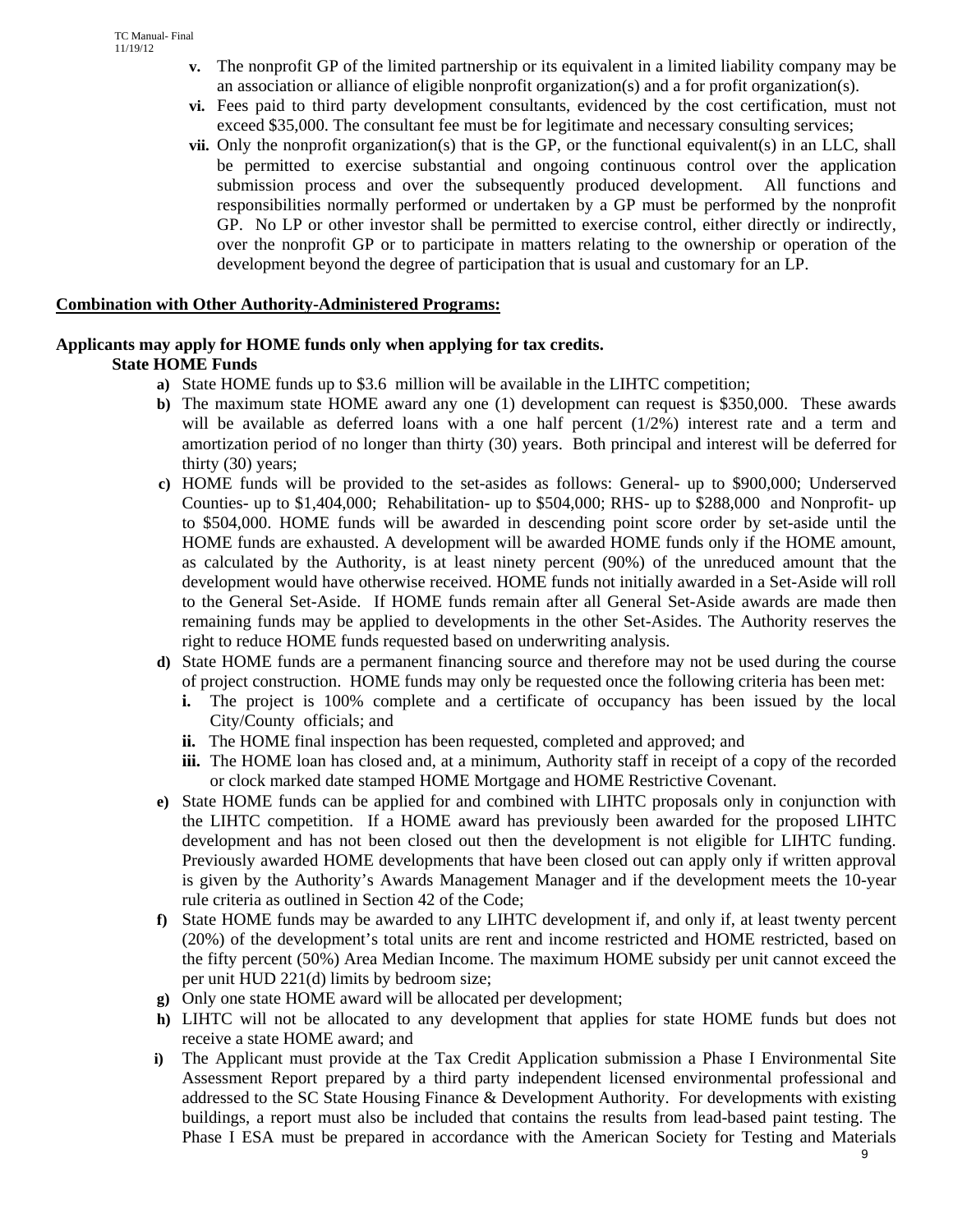Practice Standards E-1527-05, or as may be amended. If the Phase I indicates that there are environmental issues at the site which will require a Phase II ESA then the applicant must submit not only a Phase I ESA but also a Phase II ESA with the Application submission. The report must be accompanied by a certification from the Applicant stating that any issues raised in the environmental report(s) have been reviewed. HOME funds will not be awarded to developments which require mitigation for hazardous materials, other than lead-based paint and/or asbestos, found on, within, or adjacent to the proposed site.

- **j**) For the purposes of this section, Applicant(s) means any person associated with the 2013 LIHTC Application and any prior HOME awards. In order to receive a reservation of LIHTC in conjunction with state HOME funds, each of the following provisions are applicable and must be met by the Applicant by February 1, 2013:
	- **i.** All 2010 and previous state HOME awards must be officially closed out; and
	- **ii.** All 2011 HOME awards must have a minimum of seventy-five percent (75%) of the funds drawn or seventy-five percent (75%) of the development completed; and
	- **iii.** The completion percentage for previous HOME awards must be met by February 1, 2013. Written confirmation regarding HOME award completion percentages must be provided with the Tax Credit Application submission from the Awards Management Manager.

# **III. APPLICATION SUBMISSION PROCESS**

# **Application Submission Procedures:**

**It is required that the Tax Credit Application submission be organized using the Tabs corresponding to Exhibit A-Application Checklist. All documents listed on the Application Checklist, if applicable, are to be submitted.** 

- **1. Completed Tax Credit Application** All pages of the Application must be completed and the application certification page executed by the Applicant and a notary public. All required application signatures must be originals. Faxes will not be accepted. The Authority reserves the right to determine whether any omission in the Application or required documentation is material or non-material for purposes of the satisfaction of the criteria. Each Applicant must submit an original in a three ring binder **and** two (2) binder clipped or rubber banded copies of the entire Application package, including all attachments. All pictures/photos submitted as part of the Application package must be in color, including Application copies. In addition, the Application and all attachments, exhibits, certifications, opinions, etc. must also be submitted on a Flash Drive or CD in PDF format.
- **2. Application Submission Fee**  A **\$5,500** fee is due at the time of the Application submittal.
- **3. Market Study Review Fee** A market study review fee of **\$600** is due at the time of the Application submittal. This fee and the Application fee may be submitted as a single check.
- **4. Certification for Development Rejection Form** The Applicant consents to the Authority's review of its Application to determine whether or not it meets requirements, and agrees that a determination made that an Application fails to meet requirements is final and is not subject to further appeal (**Form 1**).
- **5. Rent Roll-** A rent roll certified by the on-site property manager or a representative of the property management company for all rehabilitation developments must be submitted with the Application.
- **6. Utility Allowance-** The applicable utility allowance from the local PHA or other approved utility provider must be submitted with the Application submittal. The allowance must be dated within 12 months of the tax credit application submission date.
- **7. Relocation Certification and Tenant Profile Form** Developments must minimize the displacement of low income households.
	- **a**) Should permanent or temporary displacement occur, a detailed, step by step relocation plan must be furnished with the Application describing how displaced persons will be relocated, including a description of the costs of relocation. The Applicant is responsible for all relocation expenses, which must be included in the project's development budget. All Applicants applying for acquisition/rehabilitation developments must complete **FORM 3**, Developer Relocation Certification and Tenant Profile Form. Applicants applying for HOME funds must comply with the uniform Relocation Assistance and Real Property Acquisition Policies Act of 1970, as revised in 49 CFR Part 24;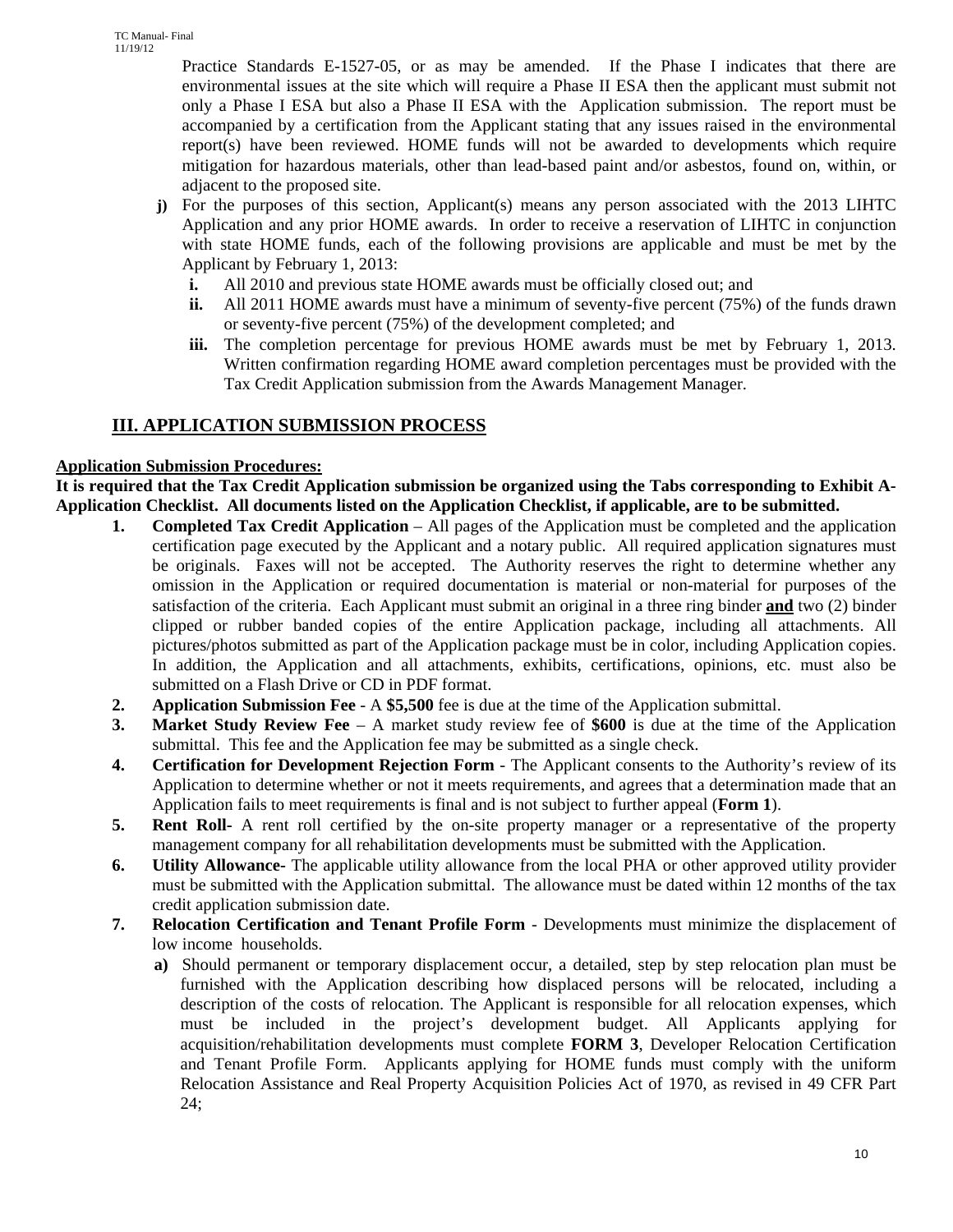- **b)** Developments involving permanent relocation of tenants are discouraged and will be considered for LIHTC only application submittals. No more than ten percent (10%) of the existing tenants may be permanently displaced. A detailed, step by step relocation plan must be furnished with the Application describing how permanently displaced persons will be relocated, including a description of the costs of relocation. The Applicant is responsible for all relocation expenses, which must be included in the project's development budget.
- **8. Development Narrative** The Authority requires a description of:
	- **a)** The current use of the site;
	- **b)** All development and unit amenities;
	- **c)** Older person amenities, if applicable;
	- **d)** Number of units to receive project based rental assistance and the type of assistance;
	- **e)** Utilities to be used and if tenant or owner will be responsible;
	- **f)** Proposed supportive services, if applicable;
	- **g)** Furnishings, if applicable; and
	- **h)** Identity and proximity of services, including transportation, available to the proposed site and appropriate to its tenant population. Each application must include:
		- **1.** A map identifying the development site and the location of services. Pictures of services must be in color;
		- **2.** Written directions from the site to each service;
		- **3.** The services must be identified by name on the map and in the written directions;
		- **4.** Mileage must be provided from the site to the identified service. Distance should be measured using a computer based mapping system such as Google Maps, or other similar distance calculating systems. All directions must be printed from the mapping system and included in the application for points to be awarded. Distances are subject to Authority verification and GPS verification.
- **9. Site Control Documents** At the time of Application submission, the Applicant must have site control. The Applicant must show evidence of site control by having one of the following executed documents:
	- **a)** The Applicant holds title to the site on which the development will be constructed by a properly executed and recorded deed; or
	- **b**) The Applicant has an executed purchase option (the Authority will not accept options on other options) with date certain performance; or
	- **c)** The Applicant has an executed purchase contract with date certain performance; or
	- **d**) The Applicant has an executed ninety-nine (99) year land lease or option on a long-term lease.
	- **e)** With the exception of **a)** above, the Applicant must also submit a copy of the current deed recorded for the site in order to verify the seller.
	- **f)** For all developments requesting HOME funds the following language **must be** included in any purchase option, purchase contract, or long term lease or included as an executed addendum attached to one of these documents and dated on or before March 1, 2013 , "Notwithstanding any provision of this Agreement, if U.S. Department of Housing and Urban Development (HUD) funds are used, including, but not limited to HOME funds, the parties agree and acknowledge that this Agreement does not constitute a commitment of funds or site approval, and that such commitment of funds or approval may occur only upon satisfactory completion of an environmental review and receipt of a release of funds notice from the U.S. Dept of HUD under 24 CFR Part 58. The parties further agree that the provision of any federal funds to the project is conditioned on the determination to proceed with, modify or cancel the project based on the results of a subsequent environmental review. If no HUD funds are utilized in regard to this property, this provision shall be considered null and void."
- **10. Zoning**  The Applicant must provide and have in place at the time of Application submission proper zoning for the proposed site:
	- **a)** For new construction or adaptive reuse developments, evidence that the land use requirements for each site on which the development will be located is currently zoned for or allows for multifamily residential use. All special/conditional uses specific to zoning approval must be approved and completed. A letter provided from the City/County official should verify that the proposed development site currently meets the local zoning or land use restrictions.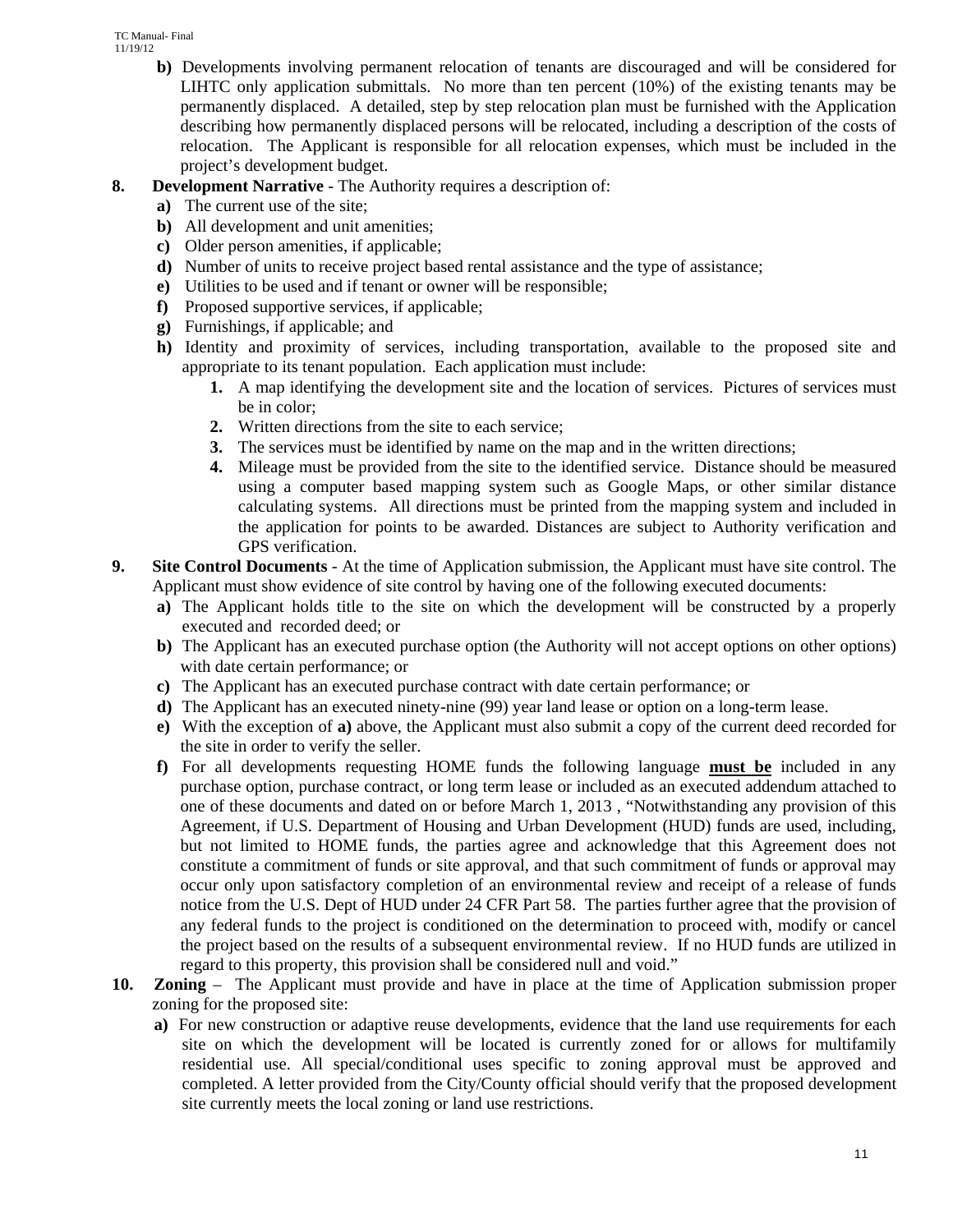- **b**) For rehabilitation developments, a letter provided from the City/County official should verify that this type of development, as existing, is allowed by local zoning or land use restrictions.
- **11. Site Suitability Determination and General Site Information** The Applicant must provide:
	- **a) Labeled color photographs** (or color copies) of the proposed development site and all adjacent properties;
	- **b)** A **map clearly identifying the exact location** of the development site. The site must be marked with survey tape and/or some other identifying material. All corners of the property's boundaries must be marked and the site entrance noted in some distinctive way. In addition, a sign or number marker that clearly identifies the proposed site must be placed on the site and a photograph of the sign or number marker included with the color photographs submitted as part of the Application;
	- **c)** A **map with directions** to the development site from 300-C Outlet Point Blvd., Columbia, SC, 29210;
	- **d)** A **site plan/ schematic site plan** that shows how the development is to be built. The plan must show the site boundaries and setbacks, indicate the placement of buildings on the site, parking areas, sidewalks, planned landscaping, amenities (i.e. gazebo/picnic/playground areas), easements for power lines/sewer and water lines/ cable and phone lines/etc, utility locations for water/ sewer/ gas/ electric/ phone and cable, trash dumpsters, buffers, retaining walls, etc.;
	- **e) Preliminary Development Plans** Plans must include the front, rear and side elevations of the buildings as well as detailed unit floor plans for each bedroom size. Plans must include square footages of each room in the unit as well as the total square footage of the unit itself. Acquisition with rehabilitation development must provide preliminary plans showing all proposed changes to existing buildings, parking areas, utilities, etc.;
	- **f)** A **Schematic Site Plan/Topography Map Overlay.** A map using the criteria from item (d) above must be provided. The map must clearly identify the site contour lines at twenty (20) foot intervals or less. A bar graph indicating the scale for distance must also be included on the map.
	- **g)** The most current **Aerial Photograph,** preferably a Google Earth map, with the location of the site clearly marked. The site location must be in the center of the aerial photograph. The map must also show a ¼, ½, and 1mile radius circle beyond the development site.
	- **h) Water and Sewer Letter** Written verification by City/County official or the utility service provider indicating that the water and sewer utility tie-ins are accessible and within the specified 350 feet or 351- 500 feet of the proposed site, if claiming points.

NOTE: All required plans and maps must be no larger than  $11x17$ , utilize a scale in which one inch  $(1")$ equals one hundred feet (100') or less, and fit, neatly folded if necessary, in a 3-ring binder.

- 12. Phase I Environmental Assessment Report The Applicant must provide at Application submission a Phase I Environmental Site Assessment Report prepared by a third party independent licensed environmental professional and addressed to the SC State Housing Finance & Development Authority. For developments with existing buildings, a report must also be included that contains the results from leadbased paint testing. The Phase I ESA must be prepared in accordance with the American Society for Testing and Materials Practice Standards E-1527-05, or as may be amended. If the Phase I indicates that there are environmental issues at the site which will require a Phase II ESA then the applicant must submit not only a Phase I ESA but also a Phase II ESA with the Application submission. The report must be accompanied by a certification from the Applicant stating that any issues raised in the environmental report(s) have been reviewed. HOME funds will not be awarded to developments which require mitigation for hazardous materials found on, within, or adjacent to the proposed site.
- **13. Market Study**  A third party independent market study, prepared by an Authority approved market analyst, must be submitted with the Application. The market study must adhere to the Authority's 2013 Market Study Guideline Procedures.

# **14. Appraisals** –

- **a)** The Authority requires appraisals at Application submission for all development proposals.
- **b)** If the appraisal does not substantiate the purchase price submitted in the tax credit application the Authority will decrease the amount proposed in the application to match the appraised price. .
- **c)** The land value and building(s) value will be appraised "as is" and reported separately.
- **d)** The Authority will use discretion in allowing acquisition costs in excess of appraised value. These situations will be reviewed on a case-by-case basis and the Applicant must provide justification to support acquisition costs in excess of the appraised value. If the Authority finds the justification offered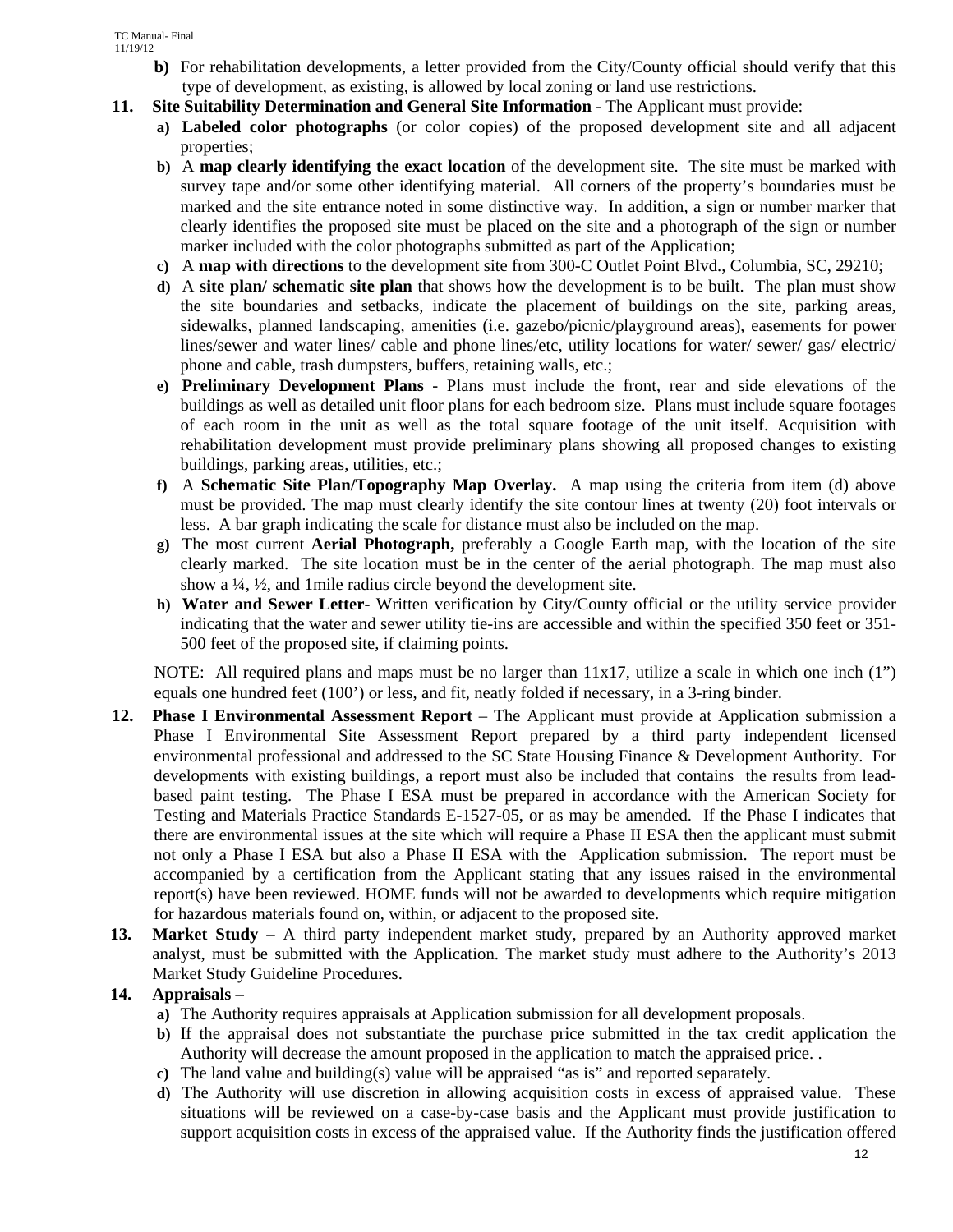to be unacceptable, acquisition costs in excess of the appraised value will be excluded from the development's eligible basis.

- **e)** Developments not meeting minimum underwriting requirements or found to be financially infeasible as a result of this reduction will be disqualified.
- **15. Physical Needs Assessment Report (PNA)** A PNA report prepared and certified by a third party independent licensed engineer or architect is required for rehabilitation developments. The PNA report must not be dated prior to September 1, 2012.
	- **a)** The Authority requires a minimum of \$20,000 per unit in hard construction costs with at least fifty percent (50%) of the hard construction costs attributed to interior unit costs. If the PNA report represents needed repairs in excess of \$20,000 per unit, then the application must reflect the higher rehabilitation costs. Developments that do not reflect at least \$20,000 per unit in hard construction costs will be disqualified for LIHTC funding consideration.
	- **b)** The PNA report must state that one hundred percent (100%) of the units were inspected and provide information unit by unit. **If the PNA report does not reflect that one hundred percent (100%) of the units were inspected then the proposed development will be eliminated from further funding consideration.**
	- **c)** All rehabilitation developments must adhere to mandatory design criteria as outlined in the QAP. Any mandatory items replaced on or after January 1, 2006 are not required to be replaced as part of the rehabilitation. The PNA report must include a unit by unit listing of all mandatory items replaced on or after January 1, 2006.
	- **d)** The report must include a comprehensive list of the immediate necessary repairs and their costs. Additionally, the remaining "useful life" of major systems including the HVAC and roofing must be estimated. Major systems that have been replaced within the past seven (7) years are not allowable rehabilitation expenditure items for meeting the \$20,000 in hard construction costs per unit requirement.
	- **e)** All appliances seven (7) years and older, to include range, refrigerator, dishwasher, and hot water heater, must be replaced.
	- **f)** The PNA report must also address the overall structural integrity of each existing building(s).
	- **g)** Developments applying in the RHS set-aside may submit the rehabilitation assessment utilized by RHS. The assessment must not be dated prior to September 1, 2012.
	- **h) Exhibit R** must be submitted with the PNA report. The hard construction costs per unit indicated on page 11 of the Tax Credit Application must be greater than or equal to the hard construction costs indicated on **Exhibit R**.
	- **i)** Adaptive reuse developments are not required to submit a PNA report.
- **16. Parking Space Criteria**  Parking areas must be located on the development site. In localities that do not have their own parking space regulatory code/requirement, the Authority requires that the development provide adequate parking spaces. If tenants are required to pay for parking, those charges must be included in the rental fees and are subject to the LIHTC allowable rent limitations. The minimum number of parking spaces is as follows (again, only in those localities that **DO NOT** have their own regulatory code/requirements):
	- **a)** For older persons developments a minimum of one-half (.5) parking space per unit is required;
	- **b**) For a homeless/transitional development a minimum of one (1) parking space per every ten (10) beds is required in addition to sufficient parking for all development staff;
	- **c)** For all other developments, for each unit of three (3) or more bedrooms a minimum of two (2) parking spaces per unit is required; for each unit of two (2) or fewer bedrooms – a minimum of one and one-half (1.5) parking spaces per unit is required;
	- **d)** Existing properties being submitted for acquisition or rehabilitation are not required to increase existing parking as stated in (a), (b) or (c) above.
- **17. Community Revitalization Plan Areas (CRP)** Required for tie break purposes only. Refer to Section IV Tie Breaker Criteria in the 2013 QAP.
- **18. Qualified Census Tract (QCT) Verification** Applicants must provide written verification from the City/County official that the proposed site is located within a federally designated QCT.
- **19. Opinions, Certifications and Exhibits** All opinions, certifications and exhibits submitted by attorneys, the Applicant, or other professionals must be based on an independent investigation into the facts and circumstances surrounding the proposed development. All opinions, certifications, and exhibits must be in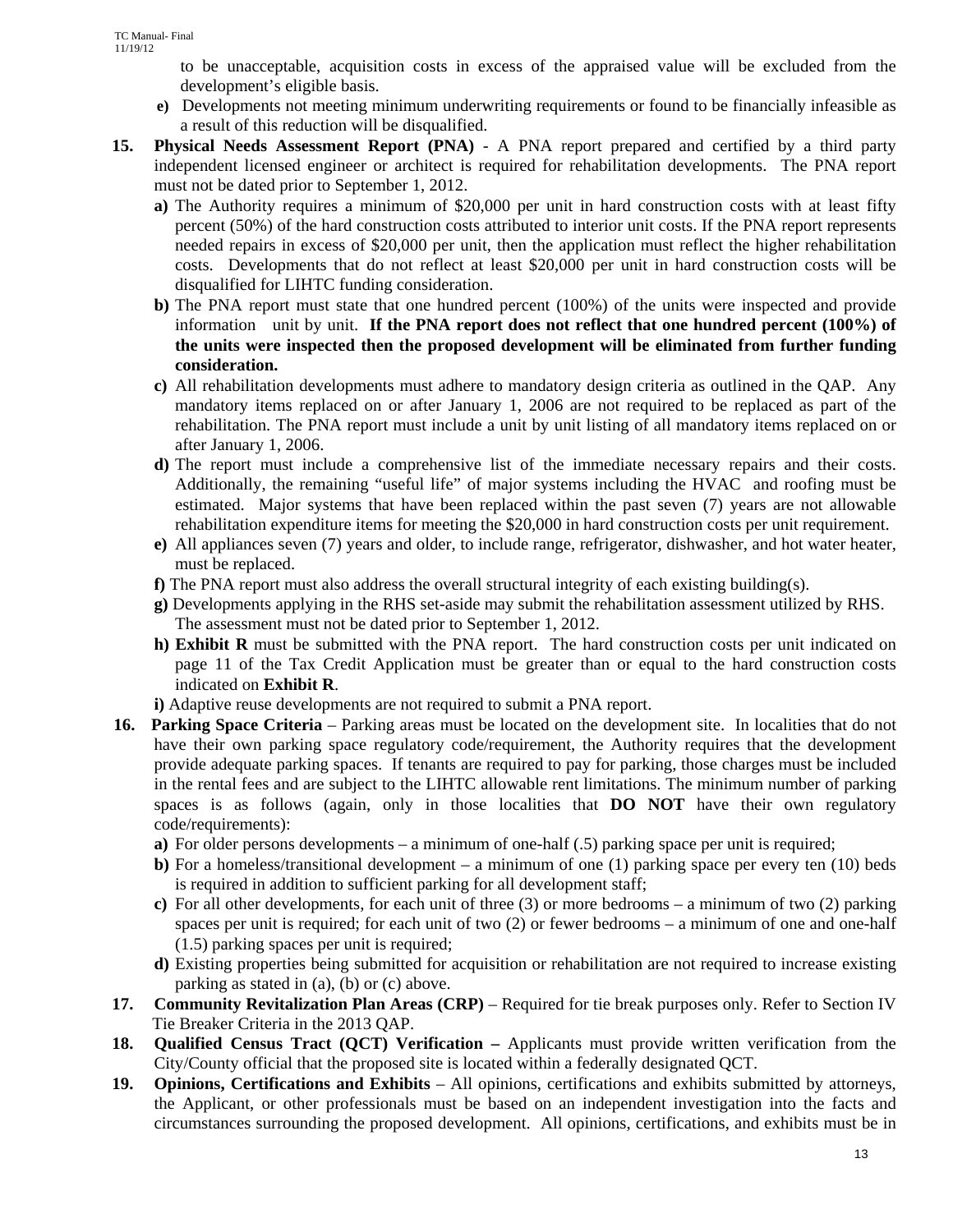the form specified by the Authority. **Applications will be disqualified if an opinion, certification, or exhibit has been materially altered, amended, or changed.** All opinions and certifications submitted by attorneys, architects and/or engineers, and certified public accountants (CPAs) must be on letterhead with original signatures. Changes in professionals hired by the Applicant, i.e. attorneys, architects, and certified public accountants, are permissible; however, the new professionals must adhere to the original certifications made by previous professionals.

**20. Third Party Professionals -**Architects, engineers and certified public accountants must be independent third-party professionals and be licensed to practice their professions in South Carolina. Attorneys must be independent third-party professionals and be licensed to practice law by any state. Matters of South Carolina law must be opined on by South Carolina licensed attorneys.

# **Application Review:**

# **1. Internal Completeness Review**

- **a)** Applications will be reviewed for completeness after the submittal deadline. It is the Applicant's responsibility to submit all required documentation. Applicants will be notified in writing of any documents that are missing and/or incomplete and given seven (7) business days to submit those documents. The Authority will make the final determination if applications are complete. The Authority has the right to request clarification or additional information if it deems necessary;
- **b)** Applications with three (3) or fewer missing and/or incomplete documents will be assessed a \$2,000 administrative fee. If any missing and/or incomplete documents to be resubmitted are not received by the seven (7) business day deadline, the Application will be disqualified;
- **c)** If an Application has four (4) or more missing and/or incomplete documents the Application will be disqualified;
- **d)** Any document(s) determined to be missing and/or incomplete and are identified as document(s) needed for points consideration may be accepted but the Applicant will not receive points;
- **e)** Authority staff will review and point score all Applications. Final point scores will be posted to the Authority's website.
- **f)** If there is a tie between developments when final point scores are determined, the Authority will utilize the Tie Breaker Criteria outlined in Section IV of the 2013 QAP to determine the development(s) to be awarded tax credits.
- **g)** Applications that do not score high enough to receive an award will be placed on a waiting list for consideration should additional tax credits become available.

# **2. Site Review**

- **a)** Authority staff or contract consultant(s) will conduct evaluations for each Application site. A review will determine if there are (1) detrimental site characteristics on or near the proposed development and (2) positive site characteristics. If the Authority determines detrimental site characteristics exist on, adjacent to, or within unallowable distances from the site, the Authority may reject the application.
- **b)** All sites will receive a point score based on positive and detrimental site characteristics.

It is the objective of the Authority to select the best available sites for those developments best satisfying the general purpose and guidelines of this LIHTC Manual and the QAP. The determination of detrimental site characteristics should not be construed as a finding that a site is not a buildable site under any circumstances.

# **3. Market Study Review**

Submitted market studies must conform to the requirements in the Authority's 2013 Market Study Guideline Procedures, contain an Exhibit S-2 form, and a 2012 S-2 Rent Calculation Worksheet. Market analysts must adhere to Market Study Terminology as sanctioned by the National Council of Affordable Housing Market Analysts. The Market Study terminology list is available at: www.housingonline.com . The Authority will engage a third party market analyst to review all market studies submitted with a Tax Credit Application. The Authority's third party market analyst will review each study to ensure that Authority procedures were followed. The Authority's third party market analyst will have at least six (6) weeks to review all submitted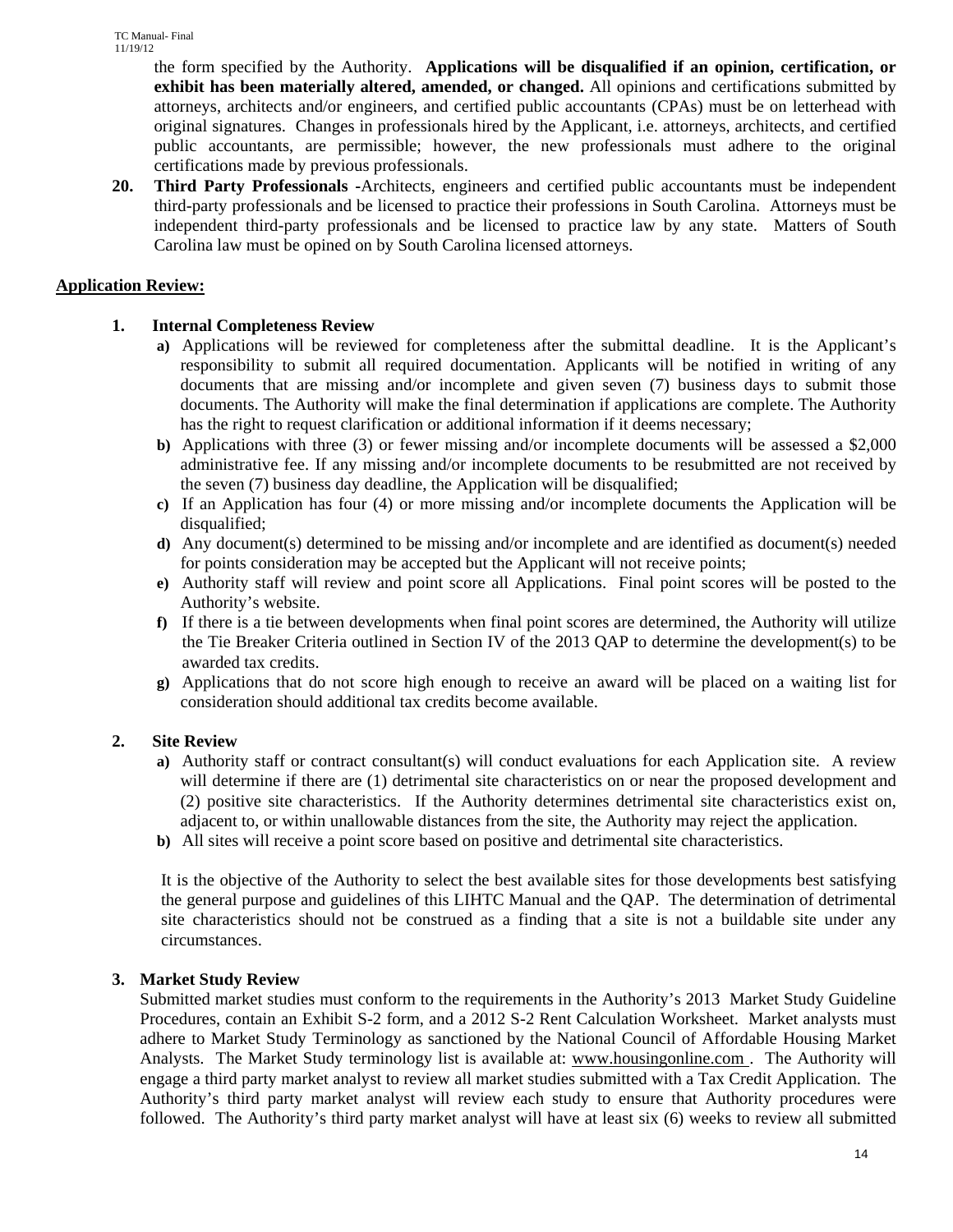market studies. A report for each submitted market study will be prepared noting any deficiencies found in the market study. The report will be provided to both the analyst that prepared the market study, the Applicant, and the Authority. All deficiencies noted in the market study report must be addressed to the satisfaction of the Authority's third party market analyst and Authority staff. The Authority will consider the market study, the market, marketability factors, and any additional information available to determine if an acceptable market exists for a development as proposed. The Authority is not bound by the conclusions or recommendations of the market study submitted with an Application and reserves the right to disqualify any Application in the competition if it determines an acceptable market does not exist.

# **IV. FINANCIAL UNDERWRITING STANDARDS**

# **Memorandum of Understanding:**

On March 1, 2012, a Memorandum of Understanding (MOU) between the South Carolina State Housing Finance and Development Authority (SCSHFDA) and the United States Department of Housing and Urban Development-Regional Administrator's Office (HUD Regional) and the United States Department of Agriculture, Rural Housing Service (RHS) was executed. The MOU outlines the respective roles and responsibilities for Subsidy Layering Reviews (SLRs) related to affordable housing proposals to be developed and financed within the State of South Carolina. The MOU describes the work, conditions, circumstances, and procedures under which all parties will conduct SLRs when involved in the development process for reviewing proposals requesting low income housing tax credits. Information provided by Applicants in their application submission for tax credits and seeking funding through HUD or RHS will be reviewed and information shared with the other funding partners, as outlined in the MOU.

# **Basic Financial Feasibility Review:**

- **1.** Section 42(m)(2)(A) of the Code provides that "The housing credit dollar amount allocated to a development shall not exceed the amount the housing credit agency determines is necessary for the financial feasibility of the development and its viability as a qualified low-income housing development throughout the compliance period." **In determining financial feasibility, the Authority will disregard all personal or other guarantees that are required to supply deficiencies in income necessary to pay debt service and operating expenses of the development. Developments that are not financially feasible without such guarantees will not be offered a LIHTC award.**
- **2.** Developments determined not to be financially feasible or determined not to need the LIHTC will be disqualified.
- **3.** To receive an allocation, a development must be underwritten to determine the least amount of credit necessary to be financially feasible at the following times:
	- **a)** When the initial Application is made; and
	- **b)** When the Carryover Allocation is requested; and
	- **c)** When the last building is Placed-In-Service.

# **Financial Characteristics:**

Development income information on any market rate and low income units must be provided. Market rate units are units that are not income or rent restricted and are available without regard to tenant income. The low-income units are units subject to the income and rent restrictions of the Code. The Applicant must indicate all federal, state, or local subsidies that will be providing any type of assistance for the low-income tenants.

In determining maximum allowable gross rent and utility allowances for LIHTC units, the use of an imputed income based on the number of bedrooms in a unit is required by the provisions of the Code. Units with no separate bedroom are treated as being occupied by one (1) person and larger units are treated as being occupied by one and one-half (1.5) persons per separate bedroom.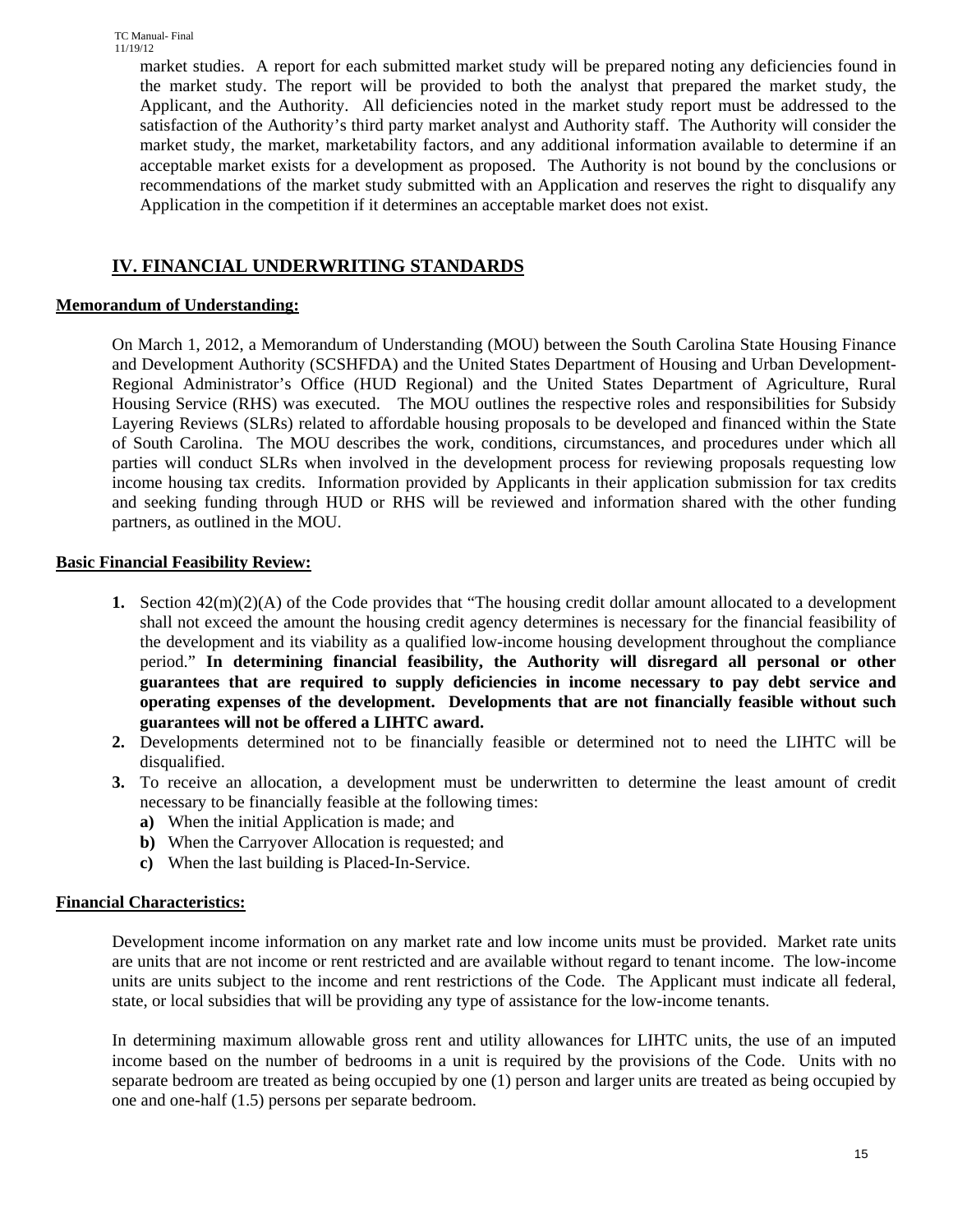TC Manual- Final 11/19/12 0 Bedroom Unit  $= 1.0$  person income 1 Bedroom Unit = 1.5 person income 2 Bedroom Unit = 3.0 person income 3 Bedroom Unit = 4.5 person income 4 Bedroom Unit  $= 6.0$  person income

Maximum annual gross rents cannot exceed thirty percent (30%) of the imputed income. Gross rent does not include any payment under Section 8 of the U. S. Housing Act of 1937, or any comparable rental assistance program with respect to such unit or the occupants. Gross rent must include an allowance for any utilities paid by the tenant.

The Revenue Reconciliation Act of 1993 requires the housing credit agency to consider the reasonableness and appropriateness of development costs and operating expenses. In making this determination, the housing credit agency must consider: (1) the sources and uses of funds and the total financial structure of the development; (2) any proceeds expected to be generated by the syndication of the tax credit; and (3) the percentage of the housing credit dollar amount to be used for development costs other than intermediary costs.

Certain fees are considered to be intermediary costs. The term "intermediary" has not been defined in the Code, and the IRS has not issued regulations concerning this provision. Until such regulations are promulgated, the Authority has defined intermediary costs as all costs other than "land, sticks, and bricks." For evaluating the reasonableness of certain fees and overhead items represented for tax credit basis purposes, additional documentation as to the nature and amount of intermediary costs may be required. The Authority reserves the right to question any fees which are unidentified, unusual or excessive and to limit these fees and overhead items, based on the development size and other associated risk factors. A tax attorney or consultant is recommended to aid in determining which development costs are included in eligible basis under the Code.

The development costs are evaluated for reasonableness, necessity, and eligibility. Cost comparisons with previous development cost certifications and other third party data may be performed for comparability and reasonableness. Acquisition and/or rehabilitation development costs will be evaluated to assess whether the proposed rehabilitation is required and satisfies the PNA. The Authority reserves the right to inspect proposed rehabilitation developments before a reservation is offered.

Applicants are cautioned to be accurate in providing development cost information. Underestimating could result in insufficient tax credits being available to successfully complete the development while overestimating could result in a development being considered infeasible. **Increases in development costs due to cost overruns will not result in an increase in the allocated tax credit.** 

### **Utility Allowances:**

Any utility services paid for by the tenant must be considered in the calculation of tenant-paid rent. An allowance for tenant-paid utilities is deducted from the maximum allowable monthly gross rent to determine the maximum allowable monthly net rent; the proposed tenant rent may not exceed the maximum allowable monthly net rent. Any services paid for by the owner should not be included in the utility allowance.

- **1. Sources:** Applicants may submit utility allowances only from those sources approved by the Authority. The Authority will accept utility allowances provided by:
	- **a)** Rural Housing Service (RHS) but only for those developments financed by and receiving rental assistance from RHS. A copy of the RHS approved utility allowance must be provided;
	- **b**) The Authority's Voucher Program Utility Allowances for developments located in the seven (7) counties which the Authority administers Section 8 Rental Assistance;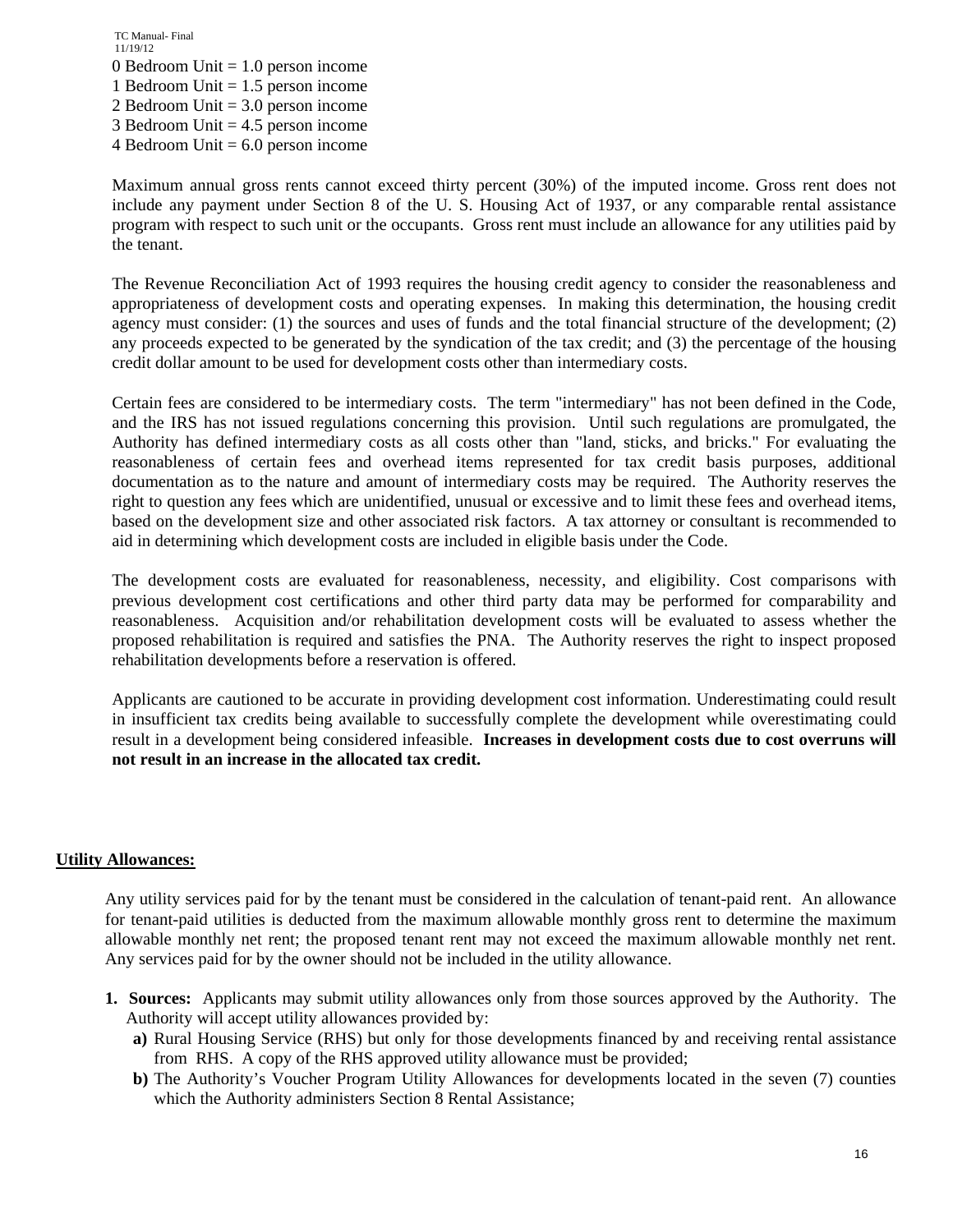- **c)** HUD Regulated Buildings with 100% project based rental subsidies where the rents and utility allowances are reviewed by HUD each year. A copy of the current approved HUD allowance for the development must be provided;
- **d)** The local public housing authority (PHA) serving the proposed project;
- **e)** HUD Utility Schedule Model. All utility allowance calculations on the Excel Spreadsheets as part of the HUD Utility Schedule Model must be provided. The Authority reserves the right to review all backup date used for calculations; **or**
- **f)** Third party certified utility company estimates **only if** that utility company will be directly providing services to the development.

The Authority will not accept utility allowances determined by any other sources, including engineers, consultants, and applicants/developers.

- **2. Mandatory Services:** Utility services which must be provided to all tenants are heating, air conditioning, cooking, lighting and/or other electric, hot water, water and sewer, and trash collection. Air conditioning must be separately identified in the allowance calculation.
- **3. Other Charges:** The utility allowance must include an amount for the cost of any service paid for by the tenant. In addition the allowance must include any charges imposed by the utility provider for access or connection, such as electric or natural gas facilities fees. Charges for services must accurately reflect any surcharges based on the location of the development, such as higher water and sewer fees for sites outside the city limits. Charges for specific appliances, such as ranges and refrigerators, should be included in the allowance only if the tenant must supply the appliance(s).
- **4. Calculation:** The utility allowance is computed by first adding the exact amount of each individual utility service (e.g., heating, cooking) for each bedroom size, without rounding. The resulting total utility allowance for each bedroom size is then rounded upward to the next whole dollar if it contains any fraction of a dollar (i.e., .01-.99). See Exhibit U for an example of a completed utility allowance schedule.

#### **Authority Designated Difficult Development Areas (DDAs):**

 As outlined in H.R. 3221, the Housing and Economic Recovery Act of 2008, the Authority must establish criteria for determining which areas will be treated as Difficult Development Areas (DDAs) and which projects will be eligible to receive additional tax credits up to 130%. Developments utilizing tax exempt bonds are not eligible for this basis boost. The DDA criteria established by the Authority are separate from the federally designated DDA areas. Developments meeting any of the following criteria are eligible to receive a basis boost of up to 130%.

- **a)** If any part of the proposed site is in a federally designated Qualified Census Tract (QCT), the Authority will treat the entire site as a DDA area and allow the basis boost to all building(s) in the development; or
- **b)** Developments that are 100% elderly (62 years and older); or
- **c)** Developments that are 100% special needs; or
- **d)** Development that are targeted for older persons or families.

# **Underwriting Standards:**

**1. Operating Reserves -** Developments receiving loan funds from RHS may satisfy the operating reserve requirement of the LIHTC program by establishing the two percent (2%) operating and maintenance capital reserve account and by maintaining this account as required by RHS. Developments not subject to the RHS two percent (2%) operating and maintenance capital reserve requirements must establish and maintain minimum operating reserves equal to six (6) months of projected operating expenses, six (6) months of the Authority's required replacement reserves, six (6) months of must-pay debt service and any additional reserves required by the syndicator and verified in writing. The reserve must be established at the time the development places in service and must be maintained at the required level throughout the compliance period unless earlier release of the reserves is approved by the Authority and the Syndicator of the low-income housing tax credits.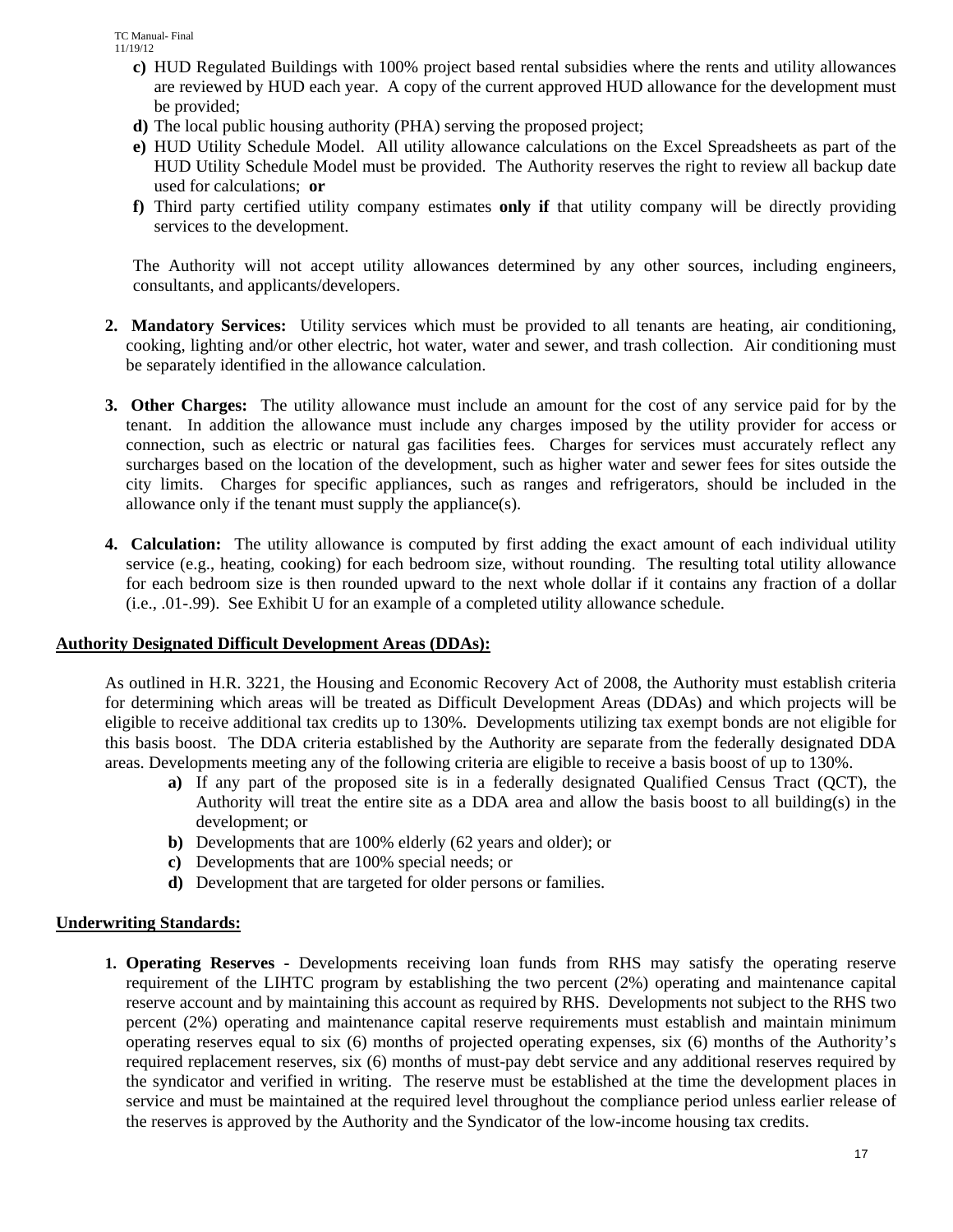The Authority may allow for release of operating reserves after certain requirements are met. The following conditions must be met for consideration:

- **a)** The Syndicator of the low-income housing tax credits must provide a written statement verifying the Syndicator's approval of the release of operating reserves and must attest that the agreement is the result of the property meeting the conditions of release specified in the partnership agreement or operating agreement. The Syndicator must use **Exhibit OR-1** to report the approval for release of the reserves and must indicate on this form the conditions that have been met which allow for the release.
- **b)** The Owner/Principal(s) must provide a statement that the conditions required by the Syndicator for release of the operating reserves have been met. This must be certified on **Exhibit OR-2.** Providing false or misleading information to obtain the release of reserves may result in debarment.
- **c)** Before a release of operating reserves will be considered, the property must have been placed in service a minimum of five (5) years and have maintained a minimum debt coverage ratio of 1.15 for the three (3) most recent consecutive calendar years.

The Authority reserves the right to hire an accounting firm at the property owner's expense to confirm that the required conditions for release of the operating reserves have been met.

- **2. Replacement Reserves** Applicants are required to establish and maintain minimum replacement reserves of **\$250** per unit annually for new construction and for rehabilitation developments serving older persons (aged 55 and up). Replacement reserves for all other rehabilitation developments are **\$300** per unit annually. The Authority requires evidence of the existence of Replacement Reserves. If the syndicator requires additional amounts above the Authority minimums then written verification of such must be provided by the syndicator. Replacement Reserves must be reflected in the development's annual audited financial statements. The Authority must approve and sign off on the use of Replacement Reserves. Applicants must submit satisfactory documents to justify the expenditure(s). Requests should be submitted to the Authority's Development Director. Approvals will be completed within five (5) business days of receipt. If an approval from the Authority is not received back within the specified timeframe, the use of Replacement Reserves is automatically granted.
- **3. Developer Fees, Developer Overhead, and Consultant Fees (the "Fees")**  In evaluating the reasonableness of Fees the Authority has established limits as follows:
	- **a) New Construction** The sum of **Fees** may not exceed fifteen percent (**15 %)** of Adjusted Development Costs\*.
	- **b) Rehabilitation without a change in ownership** The sum of **Fees** may not exceed fifteen percent (**15%)** of Adjusted Development Costs\*.
	- **c) Acquisition with rehabilitation** 
		- **i. Acquisition** For acquisition with rehabilitation developments, **Fees** allowed on the acquisition costs are limited as follows:
			- **1. Acquisition costs up to \$500,000 Fees** may not exceed eight percent (**8%**) of Adjusted Development Costs\*.
			- **2. Acquisition costs from \$500,001 to \$1,000,000** – **Fees** may not exceed the **greater of \$40,000** or seven percent (**7%**) of Adjusted Development Costs\*.
			- **3. Acquisition costs from \$1,000,001 to \$1,500,000 Fees** may not exceed the **greater of \$70,000** or six percent (**6%**) of Adjusted Development Costs\*.
			- **4. Acquisition costs greater than \$1,500,000 Fees** may not exceed the **greater of \$90,000** or five percent (**5**%) of Adjusted Development Costs\*.
			- **5. Acquisition cost limit Fees** on acquisition costs are capped at a **maximum of \$150,000**.
		- **ii. Rehabilitation Fees** on rehabilitation costs may not exceed fifteen percent (**15%)** of Adjusted Development Costs\*.

| *Adjusted Development Costs $=$ |  | Total Development Costs (Line 51) |                          |  |
|---------------------------------|--|-----------------------------------|--------------------------|--|
|                                 |  | Less Land (Line 1)                | $\overline{\phantom{0}}$ |  |
|                                 |  | Less Consulting Fees (Line 20)    | -                        |  |
|                                 |  |                                   |                          |  |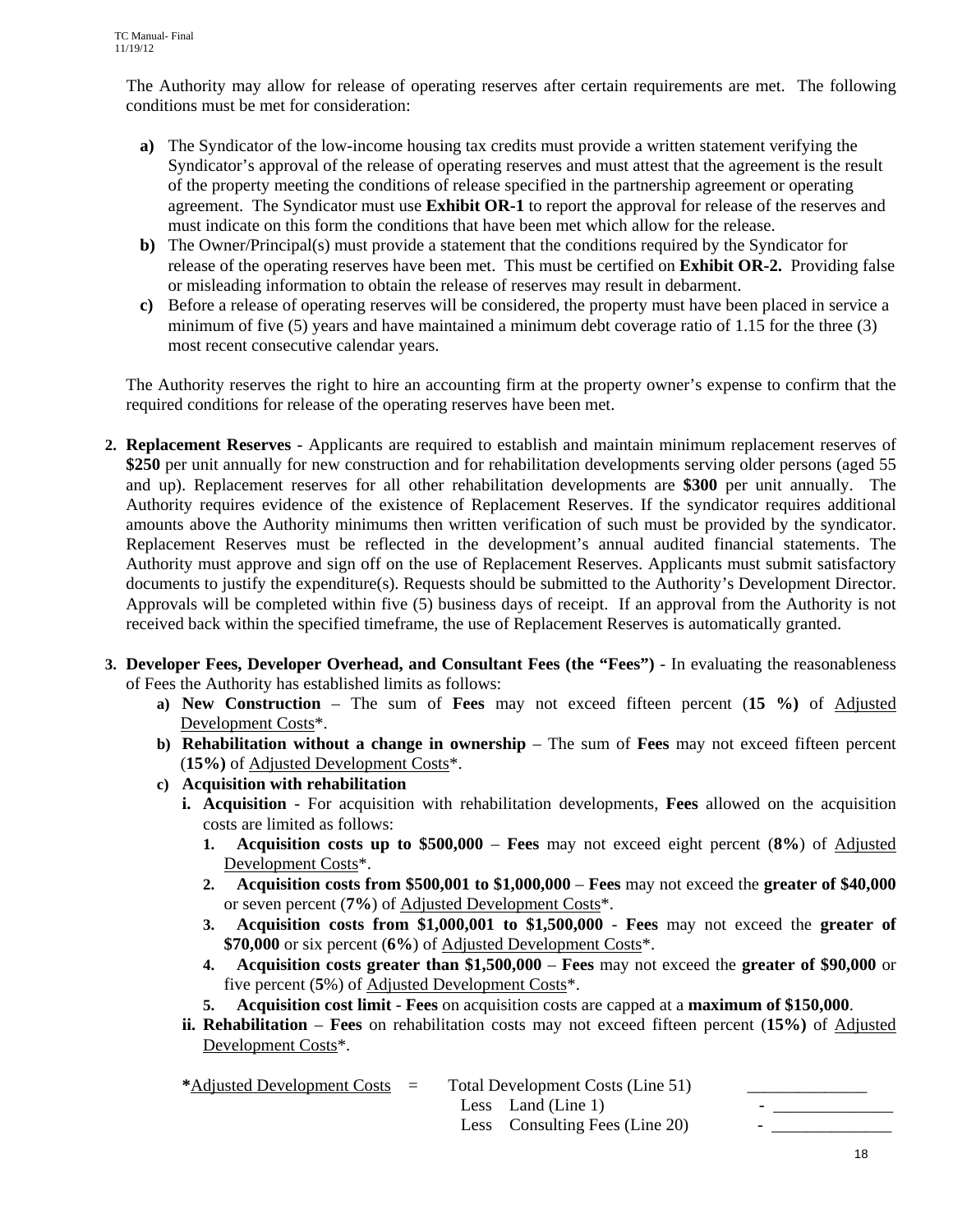Less Developer Fees (Line 45) Less Developer Overhead (Line 46) Less Other Developer Costs (Line 47)

Line numbers refer to page 10 in the Tax Credit Application, the 10% Expenditure Test Application, and Placed In Service Application.

### **4. Deferred Developer Fees** - Developer fees can be deferred to cover a gap in funding sources when:

- **a)** The entire amount will be paid pursuant to the standards required by the Code to stay in basis.
- **b)** The deferred portion does not exceed fifty percent (**50%**), at initial tax credit application submission, of the total amount in the application.
- **c)** Payment projections do not jeopardize the operation of the development.
- **d)** Nonprofit organizations must include a resolution from the Board of Directors authorizing a deferred payment obligation from the development.
- **e)** Applicants must include with the application a statement describing the terms of the deferred repayment obligation, including any interest rate charged and the source of repayment.
- **f)** The Authority will require a Note evidencing the principal amount and terms of repayment of any deferred repayment obligation to be submitted at the time of the PIS cost certification.
- **5. Contractor Cost Limits** The combined total of Contractor Profit, Overhead, and General Requirements (the "Contractor Fees") shall be limited to fourteen percent **(14%)** of Hard Construction Costs. The restrictions on Contractor Fees are the following:

| <b>Contractor Profit and Overhead:</b> | may not exceed 8% of Hard Construction Costs  |
|----------------------------------------|-----------------------------------------------|
| <b>General Requirements:</b>           | may not exceed 6% of Hard Construction Costs  |
| <b>Total Contractor Fees:</b>          | may not exceed 14% of Hard Construction Costs |

If there is an identity of interest between the Applicant and contractor, as defined in the LIHTC Manual, the Authority, at its sole discretion, may require an additional cost certification with the PIS application of the construction costs. The Authority will commission the CPA and the associated accounting fees will be charged to the Applicant.

 *\*\*\*Hard Construction Costs* are limited to the following line items from the development cost budget in the Application:

Line 3 – Demolition

- Line 5 On Site Improvement
- Line 6 Off Site Improvement
- Line 7 Other (Site Work)
- Line 8 New Building
- Line 9 Rehabilitation
- Line 10 Accessory Building
- Line 15 Contractor Contingency

# **6. Annual Operating Expenses (AOE)**

- **a)** Applicants must provide a detailed explanation of the methodology used in determining AOE.
- **b**) AOE must be projected in a range from a minimum of \$3,200 to a maximum of \$4,200 per unit.
- **c)** AOE per unit are to be calculated excluding reserves.
- **d)** The Authority may, in its sole discretion, consider and approve AOE outside of this range. The Applicant must present support for those expenses and provide evidence supporting the higher amount (e.g., insurance for coastal properties). Owner-paid utilities, other than water, sewer, and trash, will also be considered.
- **7. Development Cost Review** The Authority will utilize a construction cost consultant to render an opinion on the development cost projections for proposals considered for funding. Applicants will be required to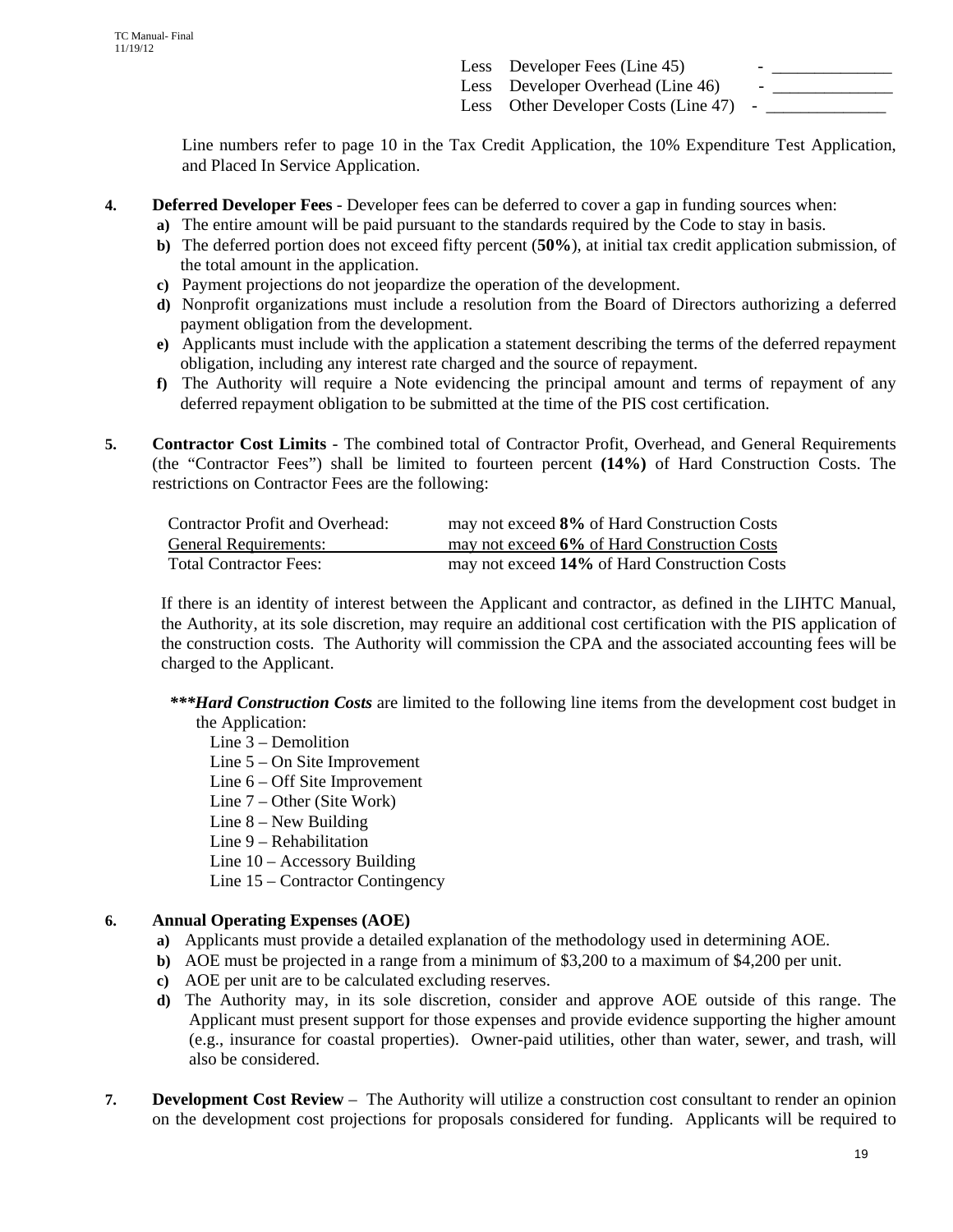provide detailed cost information to substantiate the projected costs. Should the construction cost consultant require additional information to render an opinion, applicants will be given seven (7) business days to provide the additional information. If the additional information is not received within seven (7) business day, the application will be disqualified. If the construction cost consultant determines that the projected costs cannot be substantiated or determines that the project's costs are not reasonable for an affordable housing development, then the development will be eliminated from the tax credit competition. See the 2013 QAP for maximum Total Development costs per unit and maximum tax credits per unit.

# **8. Debt Coverage Ratio (DCR)**

- **a)** LIHTC dollars will not be reserved or allocated to developments that are not made financially feasible by the credit or which are financially feasible without the credit. The development's first year DCR must be within the range of **1.20** to **1.45.** The development must maintain not less than a 1.0 DCR throughout the 15 year compliance period.
- **b)** The DCR is calculated as Net Operating Income (NOI) divided by the annual debt service. For this purpose, NOI is the income remaining after subtracting Operating Expenses and Replacement Reserves from the Effective Gross Income (EGI).
- **c)** For the purpose of determining the appropriate amount of tax credits to be allocated to a development, the Authority assumes that each development will bear the maximum level of permanent debt. **When calculating the tax credit amount, the Authority will limit the maximum DCR to 1.45. A proposed development may exceed the 1.45 maximum DCR for financial feasibility purposes, but when calculating the credit to be allocated, the Authority will limit the DCR to 1.45. In the event that the development DCR, as submitted, is greater than 1.45, the Authority will increase debt based on the terms submitted in the application in order to reduce the DCR to 1.45 for the calculation of the credit amount. This increase in debt will be included in the equity gap calculation**.
- **d)** The maximum DCR of 1.45 restriction will be waived if the initial projected annual Cash Flow/Unit (CFU) does not exceed four hundred dollars (\$400). CFU is calculated by subtracting annual debt service from the NOI and dividing this result by the number of units that will be rented to tenants. In the event that the development DCR, as submitted, is greater than 1.45 and the development CFU, as submitted, is greater than \$400, the Authority will increase debt based upon the terms submitted in the application in order to reduce the DCR to 1.45 or the CFU to \$400 , whichever is met first, for calculation of the credit amount. This increase in debt will be included in the equity gap calculation.

# **9. Expense Coverage Ratio (ECR)**

- **a)** For developments whose funding sources do not include repayable debt, financial feasibility will be measured by the Expense Coverage Ratio (ECR). The development's initial ECR must be a minimum of **1.20**. Development utilizing the ECR may not have an initial projected annual cash flow per unit in excess of \$400.
- **b)** The ECR is calculated as Effective Gross Income (EGI) divided by the sum of Annual Operating Expenses (AOE) plus Replacement Reserves.
- **c)** For the purpose of determining the appropriate amount of tax credits to be allocated to a development, the Authority assumes that each development will bear a reasonable level of permanent debt if it is feasible for the development to do so. If it is determined in the Authority's underwriting analysis that a proposed development can bear a level of permanent debt, then debt will be imputed at current rates and the debt coverage ratio (DCR) rules identified in 8 a) through 8 d) above will apply.

# **10. Funding Sources**

- **a)** Applicants receiving "soft loans" (e.g., AHP, Deferred Developer Fees, etc.) must adequately explain in their applications the repayment terms of these loans.
- **b)** Income that is projected to be generated by a property during the construction or rent up period may not be used as a funding source in the proposal for low-income housing tax credits. Examples of this are "rent-up cash flow" and interest earnings.

# **11. Permanent Financing**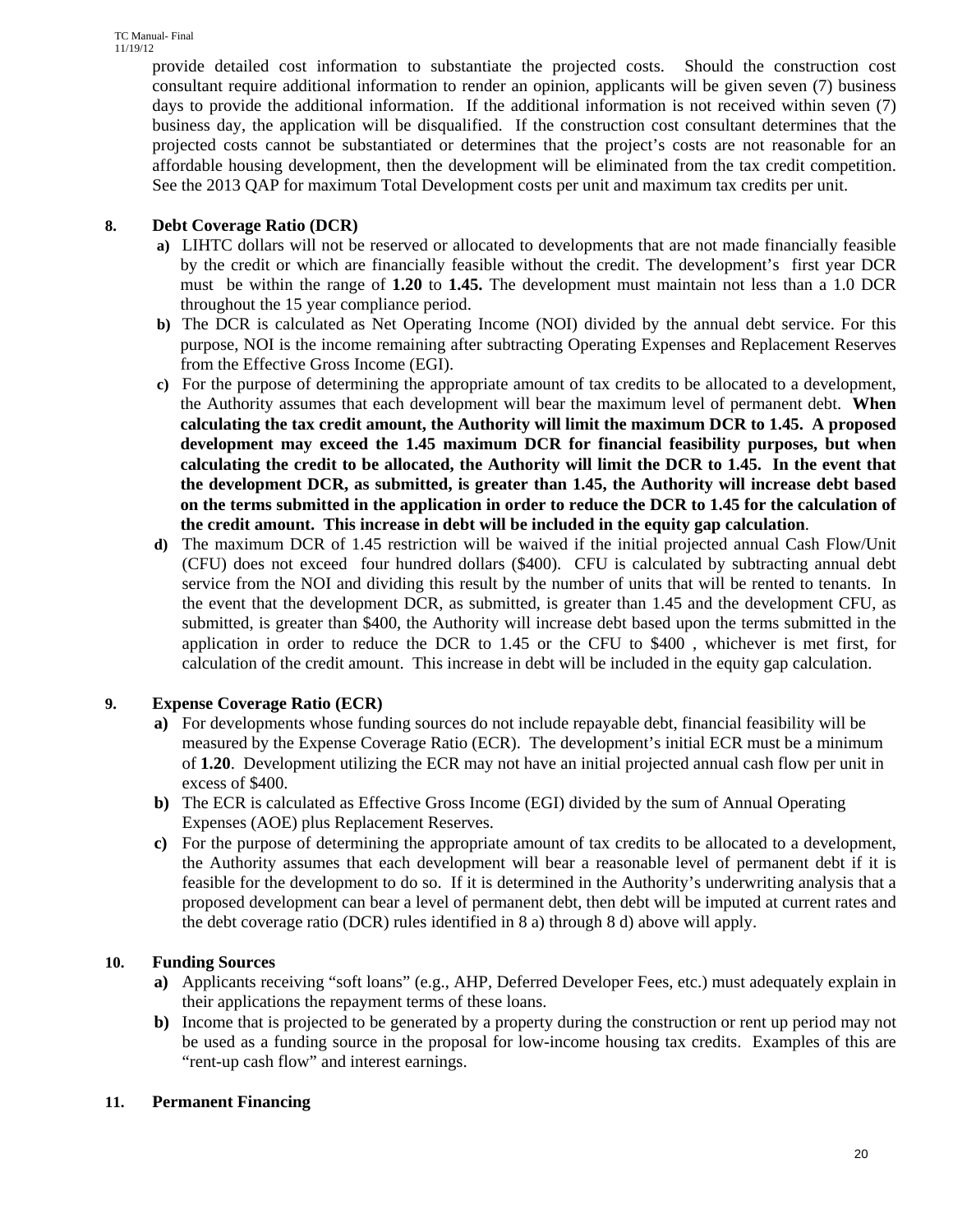A letter of intent is required for all permanent financing sources. The Authority will underwrite the first mortgage debt at an interest rate of six percent (6%) or the rate provided in the lender letter if less. The letter must clearly state the term of the permanent loan, the amortization period, how the interest rate will be indexed, the current rate at the time of the letter, the anticipated principal amount of the loan, and the lien position. All permanent loans are required to amortize so that debt service on such loans is paid in equal installments over a period of twenty (20) years or longer. Any permanent loan represented as having an amortization period shorter than twenty (20) years or with an accelerated payment of debt service (such that the loan is paid off in less than 20 years) will be underwritten by Authority staff with a minimum twenty (20) year amortization with 240 equal monthly debt service payments. Should a proposal fail to meet other underwriting guidelines resulting from projecting a minimum twenty (20) year amortization, the proposal may be disqualified.

### **12. Annual Rent, Expense Trends and Vacancy Rates**

- **a)** Development rents will be trended upward at a two percent (2%**)** annual increase.
- **b)** Operating expenses will be trended upward at a three percent (3%**)** annual increase.
- **c)** For the vacancy rate, the Authority will utilize the greater of seven percent (7%) or the vacancy rate represented in the market study for the primary market area.
- **d)** The pro-forma financial statements must substantiate that the development will maintain a positive cash flow for the full fifteen (15) year period. A fifteen (15) year pro-forma must be submitted with the application submission.

# **13. Other Income**

Projected income from services or charges other than monthly rental of dwelling units must be clearly specified with type and amount of income identified in detail in the application for tax credits. Other Income projections may not exceed three percent (3%) of the total potential annual rent. For this purpose, total potential annual rent will be defined as the sum of all rents to be collected assuming one hundred percent (100%) occupancy at the proposed tenant rents as represented in the application for tax credits.

### **14. Brokering / Reselling of Services to Tenants**

Revenue and expenses resulting from acting as a broker or reseller of services to tenants **may not be included** in a proposal for low-income housing tax credits. Examples include, but are not limited to, the brokering or purchase and resale of cable, satellite, and/or internet service to tenants. These activities are not prohibited as long as they are in compliance with IRC Section 42, but income projected to be generated from such endeavors will be excluded when performing the Authority's underwriting analysis.

**15. Minimum Hard Cost Requirement** - The Authority requires a minimum hard cost ratio of not less than sixty-five percent (**65%)** of total development costs.

*Hard Costs* are the following line items on the development cost budget in the Application:

- Line 1 Land
- Line 2 Existing Structure
- Line 3 Demolition
- Line  $4$  Other (Land  $\&$  Buildings)
- Line 5 On Site Improvement
- Line 6 Off Site Improvement
- Line 7 Other (Site Work)
- Line 8 New Building
- Line 9 Rehabilitation
- Line 10 Accessory Building
- Line 15 Contractor Contingency

Although the total of soft costs can be up to thirty-five percent (35%) of total developments costs, the Authority and its third party cost consultant will review soft cost budget items to ensure that these costs are within reasonable and acceptable ranges based on current industry standards. If costs are determined to be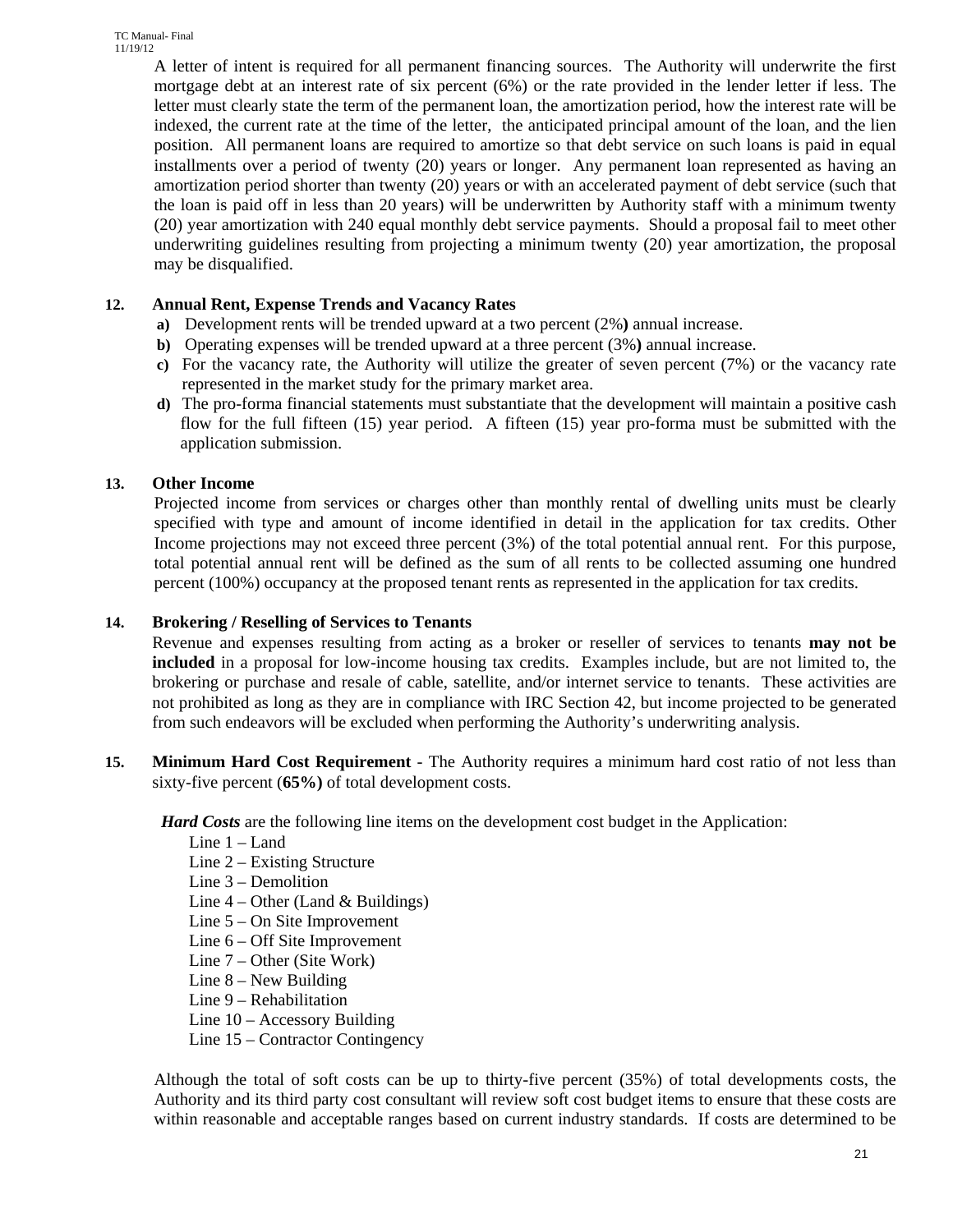too high or too low, an explanation of how the costs were determined will be requested. Depending on further review of the explanation, costs may be adjusted as deemed necessary.

**16. Alternative Plan for AHP Funding Source -** Applications that compete for tax credits and represent that Affordable Housing Program (AHP) funds will be sought from the Federal Home Loan Bank (FHLB) must provide a narrative with the Application detailing how the funding gap will be filled if not awarded AHP funds. Additionally, revised pages 7, 8 (rental income section only), 9, and 12 (rental income section only) of the application must be attached to the narrative. The only changes allowed are changes in funding sources and rental income. Changes not allowed include, but are not limited to, operating expenses, total development costs, total number of units, and unit mix. This information will be required at the Application submittal. This requirement may be waived for Applicants that provide a firm commitment of the AHP funding.

# **Syndication Information:**

If the information as to the syndication value is unusual, the Authority in its sole discretion may assign a value based on existing market information. If any elements of the syndication proposal are unusual, the Applicant must provide an explanation. The Authority will underwrite using a flat rate of 80 cents on the dollar for a syndication factor.

# **Determination of Credit Award:**

**1.** Equity Gap Calculation:

Equity gap is defined as total development costs minus the total of all non-LIHTC sources of funds (i.e., the development costs not covered by debt financing, grants, etc.). The Authority will impute debt for owner financed developments. **When calculating the tax credit amount to be awarded/allocated, the Authority will limit the maximum DCR to 1.45. In the event that the DCR for the proposal submitted is greater than 1.45, the Authority will increase debt based on the terms stated in the application in order to reduce the DCR to 1.45 for the purpose of calculating the tax credit. This increase in the debt amount**  will be utilized in the equity gap calculation. The tax credit amount is calculated so that, over ten years, the allocation equals the excess development costs, thereby "closing" the equity gap. If credits are syndicated, only a portion of the ten (10) year allocation amount is returned to the developer as equity. The rest is used to cover the Syndicator's expenses and reserve requirements. The equity factor is the percentage of the ten (10) year credit returned to the development owner in the form of equity.

A certified statement from the Syndicator or private placement entity identifying the syndication factor per tax credit dollar and the amount of syndication proceeds is required when available, but not later than the PIS date. The equity gap is calculated as follows:

| <b>Total Development Cost</b>             |  |
|-------------------------------------------|--|
| Less:                                     |  |
| Total Sources of Funds*                   |  |
| <b>Equity Gap</b>                         |  |
| Divide by 10 Year Credit Period $\div 10$ |  |
| <b>Annual Tax Credit Required</b>         |  |
| Divide by Syndication Value               |  |
| Returned Per Tax Credit Dollar            |  |
| Annual Credit Amount                      |  |

\* For the purpose of the equity gap calculation, a developer fee note will not be considered as a source of funding.

**2.** Maximum Credit Allowable: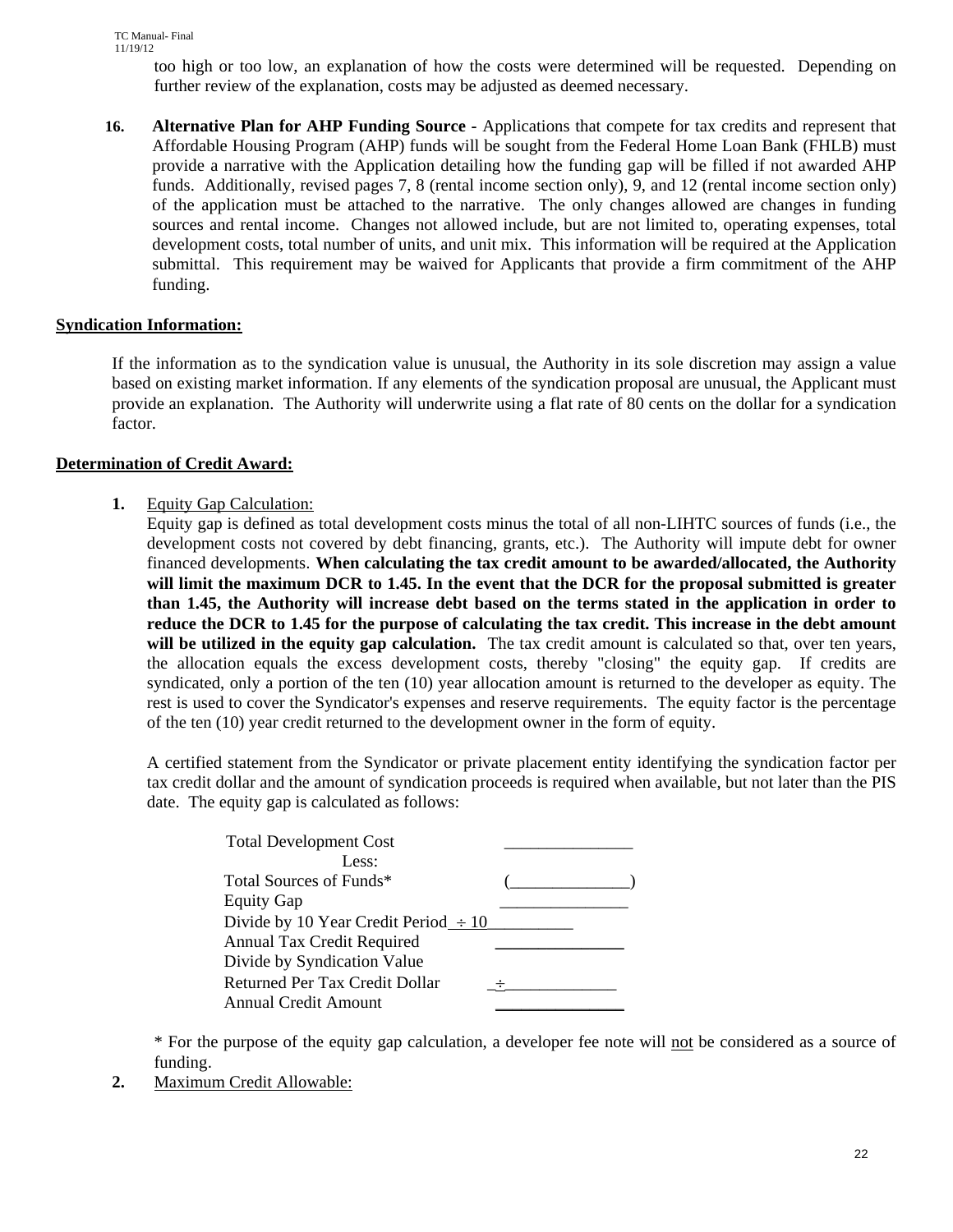The amount of the tax credit awarded will be limited to the amount necessary to fill the equity gap but cannot exceed the amount determined using the applicable percentage set monthly by the Secretary of the Treasury.

 Total Qualified Basis \_\_\_\_\_\_\_\_\_\_\_\_\_\_\_ Multiplied by Applicable Percentage  $\frac{1}{x}$ Maximum Annual Credit Amount

The actual amount of the credit for the development is determined by the Authority.

If the development is eligible for historic tax credits, include a detailed narrative description of the calculation of eligible basis for the historic credit and other information critical to the successful combination of the two (2) tax credit programs.

# **V. RESERVATION/CARRY-OVER ALLOCATION PROCEDURES**

#### **Notification of Reservation Award:**

**Reservation Certificate** – Reservation Certificates will be sent to Applicants for those developments in order of highest to lowest point score until tax credits have been exhausted. To acknowledge acceptance of the reservation of tax credits, Applicants must execute and return the Reservation Certificates. Once all Reservation Certificates have been executed and returned, the LIHTC Awards List will be released and posted on the Authority's website: www.schousing.com . The date of the Reservation Certificate is the "Reservation Date."

Under Section  $42(b)(2)(A)$ , only developments that place in service by December 30, 2013 are eligible for the flat 9% credit rate. The amount of tax credits reserved for new construction or rehabilitation costs for the 2013 tax credit funding cycle will be calculated using a minimum applicable percentage rate of nine percent (9%). The amount of tax credits reserved for acquisition costs is based on the **greater of** the tax credit applicable percentage (%) in effect for the month of credit reservation or the applicable percentage (%) in effect for the month of the Tax Credit Application submission. Applicants who receive a reservation of tax credits will be notified of the dollar amount of tax credits preliminarily reserved and the Reservation Fee which must be submitted to the Authority. Applicants have ten (10) business days from the date of the notification letter to submit fees and the executed original Reservation Certificate. Upon receipt of the Reservation Fee, Construction Inspection Fees, and the executed Reservation Certificate, the Authority will execute the Reservation Certificate and forward a copy to the Applicant.

Tax credit developments that do not place in service **on or before** December 30, 2013 will be underwritten at the applicable federal rate for the month the development places in service. Additional tax credits may not be available to fill any funding gaps created by the difference between the flat nine percent (9%) credit rate and the applicable federal rate after December 30, 2013. It is the Applicant's responsibility to ensure that developments are financially feasible and have all sources of funding in place and committed at the time a Placed in Service Application is submitted.

#### **Reservation Certificate Conditions:**

**Reservations of LIHTCs are not transferable**. Any changes in GP, partnership, or individual, etc., listed as the "owner" entity on the initial Application will result in cancellation of the reservation of tax credits. A nonrefundable Reservation Fee will be charged in an amount equal to ten percent (10%**)** of the annual LIHTC amount reserved for the development. Applicants must strictly comply with the following reservation conditions:

**1.** Developments may, because of the limited supply of credit dollars, be offered reservations in an amount less than the maximum amount for which it would otherwise qualify. Additional LIHTC amounts that may become available for reallocation will be reserved only upon payment of a Reservation Fee equal to ten percent (10%**)** of the additional amount awarded.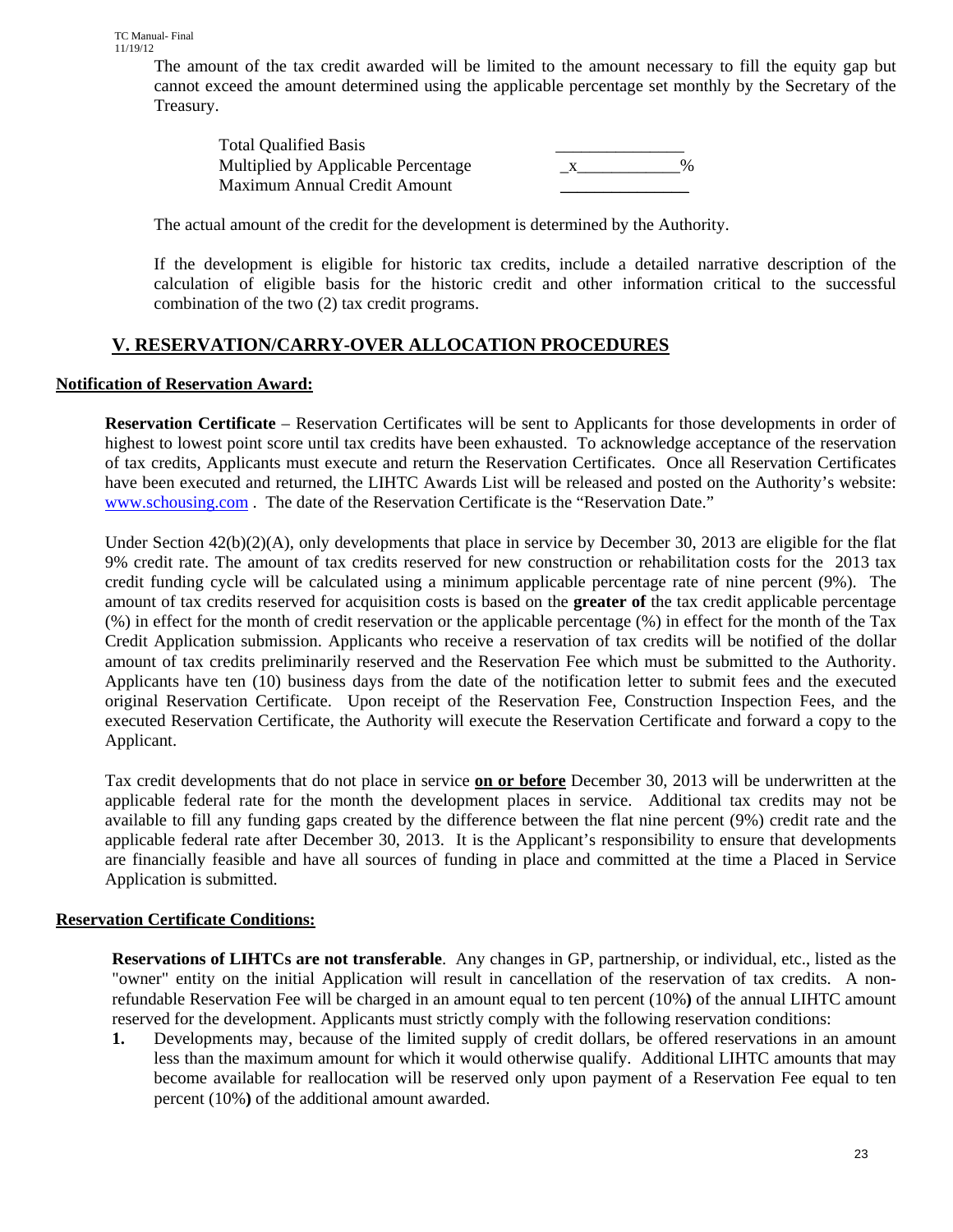- **2.** Developments will be subject to three (3) construction inspections by an independent third party consultant during the course of construction. This includes two inspections during the construction phase and a final inspection. In addition, all development plans and specifications will be reviewed for compliance with Exhibit G criteria, for which points were taken, as well as ADA compliance. The Authority's fee schedule for these reviews are as follows:
	- **a)** Construction inspection fee \$750.00 per inspection; and
	- **b)** Plan and specification review \$1,750.00.

A total of \$4,000.00 to cover these reviews is due at the time the executed Reservation Certificate is returned.

- **3.** Developments seeking a Placed-In-Service (PIS) allocation the year in which the reservation was made must submit a PIS application on or before the second Monday in December not later than 5:00 p.m. (EST).
- **4.** Developments with a reservation of LIHTC that will PIS after December 31 of the year in which the reservation was issued must submit an Application for a Carryover Allocation to the Authority no later than the date specified in the Reservation Certificate.
- **5.** Issuance of additional regulations by the IRS may change the amounts and terms of the Reservation Certificate, or may cause it to be revoked in order to comply with such regulations.
- **6.** Failure to meet any of the above conditions will render the Reservation Certificate null and void.
- **7.** Any untimely submission of documentation referenced in the Reservation Certificate will result in its cancellation.

### **Carryover Allocation Procedure:**

Applicants receiving a Reservation Certificate will be notified of the requirements to apply for an **allocation** of tax credits at the time of the reservation.

Issuance of a Reservation Certificate does not guarantee that the development will be the recipient of an allocation of LIHTC, nor does it guarantee that, if the development becomes the recipient of an allocation of LIHTC, such credit will be in the amount stated in the Reservation Certificate*.* All allocations will be determined by the Authority. The Authority reserves the right to investigate the validity of any certifications and/or opinions and reserves the right to request supplemental information. Also all allocations will be based upon the determination by the Authority of the least amount of credit which will render the development financially feasible. Should it be determined that the development is financially feasible without an allocation of the credit, then no LIHTC will be allocated to the development and the reservation certificate will be null, void and of no force or effect.

**Carryover Allocations are not transferable**. An Application, together with all supporting documentation must be received in the Authority's office on or before the date specified in the Reservation Certificate. No extension will be given.

If the Carryover Application is complete and deemed eligible, the Authority will mail a Carryover Agreement together with a Binding Agreement for signature. The Applicant must return the original documents by the due date indicated in the notification letter. In addition, the Applicant must enter into an Agreement as to Restrictive Covenants with the Authority and record the Covenants in the Office of the Register of Mesne Conveyance (or office of the Clerk of Court if there is no RMC) in the county in which the development is located. The Authority requires the recorded Restrictive Covenants to be submitted within twelve (12) months after the Reservation Date.

# **Verification of Ten Percent Expenditure:**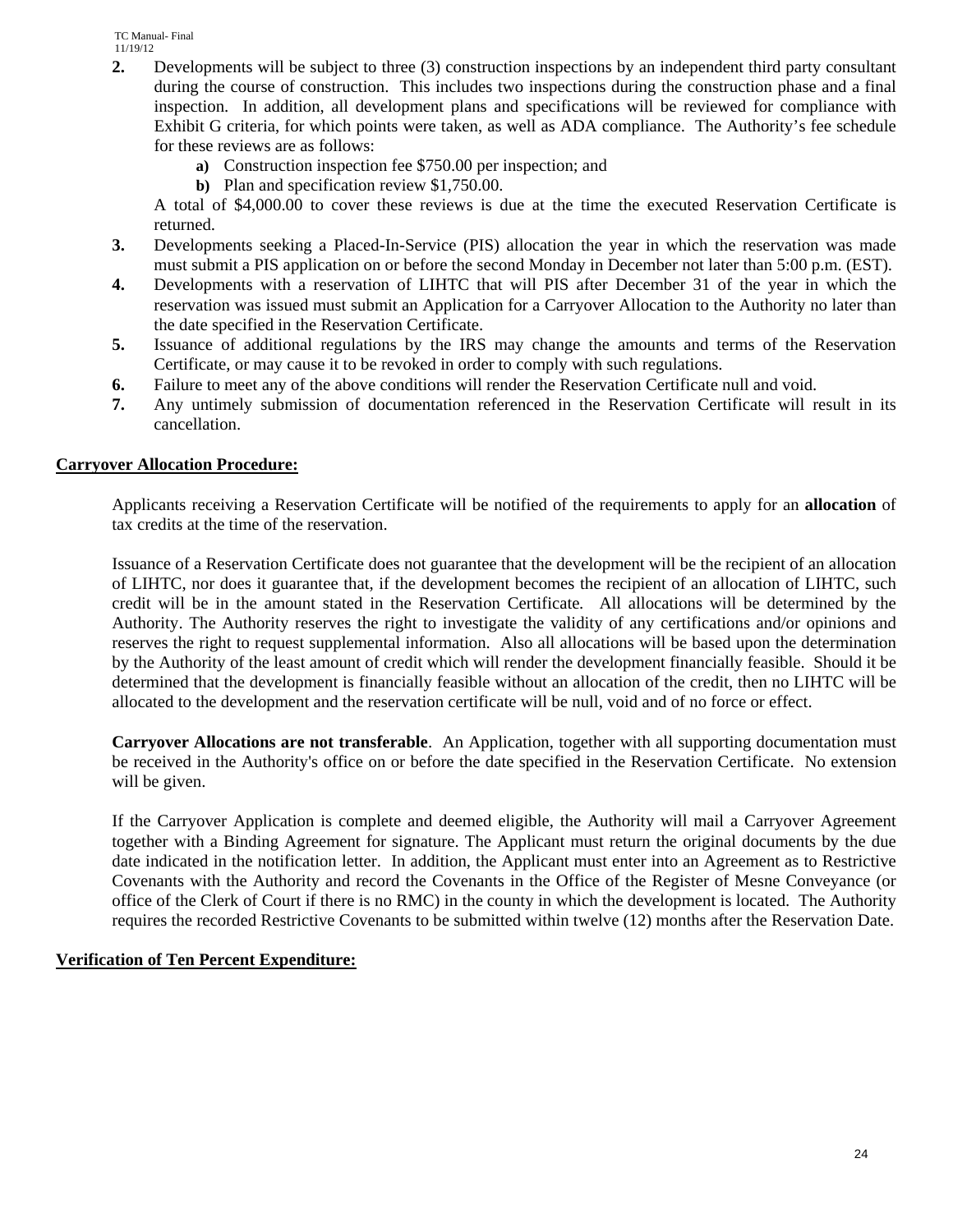The Code allows the Verification of Ten Percent Expenditure (10% Test) to be met no later than twelve (12) months after the Carryover Allocation date. However, the Authority requires the Verification of Ten Percent Expenditure (10% Test) to be met no later than six (6) months after the Carryover Allocation date.Any extension of this date will be permitted only at the Authority's discretion and only under circumstances deemed to be beyond the Applicant's ability to control. In any event, the Authority will not grant any extension longer than ten (10) months after the Carryover Allocation date.

- **1.** The 10% Expenditure Test Application is due and must be submitted in a three ring binder by the due date specified in the Carryover Allocation Agreement. Failure to submit by the due date will result in the cancellation of the LIHTC award.
- **2.** This date will be three (3) weeks after the date that the development is required to have met the 10% Test.
- **3.** In the event that the three (3) week period does not end on a business day, the due date will be extended until 5:00 p.m. (EST) on the next business day.
- **4.** The 10% Test must be complete and correct as of the date on which it is submitted.
- **5.** The 10% Test will be reviewed for completeness and accuracy to allow the Authority to compare the information with **Exhibit A - 10% Expenditure Information Checklist**. If any of the required documents are found to be missing/incomplete the following will apply:
	- **a)** Prior to the Application deadline the missing/incomplete document(s) may be submitted without penalty.
	- **b**) After the Application deadline the missing/incomplete document(s) may be submitted upon payment of a \$1,000 administrative fee for each business day after the deadline until the documents are submitted.
- **6.** If the missing/incomplete documents are not corrected and resubmitted to the Authority within seven (7) business days following the notification, the development will forfeit its allocation of tax credits.
- **7.** Costs incurred to meet the 10% Test must be certified by an independent (unrelated third party) CPA by the date that the Carryover Allocation Agreement requires the 10% Test information to be submitted to the Authority.

The following documents must be submitted with the 10% Test:

- **1.** Certification of 10% Expenditure (**Exhibit H)**; and
- **2.** Accountant Certification of Costs and 10% Expenditure **(Exhibit I)** (all cost certifications must be issued by a CPA licensed by South Carolina Board of Accountancy); and
- **3.** If land cost is being used to meet the 10% Test then a copy of the executed deed or executed ninety-nine (99) year land lease with a recorder's clock mark or a recorder's receipt must be provided. The grantee on the deed or the land lease must be same entity as the owner listed on the Reservation Certificate and Carryover Allocation application. The recordation date must reflect that the deed or land lease was recorded no later than six (6) months from the allocation date; and
- **4.** Attorney Opinion Letter for 10% Expenditure **(Exhibit F)**; and
- **5.** All supporting documentation required by the application Checklist **(Exhibit A- 10% Expenditure Checklist).**

# **VI. DEVELOPMENT PROGRESS REPORT REQUIREMENTS**

# **Exhibit L Progress Reports- (For Developments/Buildings from Reservation through initial Rent-up period):**

- **1.** The Authority will accept **Exhibit L** Progress Reports by fax (803) 551-4925 or email.
- **2.** The Applicant must file quarterly Exhibit L Progress Reports. The first  $(1<sup>st</sup>)$  Report will be due on April 7 of the calendar year following Reservation/Carryover. Subsequent reports are due July 7, October 7, and January 7 thereafter until the development reaches a stabilized occupancy of at least ninety-three percent (93%). "Stabilized occupancy" is defined as sustaining at least ninety-three percent (93%) occupancy for six (6) consecutive months.
- **3.** Exhibit L Progress Reports must accurately describe the status of the development and will be used to track the initial lease-up progress of the development.
- **4.** All developments are subject to inspection by Authority staff at any time.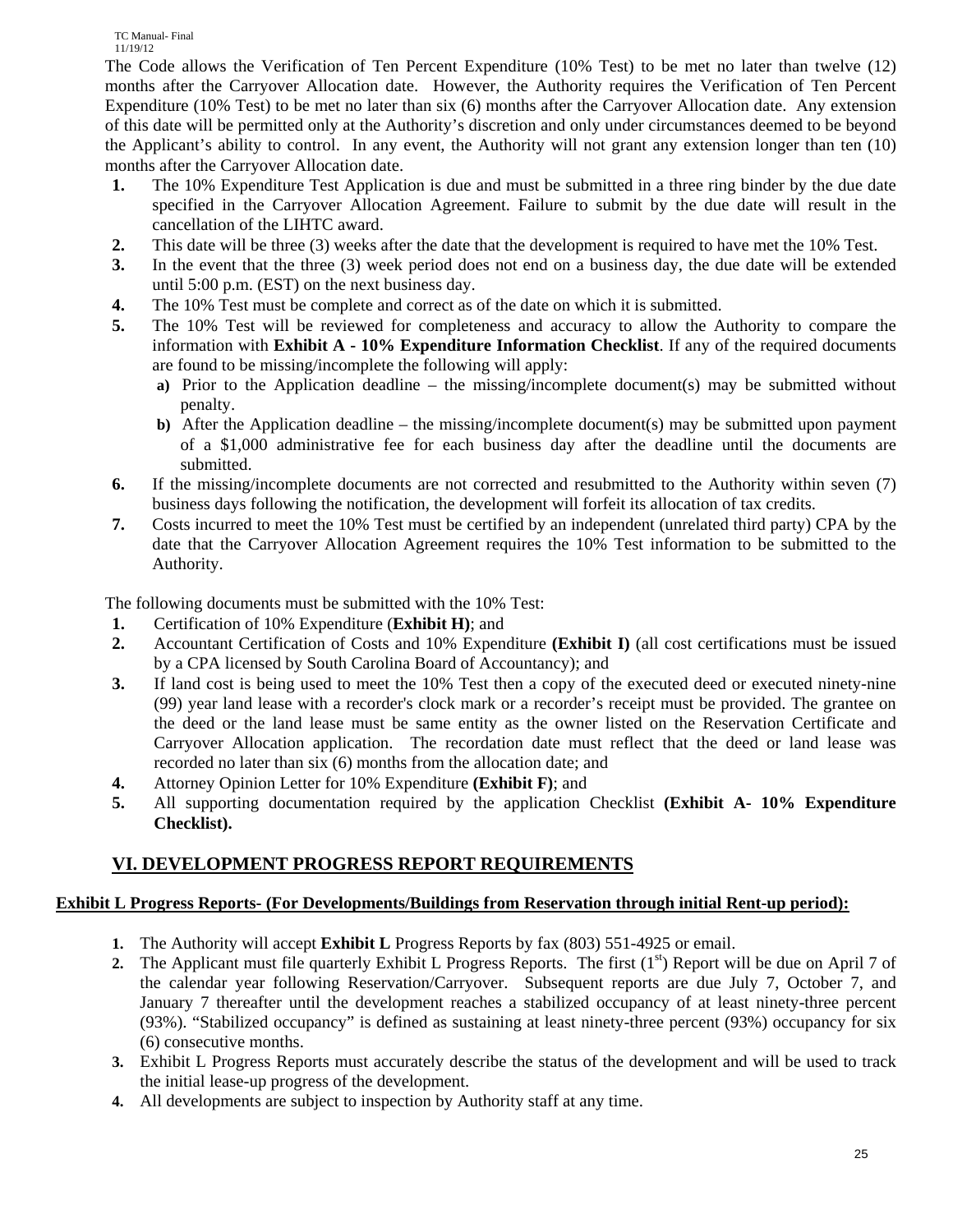**5.** A fine of \$1,000 will be assessed against any development for which Exhibit L Progress Reports are not received by the due date. Report dates falling on Saturday, Sunday, or state holidays will be due the next business day.

Applicants are required to submit Exhibit L Progress Reports until the development reaches stabilized occupancy. Failure to submit the required Exhibit L Progress Report within seven (7) business days of the due date may result in a revocation of the reservation award or Carryover Allocation.

From the date of reservation, the applicant is expected to adhere to the time constraints as outlined below. The Authority may grant a forty-five (45) calendar day extension of certain items for a fee of \$1,000. The Authority will only accept and grant extensions for individual categories and will not accept or approve an overall blanket extension for all categories. All extension requests must be in writing and submitted not less than one (1) week prior to the deadline. Fees must be paid at the same time the extension request is submitted. After the first approved extension the fee for any additional extensions will be \$2,000 per request. Additional extensions will only be made for thirty (30) days at a time.

### **Eight (8) Months after the Reservation Date:**

- **1.** Final architect certified development plans and specifications for LIHTC developments are due to the Authority before 5:00 p.m. (EST) not later than eight (8) months after the reservation date. Plans and specifications must be in paper form, electronic form will not be accepted. Plans and specifications must incorporate all **Exhibit G** design and amenity items. The development architect must include a letter certifying that all design and amenity items are incorporated into the plans and specifications. All plans and specifications will undergo a third party consultant review. Any revisions or drawing review comments from the third party consultant must be incorporated into the plans and specifications and a revised final version of the documents submitted to the Authority.
- **2.** The land must be purchased by the ownership entity, and the deed and/or land lease recorded as evidenced by a copy of the recorded document. If the recorded deed and/or land lease was previously provided as part of the 10% Test, then another copy is not required.
- **3.** All building permits must be obtained and copies submitted to the Authority.

#### **Ten (10) Months after the Reservation Date:**

- **1.** A certified copy of the executed, recorded, FINAL construction mortgage document for all LIHTC developments is due before 5:00 p.m. (EST) not later than ten (10) months after the reservation date. The construction mortgage document must have the recorder's clock mark date stamp showing the date, book, and page number of recording.
- **2.** The executed and recorded Restrictive Covenants for all LIHTC developments are due before 5:00 p.m. (EST), not later than ten (10) months after the reservation date.
- **3.** The executed binding commitment for syndication for all LIHTC developments is due before 5:00 p.m. (EST), not later than ten (10) months after the reservation date.
- **4.** Applicants must list their development on the South Carolina Housing Search website, www.SCHousingSearch.com . The South Carolina Housing Search website is a database, sponsored by the Authority, that assists South Carolina residents in locating available affordable housing units. This is a free service with no fees charged for listing the development or maintaining development information throughout the compliance period. The applicant must provide evidence that the development has been listed on the website.

#### **Twelve (12) Months after the Reservation Date:**

- **1.** All developments must be under construction.
	- **a)** New construction developments must have all footings in place not later than twelve (12) months after the reservation date, as evidenced by photographs submitted with a Progress Report that is certified by the development architect or development engineer. The Authority will allow the use of monolithic slabs as a substitute for the footings requirement.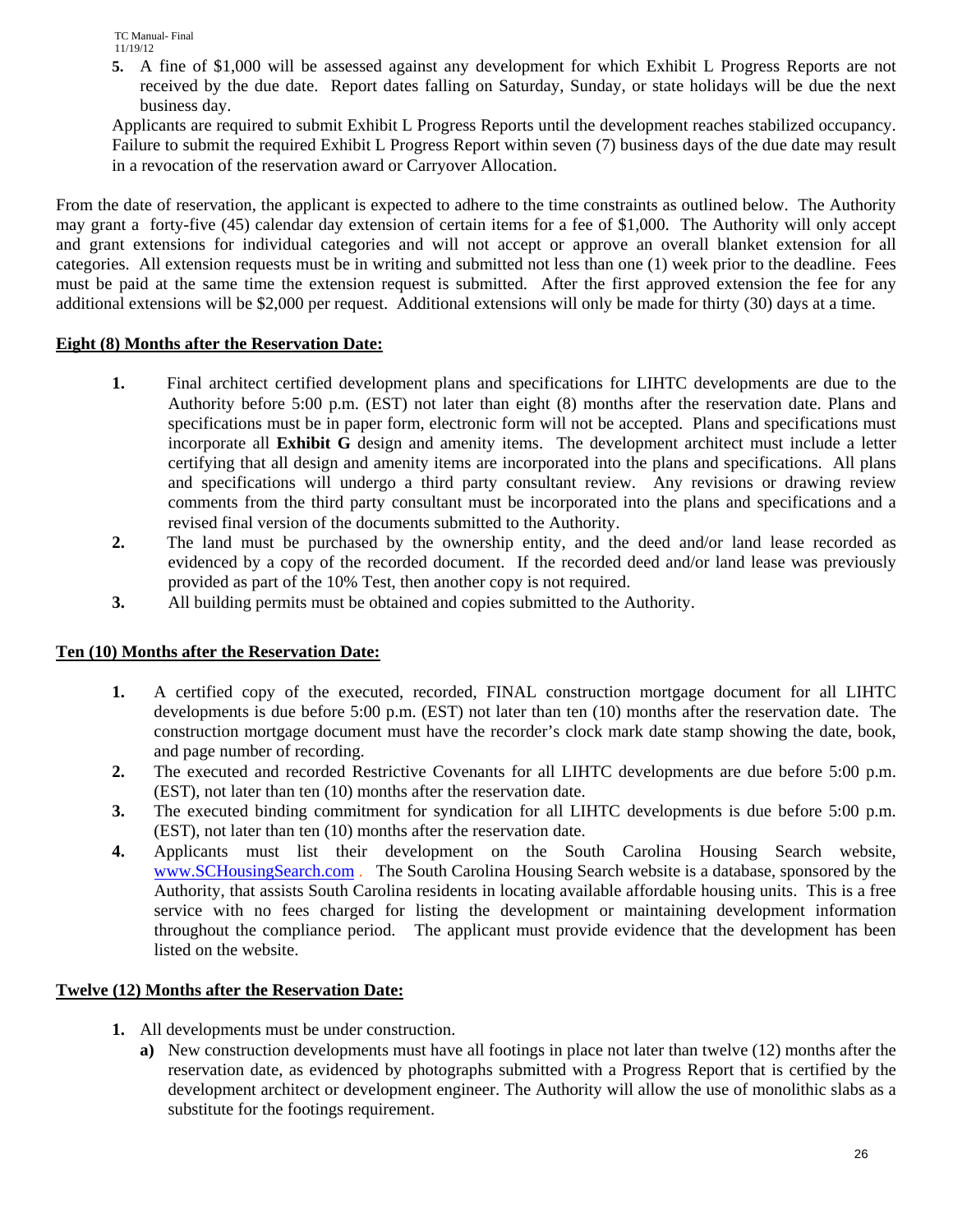- **b)** Rehabilitation developments must have begun actual rehabilitation of the units no later than twelve (12) months after the reservation date, as evidenced by photographs submitted with a Progress Report certified by the development architect.
- **2.** Rehabilitation and new construction must be continuous and progressive from this date to completion. If it is determined that an Applicant started the construction or rehabilitation only to technically meet this requirement, then the Authority will determine that these criteria have not been met.

# **VII. PLACED-IN-SERVICE ALLOCATION**

Placed-In-Service allocations will be issued only in the name of the Applicant named on the initial application. Transfers subsequent to the issuance of the placed in service allocation are subject to provisions of Section 42 (j) (6) of the Code. If the Placed-In-Service application is complete and deemed eligible, the Authority will execute and mail a Form 8609 to the owner following the final underwriting.

### **Placed-in-Service Allocation Requirements:**

The Authority will issue a Form 8609 on a building-by-building basis; however, a Form 8609 will not be issued to a multi-building development until the last building in the development has been placed in service*.* In addition, **the Authority requires that all rental units in all buildings be complete and suitable for occupancy before a Form 8609 will be issued.** The owner must submit to the Authority a Placed-In-Service application on or before the second Monday in December not later than 5:00 p.m. (EST). The Placed-In-Service application must be submitted in a three ring binder and must include the following:

- **1.** All unpaid fees or charges owed the Authority to include development monitoring or administrative fees; and
- **2.** All applicable updated attorney opinion letters, (**Exhibits C, D, & E** ), and final allocation CPA certification package (**Exhibits J-1, J-2, J-3 & J-4**); and
- **3.** A final partnership agreement, if the owner entity on the application is a partnership, must be submitted. The final partnership agreement must reflect the annual LIHTC allocation and syndication proceeds. If the owner entity is a limited liability corporation, the operating agreement must also be submitted; and
- **4.** All supporting documentation required by the application Checklist (**Exhibit A**).

This process is subject to change to comply with additional guidance, notices, or regulations issued by the IRS. All deadlines have been established to allow the Authority sufficient time for processing and underwriting. The owner must enter into any agreements that may be required by federal regulations to return unused credits.

# **Placed-In-Service Application Submission:**

Placed-In-Service applications are due on or before the second Monday in December not later than 5:00 p.m. (EST). The development's compliance monitoring fees, for the first fifteen (15) years, payable in certified funds, must be included or the application will not be accepted. The fee is equal to **\$35.00** for each LIHTC unit in the development. Once the development begins year sixteen (16) of the extended compliance monitoring period, the Authority will collect the then current monitoring fee on an annual basis.

- **1.** Placed-In-Service applications not received by the due date stated above may be submitted until 5:00 p.m. (EST) on the last business day in December, upon payment of an administrative fee equal to \$1,000 for each business day after the second Monday in December. All administrative fees must be paid to the Authority when the late application is submitted.
- **2.** Placed-In-Service applications will be reviewed in the order received for completeness, allowing staff to review the submission against the application Checklist (**Exhibit A-Placed-In-Service Checklist**). If any of the required documents are found to be incomplete or missing, the following will apply:
	- **a)** Prior to the second Monday in December the documents may be submitted without penalty.
	- **b**) After the second Monday in December the documents may be submitted upon payment of a \$1,000 administrative fee for each business day after notification until the documents are submitted.
- **3.** If the Authority does not receive the corrected or missing documents and administrative fee within ten (10) business days following December 31, the development will lose its allocation of tax credits.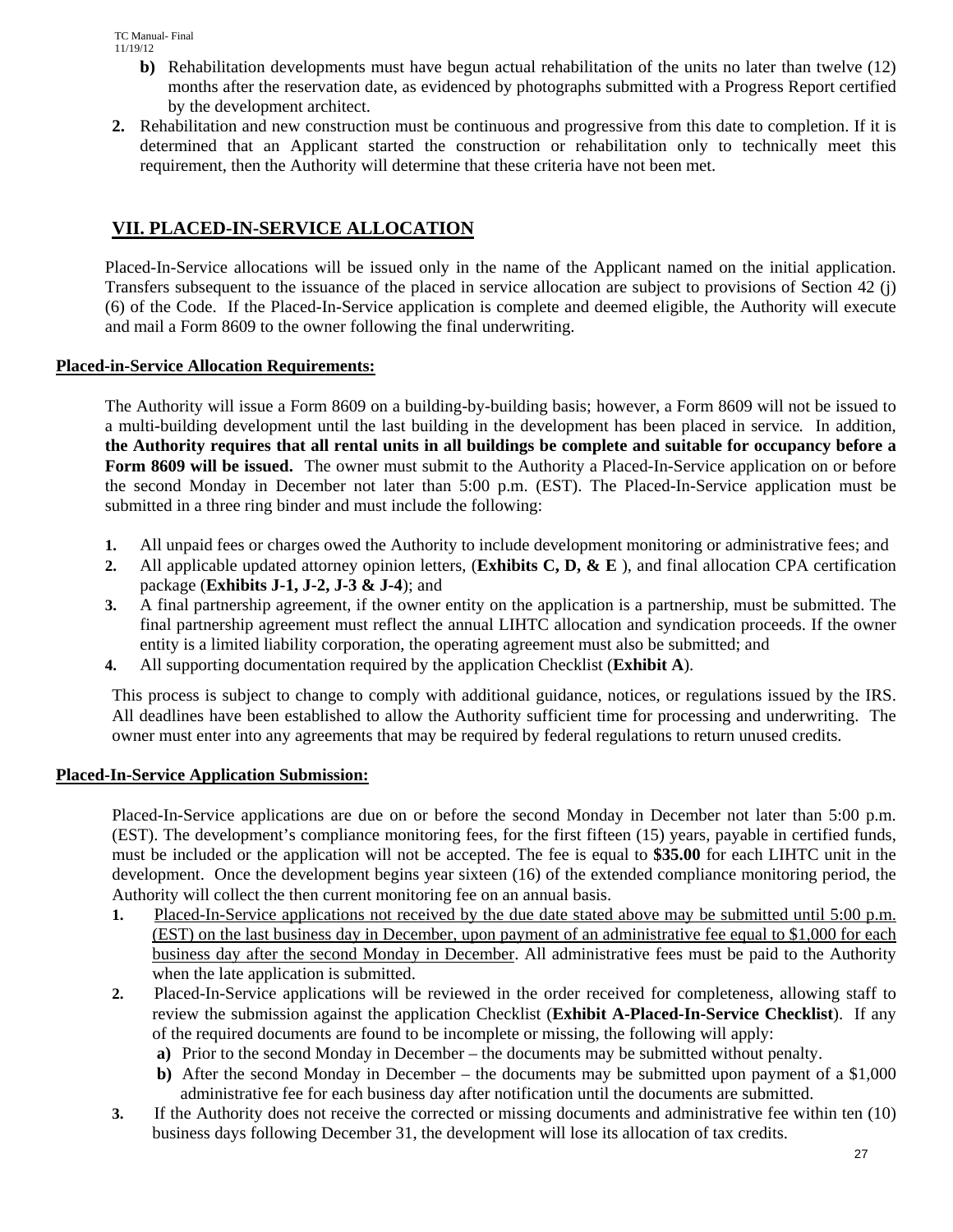- **4. The Authority requires that all units in all buildings must be one hundred percent (100%) complete and available for immediate occupancy by the placed in service deadline.** This must be documented by the Certificates of Occupancy or the equivalent provided by the local government entity. Failure to meet this criterion will result in cancellation of the LIHTC allocation.
- **5.** After a Placed-In-Service application is submitted, the Authority will review the Application and inspect the development to ensure it was constructed as described in the application and in accordance with the representations contained in **Exhibit G.** The development must comply with **Exhibit G** before any Form 8609 will be issued.
- **6.** Should the Authority be required to amend a Form 8609 due to errors in the application submitted, the Applicant must submit an administrative fee of \$100 for each corrected Form 8609. This fee must be paid prior to the issuance of the corrected Form 8609.
- **7.** In accordance with Revenue Procedure 94-57, the IRS will treat the gross rent floor defined in Section  $42(g)(2)(a)$  for a building as taking effect on the date that an allocation of tax credits is made to the building unless the owner elects to have the gross rent floor take effect on the date that the building is placed in service. For buildings described in Section  $42(h)(4)(B)$  (a bond financed building), with respect to the gross rent floor effective date for each building in the development, the building owner must submit an executed gross rent floor designation (**Exhibit N**) with the Placed-In-Service Application.

### **Cost Certification Requirements:**

As part of the Application for final allocation of tax credits, the Applicant is required to submit a cost certification acceptable to the Authority. **The cost certification must be in the form outlined in Exhibit J-2 and must include line item costs and a building-by-building breakout of building designation, building identification number, address, applicable fraction, placed in service date, applicable federal rate, and eligible and qualified basis costs.** The cost certification must be prepared and certified as to accuracy by a CPA licensed by the South Carolina Board of Accountancy. It must also state that a significant portion of the CPA's practice relates to tax matters and the interpretation of the Code. It must include a statement that a final copy of all costs incurred has been reviewed and is in accordance with the requirements of the LIHTC Program. The certification must indicate that after careful review and investigation into the eligible basis, the costs that are not includable have been excluded from the eligible basis. The Authority considers ineligible costs to include, but not to be limited to, costs for land, reserves, syndication, and permanent loan origination fees. **The Authority reserves the right to require an attorney opinion for costs that are questionable as to their eligibility for tax credit purposes. The Authority assumes no responsibility for determining which costs are eligible and urges the Applicant and their tax attorney/CPA to perform an independent investigation into the eligibility of all cost items.** 

# **VIII. COMPLIANCE MONITORING PROCEDURES**

These procedures are applicable to all buildings receiving LIHTC to include tax-exempt bond financed developments. Section 1.42-5 (a) of U.S. Treasury Regulations (the "Regulations") requires that each QAP include a procedure that the housing credit agency will follow in monitoring for noncompliance with the provisions of the Code and in notifying the IRS of any noncompliance of which the Authority becomes aware. The procedure for monitoring contained in the QAP must contain procedures consistent with the Regulations that address the following areas: record keeping and record retention; certification and review; on-site inspection; and notification as to noncompliance. This section of the LIHTC Manual complies with the mandate of the Regulations. The Authority reserves the right to make such alteration or amendment to its monitoring procedures as may be required. Such alteration or amendment is expressly permitted without further public hearings. The specific procedures that owners must follow to remain in compliance with program requirements are outlined in the LIHTC Compliance Monitoring Manual. Changes and updates to the manual can be found on the Authority's web site. The web site address is www.schousing.com.

#### **Rent Increases:**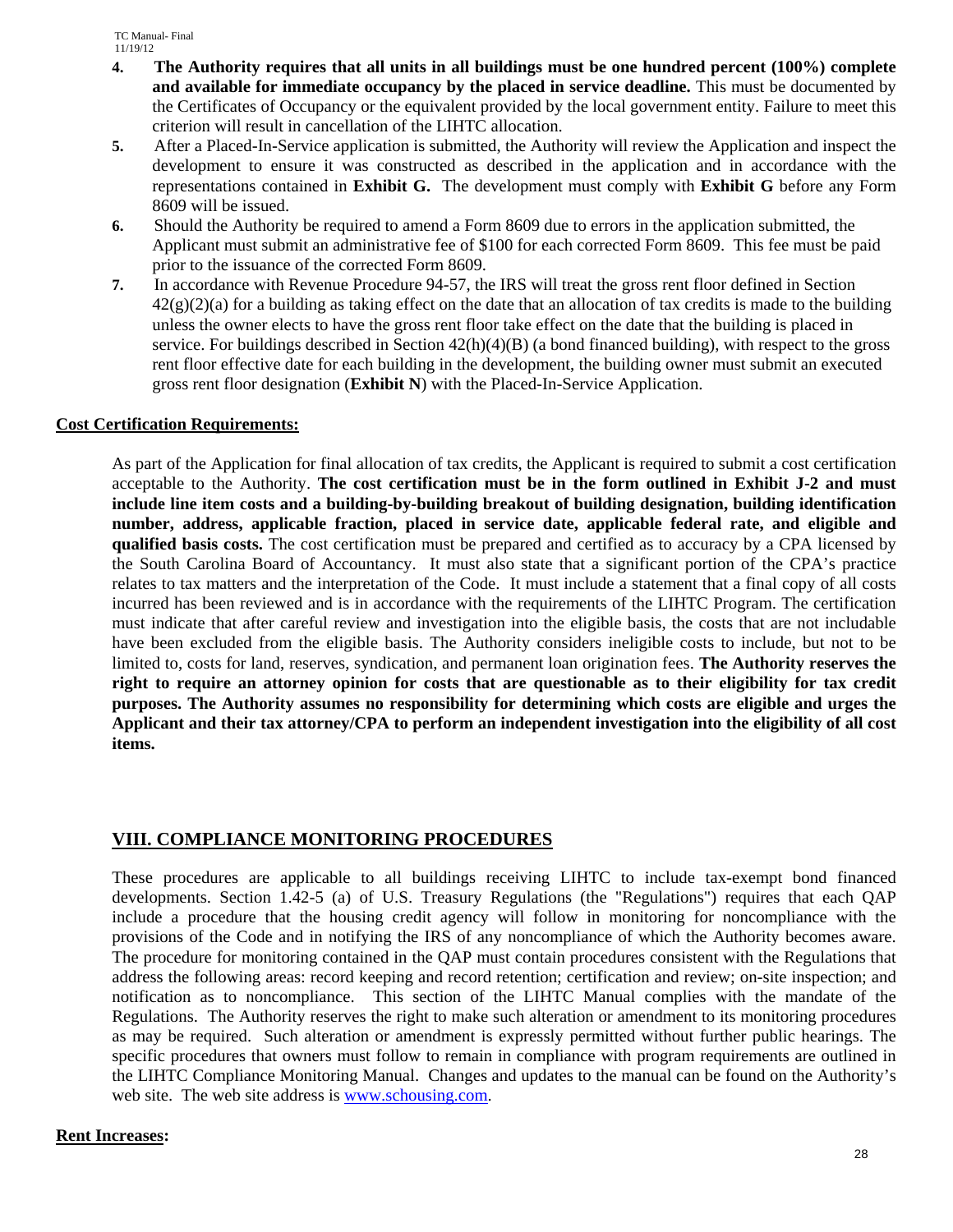All developments funded in the 2013 tax credit funding cycle and forward must have Authority approval to increase rents by more than 2% per year. Rents can **only** be increased on an annual basis. For those developments restricted to threshold market advantage criteria, the Authority will use its third party market analyst to determine whether the development's rent increase request meets the required QAP threshold. All rent increase requests must be uploaded to the Authority's Extranet webpage and placed in the applicable Tax Credit section at least 60 days prior to their effective date. Instructions for uploading files is included as an Addendum to this Manual.

Note: Developments with one hundred percent (100%) Rural Housing Development or HUD Section 8 project based rental subsidy contracts are exempt from having to obtain Authority permission to increase rents; however, annual rent increase data for these developments must be uploaded annually to the Authority's Extranet webpage so that historical data can be tracked.

### **Annual Audited Financial Statements:**

All developments, regardless of when funded, must submit not later than June  $1<sup>st</sup>$  of each year the annual audited financial statements for developments. In addition, annual operating expense information for developments must also be submitted, on the Authority approved form. The form should be included with the annual audited financial statements and must be certified to by the CPA/Ownership Entity. All financial information is to be uploaded to the Authority's Extranet webpage and placed in the applicable Tax Credit section. Instructions for uploading files is included as an Addendum to this Manual.

### **Record Keeping:**

In the manner prescribed by the Authority, the owner of a LIHTC development must keep records for each building in the development to which an allocation has been made that show for each year of the compliance period:

- **1.** The total number of residential rental units in the building (including the number of bedrooms and the size, in square feet, of each residential rental unit);
- **2.** The percentage of residential rental units in the building which are LIHTC units;
- **3.** The rent charged on each residential rental unit in the building (including utility allowances);
- **4.** The number of occupants in each LIHTC unit;
- **5.** The LIHTC vacancies in the building and information that shows when, and to whom, the next available units were rented;
- **6.** The annual income certification of each low-income tenant per unit. The Tenant Income Certification Form (TIC) or other Authority approved income certification must be signed and dated by each adult member of the household and executed on or before the date of initial move-in. Thereafter, gross annual household income must be re-certified every twelve (12) months unless the owner has applied for and received the Waiver of Annual Income Re-certification as described in IRS Revenue Procedure 94-64;
- **7.** Documentation to support each low-income tenant's income certification consisting of verifications of income from third parties such as employers or state agencies paying unemployment compensation. Such third party verifications may be supported by copies of the tenant's federal income tax returns or W-2 forms. All income verification documentation must be received before the TIC may be executed. Income verifications are valid for one hundred twenty (120) days from the date of the verifying party's signature or printout. Owners may not rely on verifications that are more than one hundred and twenty (120) days old to support an annual income certification. Tenant income must be calculated in a manner consistent with the determination of income under Section 8 and not in accordance with the determination of gross income for federal income tax liability. In the case of a tenant receiving housing assistance payments under the Section 8 program, the documentation requirement of this paragraph is satisfied if the public housing authority administering the Section 8 program provides the building owner with a statement that the tenants' income does not exceed the applicable income limit under Section 42(g);
- **8.** The eligible basis and qualified basis of the building at the end of the first year of the credit period;
- **9.** The character and use of the nonresidential portion of the building included in eligible basis under Section 42(d) (for example, (i) tenant facilities that are available on a comparable basis to all tenants and for which no separate fee is charged for use of the facilities, or (ii) facilities reasonably required by the development);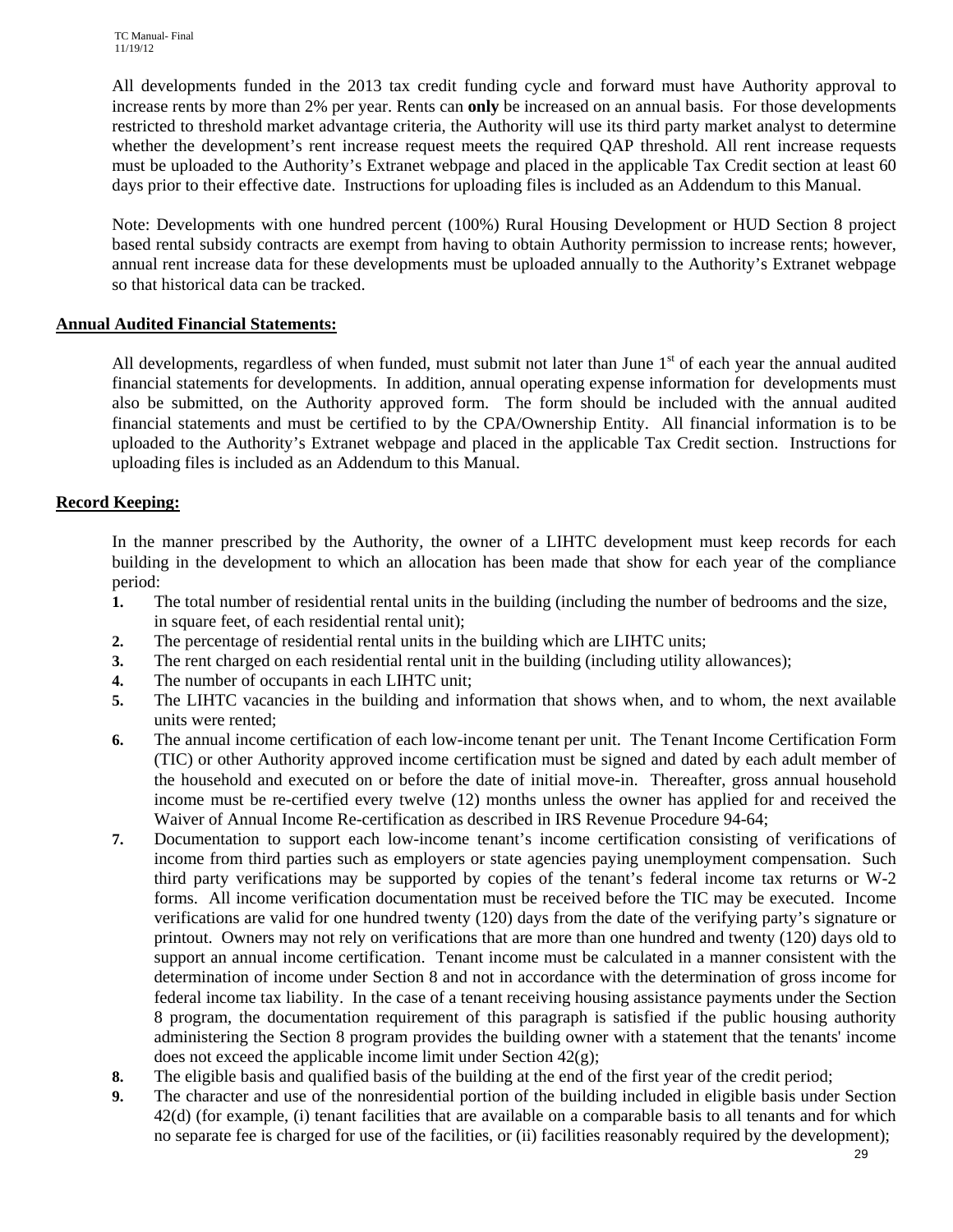**10.** Copies of executed IRS Forms 8609, Schedules A, Forms 8586, or other applicable documentation filed with the IRS for the purposes of claiming the LIHTC must be retained and available for inspection for the entire compliance period.

# **Record Retention:**

Other than the records for the first year of the credit period, the owner of a LIHTC development must retain the records for at least six (6) years after the due date (with extensions) for filing the federal income tax returns for that year. The records for the first year of the credit period must be retained for at least six (6) years beyond the due date (with extensions) for filing the federal income tax return for the last year of the compliance period of the building.

# **Annual Owners Certification:**

The owner of a LIHTC development must provide to the Authority on or before the first day of February of each year after a development has been placed in service, an annual Owner's Certification for the preceding calendar year which certifies:

- **1.** The development met the requirements of the twenty percent (20%) of the units at fifty percent (50%) of AMI requirement under Section  $42(g)(1)(A)$ , or the forty (40%) of the units at sixty (60%) of the AMI requirement under Section 42(g)(1)(B*)*, whichever set-aside was applicable to the development;
- **2.** If applicable, the development met the fifteen percent (15%) of the units at forty percent (40%) of AMI requirement under Sections  $42(g)(4)$  and  $142(d)(4)(B)$  for "deep rent skewed" developments;
- **3.** There was no change in the applicable fraction (as defined in Section  $42(c)(1)(B)$ ) of any building in the development, or that there was a change and a description of the changes;
- **4.** The owner has received an annual income certification from each low-income tenant, and documentation which supports the accuracy of that certification, or, in the case of tenants receiving Section 8 housing assistance payments, a statement from the public housing authority, or the owner has a re-certification waiver letter from the IRS in good standing that waives the requirement to obtain third party verification at re-certification and has received an annual income certification from each low-income household and documentation to support the certification at their initial occupancy;
- **5.** Each LIHTC unit in the development was rent-restricted under Section  $42(g)(2)$ ;
- **6.** All units in the development were for use by the general public and used on a non-transient basis (except for transitional housing for the homeless under Section  $42(i)(3)(B)(iii)$ ;
- **7.** Under the Fair Housing Act, 42 U.S.C. 3601-3619, no finding of discrimination to include any adverse final decision by HUD, an adverse final decision by a substantially equivalent state or local fair housing agency, or an adverse judgment from a federal court;
- **8.** Each building in the development was suitable for occupancy, taking into account local health, safety, and building codes, and the state or local government unit responsible for making building code inspections did not issue a report of a violation for any building or LIHTC unit in the development;
- **9.** There was no change in the eligible basis (as defined in Section 42(d)) of any building in the development, or if there was a change, the nature of the change (for example, a common area has become commercial space, or a fee is charged for a tenant facility formerly provided without charge);
- **10.** All tenant facilities included in the eligible basis under Section 42(d) of any building in the development, such as swimming pools, other recreational facilities, parking areas, washer/dryer hookups, and appliances were provided on a comparable basis without charge to all tenants in the building;
- **11.** If a LIHTC unit in the building became vacant during the year, that reasonable attempts were or are being made to rent that unit or the next available unit of comparable or smaller size to tenants having a qualified income before any units in the development were or will be rented to tenants not having a qualifying income;
- **12.** If the income of tenants of a LIHTC unit in the development increased above the limit allowed in Section  $42(g)(2)(D)(ii)$ , the next available unit of comparable or smaller size in the development was or will be rented to tenants having a qualifying income;
- **13.** The LIHTC extended commitment as described in Section 42(h)(6) was in effect (for buildings subject to Section 7108(c)(1) of the Revenue Reconciliation Act of 1989), including the requirement that an owner cannot refuse to lease a unit in the development to a tenant because the tenant holds a voucher or certificate of eligibility under Section 8 of the United States Housing Act of 1937, 42 U.S.C. 1437f, and the owner has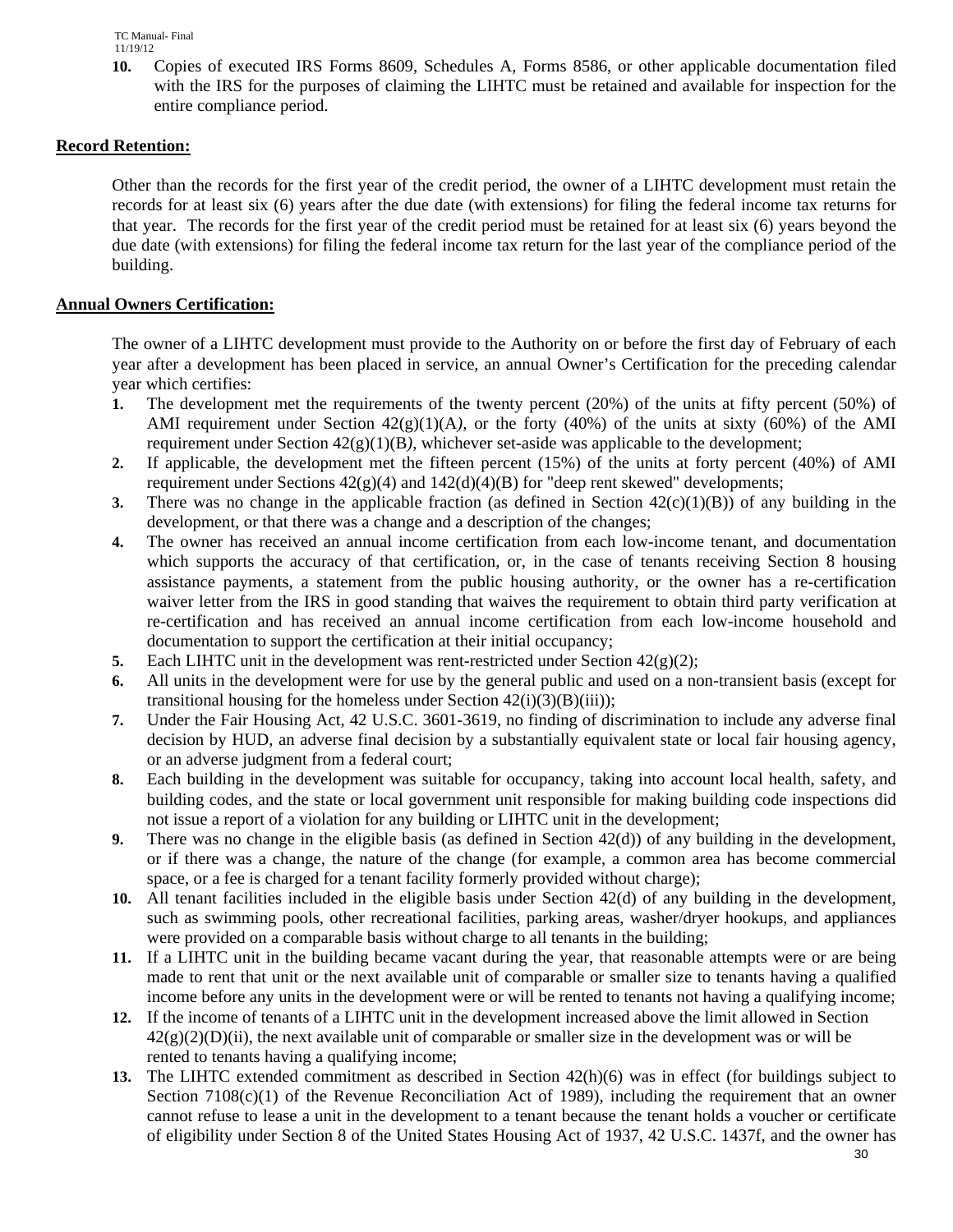not refused to lease a unit to a tenant based solely on their status as a holder of a Section 8 voucher or certificate of eligibility under Section 8 of the United States Housing Act of 1937, 42 U.S.C.1437f;

- **14.** The development meets the provisions, including any special provisions, outlined in the LIHTC extended use commitment;
- **15.** The owner received its credit allocation from the portion of the state ceiling for a development involving "qualified nonprofit organizations" under Section 42(h)(5) of the Code and its nonprofit entity materially participated in the operation of the development within the meaning of Section 469(h) of the Code;
- **16.** There has been no change in the ownership or management of the development, or provide details of changes in ownership or management of the development.

### **Document Review:**

Annually, the Authority will inspect at least thirty-three percent (33%) of LIHTC developments to which it has made an allocation under the Code. In each development selected for review, the Authority will review the lowincome certifications, the documentation the owner has received to support that certification, and the rent record for no fewer than twenty percent (20%) of the LIHTC units located in each such development. Records relating tenant income, supporting documentation and rent records will be selected at random by the Authority's monitoring officer at the time the review is held. In addition, the Authority's monitoring officer will conduct a physical inspection of each LIHTC unit that receives a record review. The purpose of the physical inspection is to determine whether the units meet Uniform Physical Condition Standards as defined by HUD. The owner will be notified prior to the arrival of the Authority's compliance monitoring officer conducting the management review.

The Authority will review all required certifications submitted to determine whether or not the requirements of the Code have been complied with by the owner. As necessary, the Authority will review documentation to support a nonprofit's continued participation in the development throughout the compliance period as described in the development agreement.

#### **Frequency of Certification Documents:**

Certifications are required annually each year of the credit period. The Certifications are a legally binding document to be made under oath and subject to the penalties of perjury as provided by law. The Authority reserves the right to require additional submissions of any Certifications for review more frequently than an annual basis.

#### **Physical Inspection of LIHTC Development:**

The Authority reserves the right to perform a physical inspection at its discretion of any LIHTC development. The Authority's right to perform such inspection shall be ongoing and shall continue at least through the end of the compliance period and any extended use period.

#### **Authority Retention of Records:**

The Authority will retain records of noncompliance or failure to certify for a period of six (6) years beyond the Authority's filing of the respective Form 8823. In all other cases the Authority shall retain certifications, inspection reports and other records for a period of three (3) years from the end of the calendar year in which the Authority has received or generated the certifications or reports.

#### **Notification of Noncompliance:**

The Authority will provide written notice to the owner of a LIHTC development if the Authority does not receive the required certifications, if it is not permitted to review tenant income certifications, supporting documentation and rent records, or if it discovers by inspection, review, or in some other manner, that the development is not in compliance with the provisions of the Code.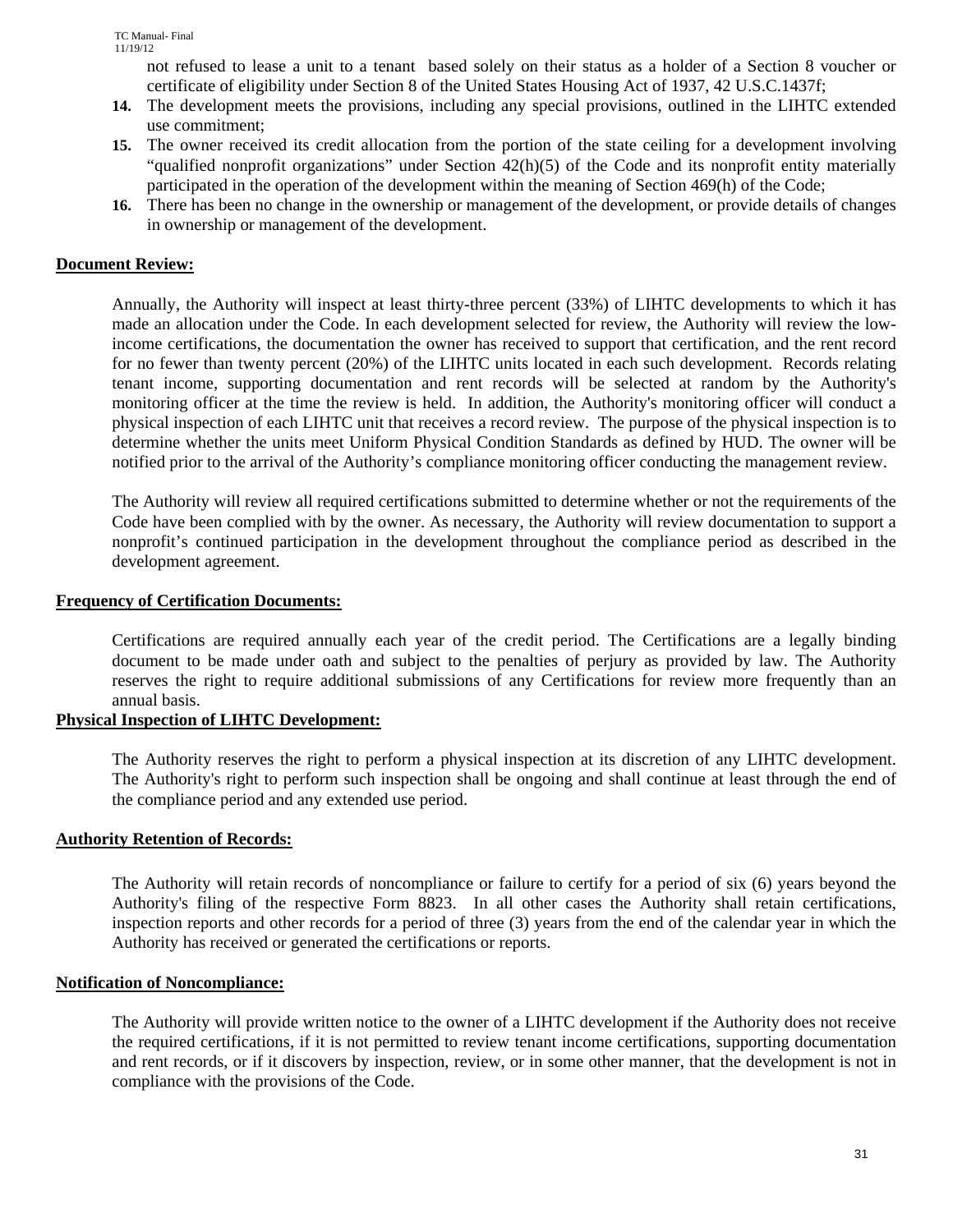The Authority will file Form 8823, "Low-Income Housing Credit Agencies Report of Noncompliance" with the IRS no later than forty-five (45) days after the end of the Cure Period (including any permitted extensions), and no earlier than the end of the Cure Period, whether the noncompliance or failure to certify has been corrected*.*  The Authority shall explain on Form 8823 the nature of the noncompliance or failure to certify and shall indicate whether the owner has corrected the noncompliance or failure to certify. Any change in either the applicable fraction or the eligible basis that results in a decrease in the qualified basis of the development under Section  $42(c)(1)(A)$  is noncompliance and must be reported to the IRS. Should the Authority report on Form 8823 that a building is entirely out of compliance and will not be in compliance at any time in the future, the Authority need not file additional Form 8823's in subsequent years to report that building's noncompliance.

# **Cure Period:**

The owner will be given the opportunity to supply any missing documentation or correct physical deficiencies to bring the development into compliance with the Code requirements. The Cure Period will not exceed ninety (90) days and will begin on the date of the written notice given by the Authority. The Cure Period for violations that threaten the health and/or safety of tenants will not exceed forty-eight (48) hours. The Authority may grant an extension an additional period not to exceed six (6) months only in the event of judicially caused delays in the eviction of tenants.

### **Compliance Monitoring Fees:**

The owner of each building to which an allocation of LIHTC has been made by the Authority, prior to the 2011 tax credit funding cycle, shall pay to the Authority an annual compliance monitoring fee of **\$35** for each LIHTC unit contained in each building. All compliance monitoring fees must be certified funds paid to the Authority within thirty (30) days of the date on which the building is PIS and on or before the first day of February of each succeeding year throughout the remainder of the fifteen (15) year compliance period and any extended use period. Checks should be made payable to the Authority. The Authority will assess a ten percent (10%) late fee of the total outstanding balance for payments received after thirty (30) days from the date due. The minimum late fee will be **\$50**. The Authority reserves the right to make adjustments in the amount of the annual compliance monitoring fee to defray the cost of compliance monitoring. Such an adjustment by the Authority shall not be treated as an amendment of the QAP.

Developments receiving non-competitive tax credits in conjunction with tax exempt bonds issued by the Authority shall pay monitoring fees according to the bond program. If the bond program's compliance period expires prior to the end of the tax credit compliance period, monitoring fees shall be assessed as described above. Developments receiving non-competitive tax credits in conjunction with tax exempt bonds not issued by the Authority shall pay monitoring fees as described above.

# **IX. DEVELOPMENTS UTILIZING NON-COMPETITIVE TAX CREDITS WITH TAX EXEMPT BOND FINANCING**

# **Preliminary Opinion of Eligibility (QAP Requirements):**

Developments proposed for financing by private activity bonds may be eligible to receive an approximate four percent (4%) tax credit without competing for an allocation of tax credits. To be considered for a non-competitive allocation, a development must satisfy the requirements of Sections  $42(h)(4)$ ,  $42(m)(1)(D)$  and  $42(m)(2)(D)$  of the Code. The development must also comply with the applicable procedures and requirements of the QAP and the LIHTC Manual. The LIHTC allocated to a development shall not exceed the amount the housing credit agency determines is necessary for its financial feasibility and viability as a qualified low-income housing development throughout the credit period.

To receive an allocation of tax credits, a bond-financed development must be eligible to receive a tax credit allocation under the QAP for the year in which the application for bond financing is filed with the Authority. If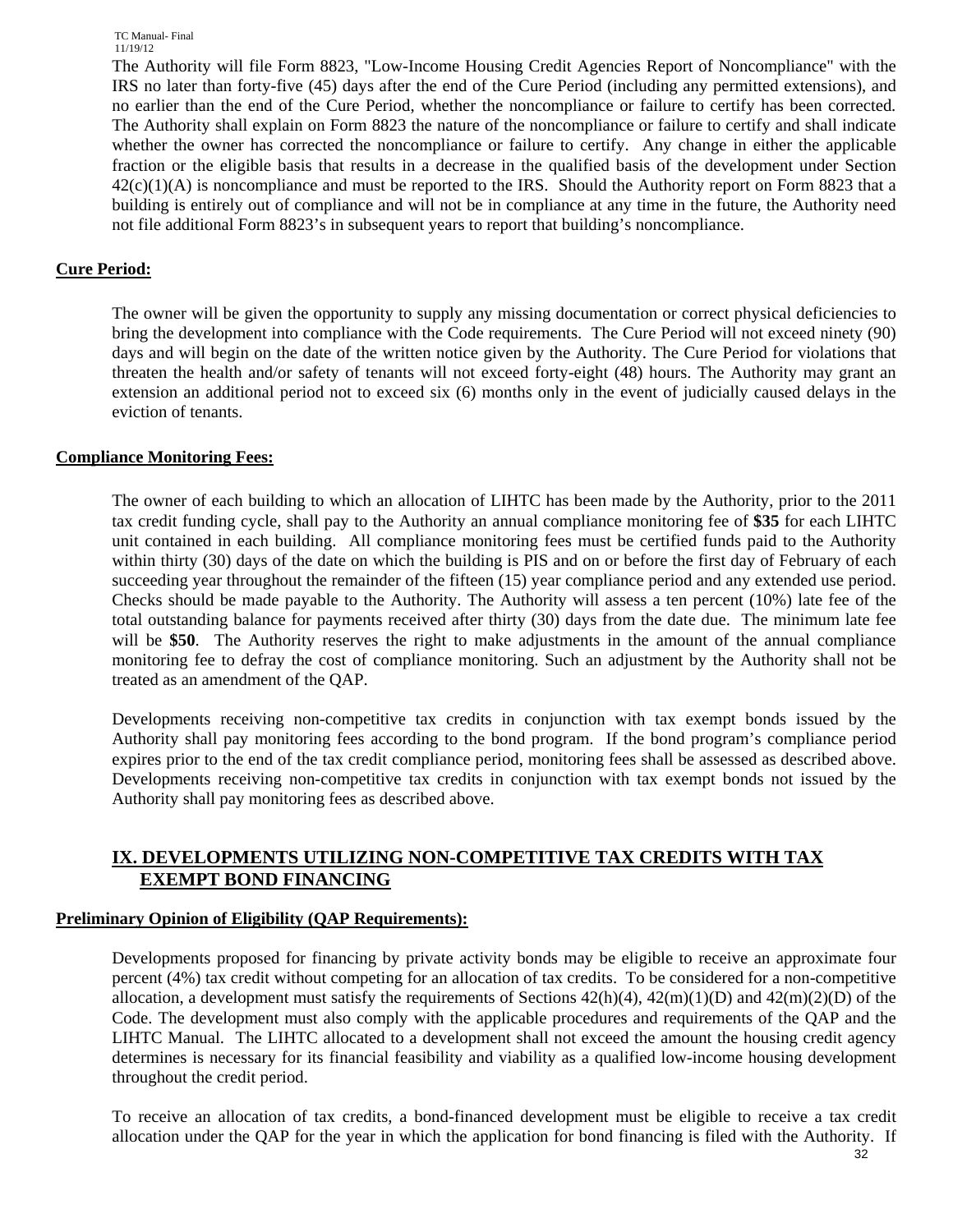tax credits are sought as a funding source, the Applicant must notify the Authority of this at the time of the application for bond financing. Upon notification that a development intends to utilize non-competitive LIHTC, the Authority will evaluate the proposal and will provide a preliminary, non-binding statement as to whether the development, as described to the Authority, is eligible to receive funding under the current QAP. This preliminary Authority evaluation of the proposal will consist of reviewing the site and market of the proposed development for conformity with the QAP. The site must meet all site threshold criteria for consideration for tax credits. If the project is to be financed by bonds offered for sale to the public, the market study must be ordered by the DUS lender and prepared by an independent third-party analyst. If the project is to be financed by bonds that are privately placed or sold as a limited offering to sophisticated investors, the Applicant will notify the Authority and the Authority will either order the market study at the Applicant's expense or require the bond purchaser to order a market study prepared by an independent third-party analyst. The Authority reserves the right to use its own judgment in making a final decision on the site and/or market.

For a development proposing rehabilitation, a Physical Needs Assessment Report (PNA) must be submitted with the Application. The PNA must follow the guidelines provided in the QAP and LIHTC Manual. Developments must meet the minimum rehabilitation standards and all mandatory construction design criteria identified in the QAP and LIHTC Manual to be eligible for low-income housing tax credits.

If the Authority review is favorable, the preliminary, non-binding statement provided by the Authority shall state: (i) that it is based upon information provided to the Authority regarding the development, the accuracy of which has not been finalized; (ii) that it assumes that the development as PIS will exactly match the development described to the Authority; and (iii) that the opinion is preliminary, non-binding, and may not be relied upon by any party. THE APPLICANT ASSUMES ALL RISK FOR REPRESENTATIONS MADE TO THE AUTHORITY IN THE APPLICATION FOR FINANCING.

#### **Application for an Allocation of Non-Competitive LIHTC:**

For bond-financed developments that are seeking LIHTC, an application for LIHTC must be submitted to the Authority only after the development is Placed-In-Service. A Final Cost Certification Package, prepared and certified as to accuracy by a third-party Certified Public Accountant licensed by the South Carolina Board of Accountancy, must accompany this application. This cost certification must follow the format and guidelines identified in the LIHTC Manual. In addition, the CPA must attest that the 50% aggregate basis test has been met to qualify the development for tax credits. This requirement shall be met with a signed opinion accompanied by the CPA's detailed calculation of the aggregate basis financed by the tax-exempt bonds.

The development must meet all financial underwriting standards identified in the QAP and LIHTC Manual except those that are superceded by the following requirements applying only to developments with tax-exempt bond financing:

**1. Operating Reserves:** Bond-financed developments are required to establish and maintain minimum operating reserves equal to three (3) months of projected operating expenses. These reserves must be established at the time the development places-in-service.

**2. Developer Fees:** Developer fees are limited as a percentage of development costs adjusted for project size. For new construction and/or rehabilitation costs, the sum of Developer Fees + Developer Overhead + Consulting Fees is limited as follows:

| Up to 100 units   | 15% of Adjusted Development Costs*           |
|-------------------|----------------------------------------------|
| $101 - 150$ units | 12.5% of <u>Adjusted Development Costs</u> * |
| 151 units or more | 10% of Adjusted Development Costs*           |

For acquisition costs, the sum of Developer Fees + Developer Overhead + Consulting Fees is limited to a maximum of 5% of Adjusted Development Costs.\*

Adjusted Development Costs\* are defined below. Line numbers refer to page 10 of the LIHTC Application: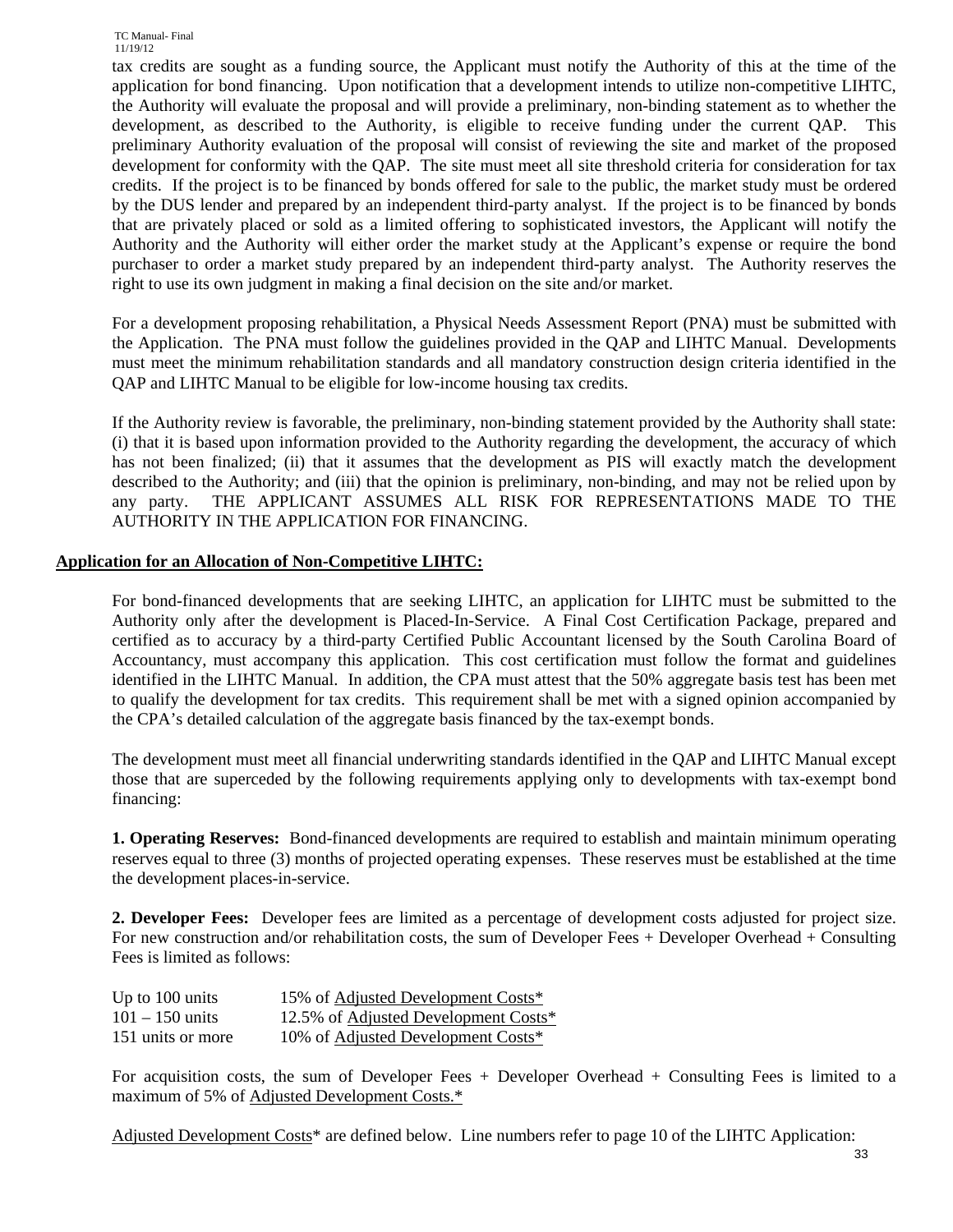> Total Development Cost (Line 51) Less Land (Line 1) Less Consulting Fees (Line 20) Less Developer Fees (Line 45) Less Developer Overhead (Line 46) Less Other Developer Costs (Line 47)

If an identity of interest exists between the developer and any construction contractor, any payments rebated to the developer must be identified and itemized.

**3. Physical Needs Assessment Report (PNA):** The Authority requires a minimum of \$15,000 per unit in hard construction costs with at least fifty percent (50%) of the hard construction costs attributed to interior unit costs. If the PNA report represents needed repairs in excess of \$15,000 per unit, then the application must reflect the higher rehabilitation costs. Developments that do not reflect at least \$15,000 per unit in hard constructon costs will not be considered for funding consideration.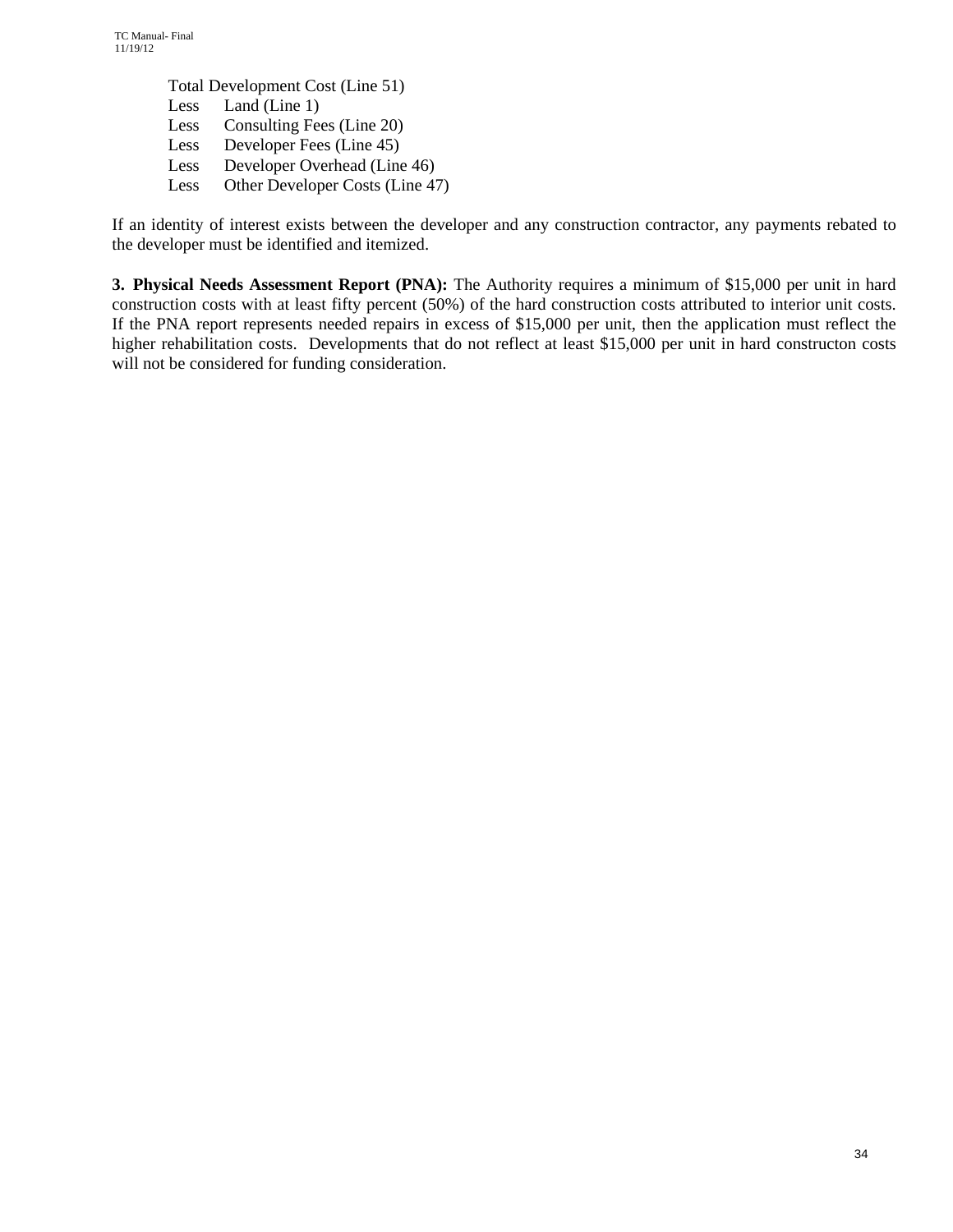# **2013 Market Study Guideline Procedures**

\*All relevant tables should be placed with corresponding text.

### **Market Study Process:**

The Applicant will be required to submit a cashier's check in the amount of \$600.00 at Application submission or the application will be disqualified.

- **1.** Applicants must use an Authority approved market analysts to complete market studies. All market analysts **must adhere** to Market Study terminology as sanctioned by the National Council of Housing Market Analysts. The Market Study Terminology list is available at: www.housingonline.com/Resources.aspx. An electronic copy of the market study must be submitted with the Tax Credit Application in the form of a CD, DVD or Flash Drive.
- **2.** Submitted market studies must conform to the requirements in these Guideline Procedures and Exhibit **S 2**. The market study should reflect conclusions based on the proposed development. This includes capture rates, absorption periods, market advantage, etc. An Exhibit  $S - 2$  form and the S-2 Calculation Sheet must be completed and included with the market study. The market study should also include the table provided in the S-2 Worksheet.
- **3.** The Applicant's market analyst must indicate within the conclusion and recommendations section of the market study a conclusion regarding the ability of the market area to support the proposed development. This conclusion should further address the depth of the rental market and whether the proposed development will have a negative long-term impact on existing rental communities.
- **4.** Upon receipt of the Tax Credit Applications, the Authority will forward a copy of the market study to the Authority's third party market analyst who will perform a review of each individual market study.
- **5.** The Authority's third party market analyst will have six (6) weeks to complete the review of all market studies. Applicants and the market analyst that prepared the market study will be notified by the Authority's third party market analyst via email of any deficiencies found in the submitted market study. All issues must be resolved to the satisfaction of the Authority's market analyst and Authority staff in order for the study to be deemed acceptable.
- **6.** In conjunction with the Authority's third party market analyst, the Authority will consider the market study, the market, marketability factors, and any additional information available to determine if an acceptable market exists for a development as proposed. The Authority is not bound by the conclusions or recommendations of the market study submitted by the applicant and reserves the right to disqualify any application in the competition if it determines an acceptable market does not exist.

#### **Market Study Requirements:**

#### **A. Project Description**

- 1. Give the following information for the proposed subject as provided by the LIHTC Applicant:
	- a. Development Location;
	- b. Construction Type: New Construction, Rehab, Acquisition and Rehab, Adaptive Reuse;
	- c. Occupancy Type: Family, Older Persons, etc.;
	- d. Target Income Group: 50% AMI, 60% AMI, Market Rate;
	- e. Special Needs Population (if applicable);
	- f. Number of units by bedroom/bathroom;
	- g. Number of buildings and stories and if there will be an elevator;
	- h. Unit Size(s);
	- i. Structure Type/Design: Townhouse, Garden Apartment, etc.;
	- j. Proposed Rents and Utility Allowances including energy source (Gas, Oil, Electric) and if utility is Tenant or Owner's responsibility;
	- k. Status of Project Based Rental Assistance: None, Existing, Proposed;
	- l. Proposed Development Amenities;
	- m. Proposed Unit Amenities;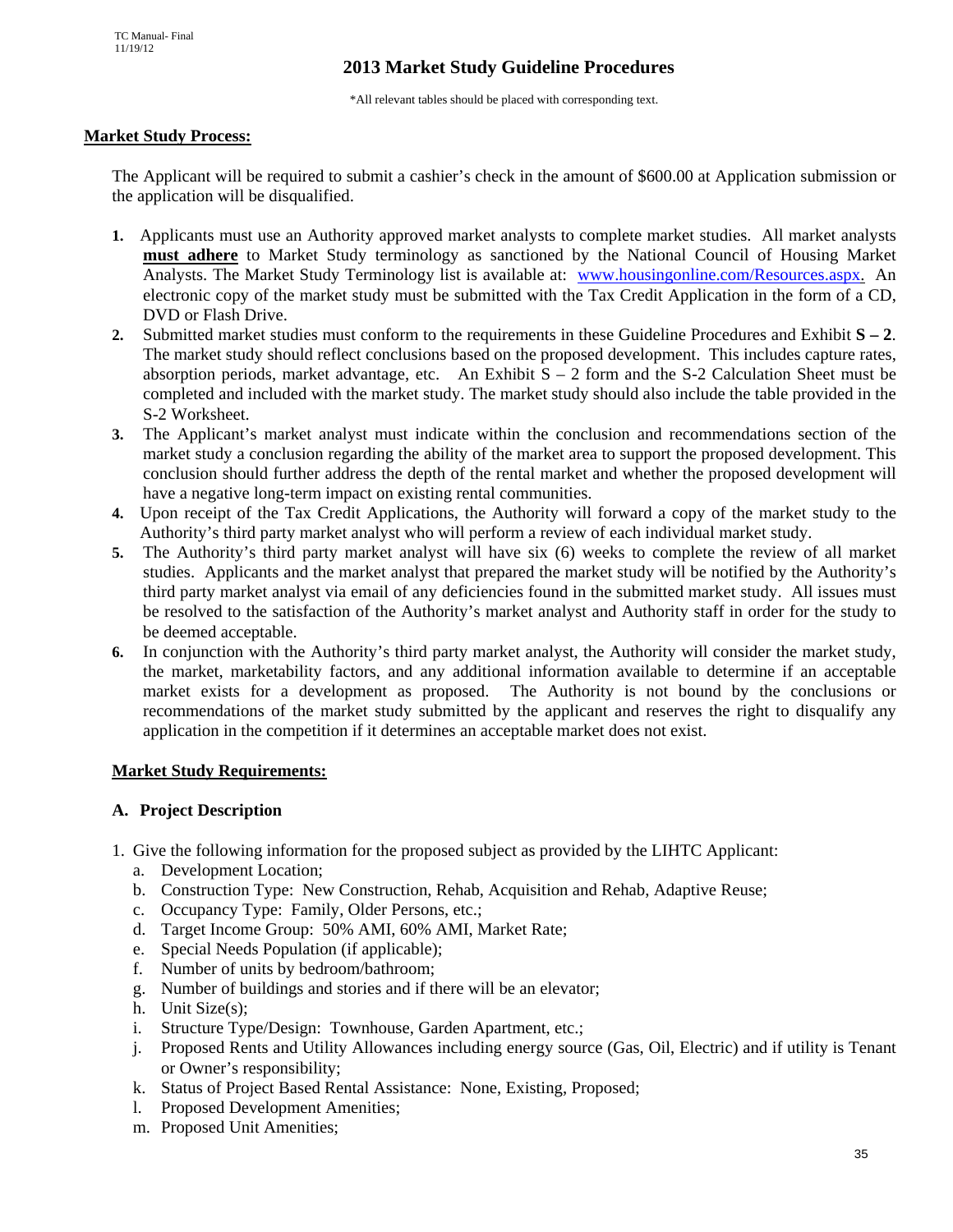> n. For rehab proposals, please provide: current occupancy levels, current rents being charged (versus proposed rents), tenant incomes, as well as detailed information about the scope of work planned and how the rehabilitation will be carried out.

# **B. Site Description**

- 1. Give the date(s) the senior analyst/market study author made a site visit including surrounding market area developments.
- 2. Describe physical features of the site, adjacent parcels, surrounding structures and neighborhoods. Give a brief description of the surrounding land uses. Note any obvious environmental concerns or any other visible concerns.
- 3. Give the site's general physical location to surrounding roads, public transportation, community amenities, employment, and services. It is extremely important to identify the closest shopping areas, schools, and employment centers, medical facilities and other amenities that would be important to the targeted population.
- 4. Indicate if there are any road or infrastructure improvements planned or under construction in the proposed market area.
- 5. Provide information or statistics as well as local perceptions of crime in the neighborhood, if applicable.
- 6. Comment on access, ingress/egress, and visibility to site.
- 7. Describe overall positive and negative attributes about the site as they relate to marketability.

# **C. Market Area**

- 1. A map of the Primary Market Area (PMA);
- 2. A physical description of the PMA including the methodology used to define it;
- 3. Census tracts that encompass the PMA; and
- 4. The analyst may provide information about the secondary market area if desired; however, demand should be based solely on the PMA.

# **D. MARKET AREA ECONOMY**

- 1. A **map** of the site as compared to the locations of major employment concentrations.
- 2. Employment by industry--numbers and percentages (i.e. Manufacturing: 150,000 (20%)).
- 3. The major current employers and anticipated expansions, contractions in their workforces, as well as newly planned employers and their impact on employment in the market area.
- 4. Total workforce figures and employment and unemployment trends for the county and, where possible, the PMA. Provide numbers and percentages for both. Provide annualized figures for these trends (i.e. average annual increase of unemployment of 1.2%).
- 5. If relevant, comment on the availability of housing for low- to very low-income employees of businesses and industries that draw from the PMA.
- 6. Provide commuting patterns for workers such as how many workers in the PMA commute from surrounding areas outside the PMA.

# **E. COMMUNITY DEMOGRAPHIC DATA**

Provide the following demographic information for the market area, giving historical data as well as current data and estimates. Include data on population and household trends from 2000 to 2012 and projected to 2015. Projections must be prepared by a reputable source such as Nielsen, ESRI, or Ribbon Demographics. U.S. Census data prior to the 2000 Census is only acceptable as historical data. If the Market Analyst does not agree with these projections, s/he must provide the reasoning, along with substitute projections. Both numbers and percentages should be shown for the data below. Annualized growth figures should be included. Please include a brief narrative of overall conclusions.

- 1. Population Trends
	- a. Total Population
	- b. Population by age groups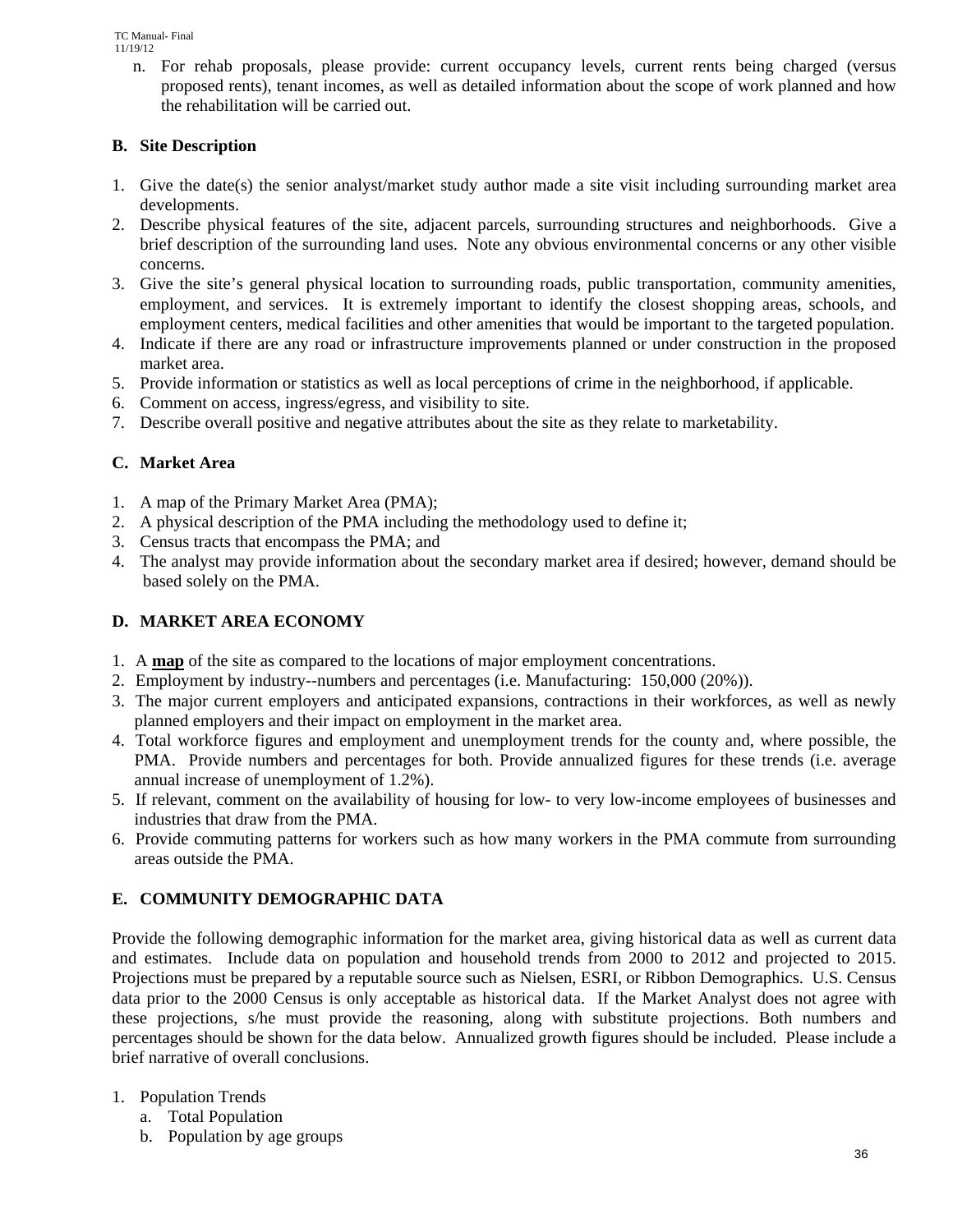- c. Number of older persons (for older persons projects)
- d. If a special population is proposed for the development (i.e. migrant workers, homeless), provide additional information on population growth patterns specifically related to this population.
- 2. Household Trends
	- a. Total number of households, average household size, and group quarter.
	- b. Households by tenure (If appropriate, breakout by older persons and non-older persons).
	- c. Households by income. (Older person(s) proposals should reflect the income distribution of those households only).
	- d. Renter households by number of persons in the household.

### **F. Project-Specific Demand Analysis**

- 1. **Income Restrictions**: Use the applicable incomes and rents in the subject's application. Be aware of the specific income restrictions which apply to the tax credit program. Analysts must take the income restrictions designated in the application into account when estimating demand.
- 2. **Affordability**: Analysts must assume that no family households are able to pay more than 35% of gross income towards gross rent and no elderly households are able to pay more than 40% of their gross income toward gross rent. Any such additional indicators should be calculated separately and be easily added or subtracted from the required demand analysis.
- 3. The demand analysis should clearly indicate the minimum and maximum income range for each targeted group.

In cases where the proposed rents for projects with Project Based Rental Assistance are higher than the maximum allowable LIHTC rents, two separate demand analyses must be shown: One with the rental assistance (thereby allowing \$0 for the minimum income) and one without the rental assistance. For the second demand calculation without rental assistance, analysts should use tax credit rents regardless of market conditions.

For projects with market rate units, the analyst must make some reasonable determination of a maximum income level beyond which a household would not likely be a participant in the rental market. The analyst should clearly state the assumptions used in making the aforementioned determination.

- 4. **Demand**: The demand should be derived from the following sources using data established from a reputable source:
	- a. **Demand from New Renter Households**: New rental units required in the market area due to projected renter household growth. Determinations must be made using the current base year of 2012 and projecting forward to the anticipated placed-in-service date of 2015. The population projected must be limited to the age and income cohort and the demand for each income group targeted (i.e. 50% of median income) must be shown separately.
		- In instances where a significant number (more than 20%) of proposed rental units are comprised of three-and four-bedroom units, analysts must refine the analysis for those units by factoring in the number of large households (generally 4+ persons). A demand analysis which does not take this into account may overestimate demand.
	- b. **Demand from Existing Households**: The second source of demand should be determined using 2010 census data or the most current American Community Survey (ACS) data and projected from:
		- 1) **Rent over-burdened households**, if any, within the age group, income cohort and tenure targeted for the proposed development. In order to achieve consistency in methodology, all analysts should assume that the rent-overburdened analysis includes households paying greater than 35% or in the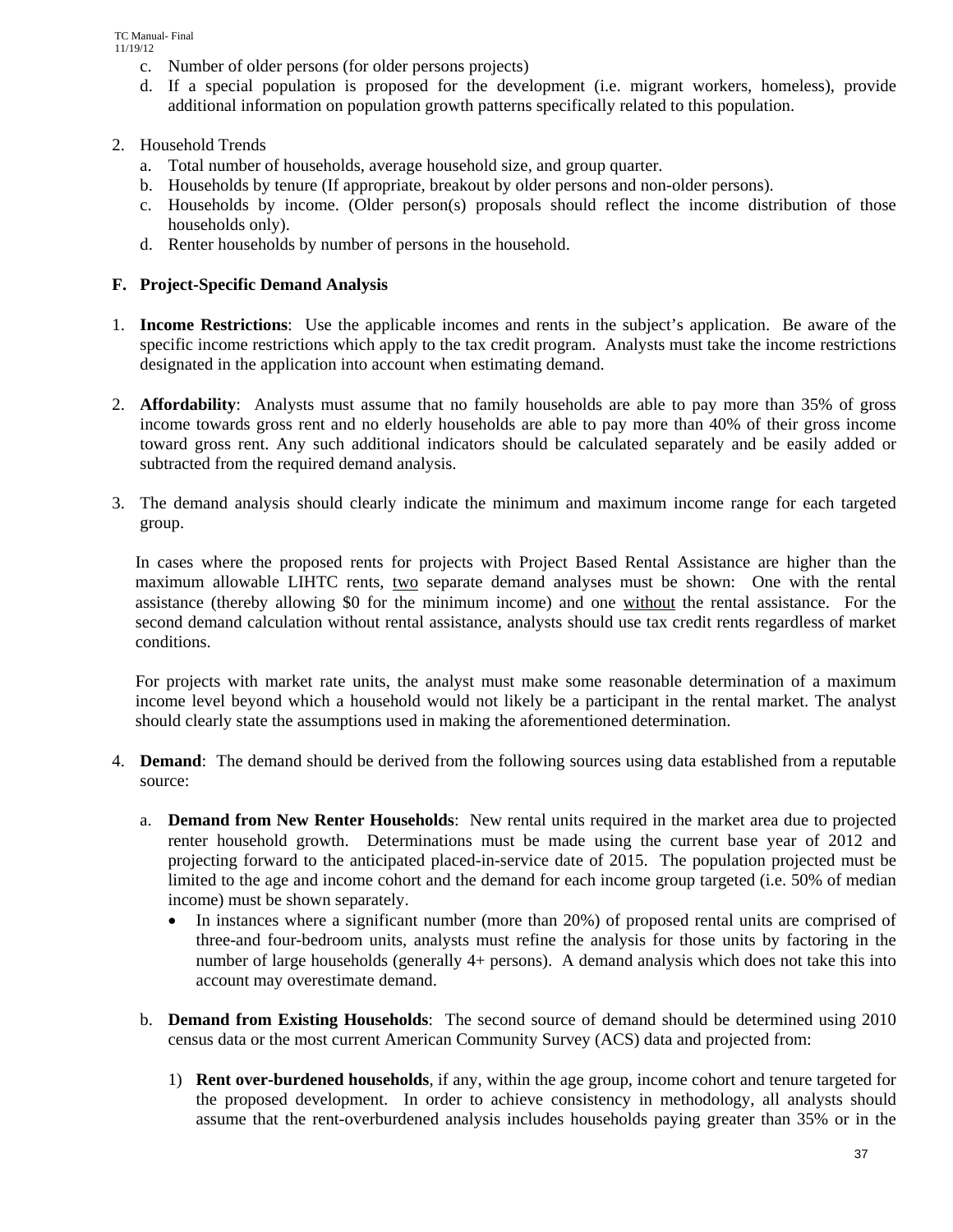case of elderly 40% of their gross income toward gross rent rather than some greater percentage. If an analyst feels strongly that the rent-overburdened analysis should focus on a greater percentage, they must give an in-depth explanation why this assumption should be included. Any such additional indicators should be calculated separately and be easily added or subtracted from the required demand analysis.

- 2) **Households living in substandard housing**. Households in substandard housing should be adjusted for age, income bands and tenure that apply. The analyst should use their own knowledge of the market area and project to determine if households from substandard housing would be a realistic source of demand.
	- The Market Analyst is encouraged to be conservative in his/her estimate of demand from both households that are rent-overburdened and/or living in substandard housing.
- 3) **Elderly Homeowners likely to convert to rentership**: The Authority recognizes that this type of turnover is increasingly becoming a factor in the demand for elderly tax credit housing. A narrative of the steps taken to arrive at this demand figure should be included.
- 4) **Other**: Please note, the Authority does not, in general, consider household turnover rates other than those of elderly to be an accurate determination of market demand. However, if an analyst firmly believes that demand exists which is not being captured by the above methods, s/he may be allowed to consider this information in their analysis. The analyst may also use other indicators to estimate demand if they can be fully justified (e.g. an analysis of an under-built or over-built market in the base year). Any such additional indicators should be calculated separately and be easily added or subtracted from the demand analysis described above.
- 5. **Method**: Please note that the Authority's stabilized level of occupancy is 93%.
	- a. **Demand**: The two overall demand components added together 4a and 4b above represent demand for the project.
	- b. **Supply**: Comparable/competitive units funded, under construction, or placed in service in 2012 must be subtracted to calculate net demand. Vacancies in projects placed in service prior to 2012 which have not reached stabilized occupancy must also be considered as part of the supply.
	- c. **Capture rates**: Capture rates must be calculated for each targeted income group and each bedroom size proposed as well as for the project overall.
	- d. **Absorption rates**: The absorption rate determination should consider such factors as the overall estimate of new renter household growth, the available supply of comparable/competitive units, observed trends in absorption of comparable/competitive units, and the availability of subsidies and rent specials.

# 6. **Example of Method**:

# **a. Demand**

|                                                                  | Households at 50%<br>Median Income | Households at 60% of<br>Median Income | Project Total<br>(min. income to max. |
|------------------------------------------------------------------|------------------------------------|---------------------------------------|---------------------------------------|
|                                                                  | (min. income to max.)<br>income)   | (min. income to max.<br>income)       | income)                               |
| Demand from New<br>Households<br>(age and income<br>appropriate) |                                    |                                       |                                       |
|                                                                  |                                    |                                       |                                       |
| Demand from Existing<br>Households                               |                                    |                                       |                                       |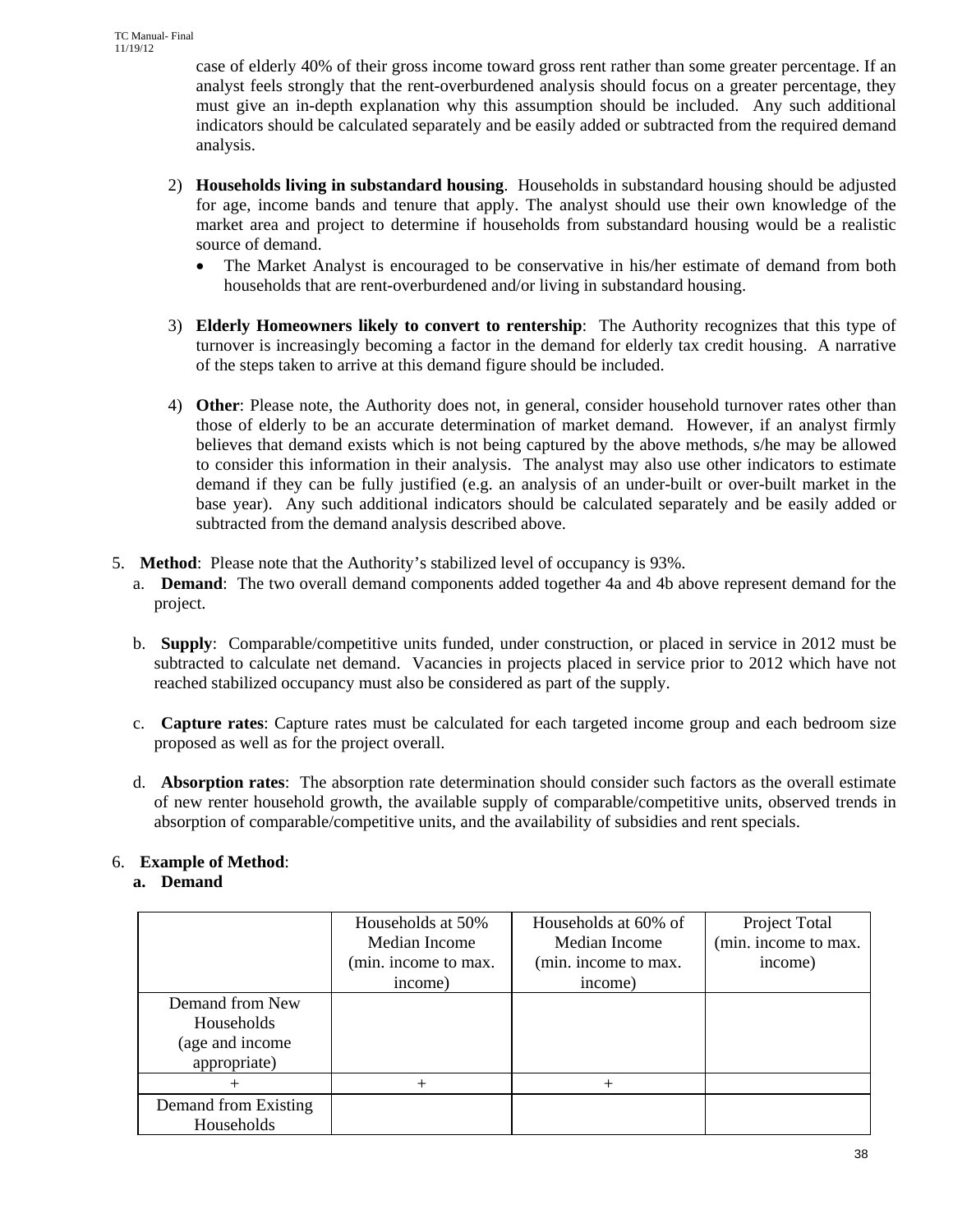| Rent-Overburdened                                                          |          |              |  |
|----------------------------------------------------------------------------|----------|--------------|--|
|                                                                            | $+$      | $+$          |  |
| Demand from Existing<br>Households<br>Renters in Substandard<br>Housing    |          |              |  |
| $^{+}$                                                                     | $^{+}$   | $\mathrm{+}$ |  |
| Demand from Existing<br>Households<br><b>Elderly Homeowner</b><br>Turnover |          |              |  |
|                                                                            |          |              |  |
| <b>Total Demand</b>                                                        |          |              |  |
|                                                                            |          |              |  |
| Supply                                                                     |          |              |  |
|                                                                            | $\equiv$ | $=$          |  |
| <b>Excess Demand/Supply</b>                                                |          |              |  |

### **b. Net Demand and Capture Rates**

| <b>Bedrooms</b>                   | <b>Total</b><br><b>Demand</b> | <b>Supply</b> | <b>Net Demand</b> | <b>Units</b><br><b>Proposed</b> | <b>Capture Rate</b> |
|-----------------------------------|-------------------------------|---------------|-------------------|---------------------------------|---------------------|
| $\frac{6}{6}$<br>1 Bedroom<br>AMI |                               |               |                   |                                 |                     |
| 2 Bedroom<br>$\frac{0}{0}$<br>AMI |                               |               |                   |                                 |                     |
| 3 Bedroom<br>$\frac{6}{9}$<br>AMI |                               |               |                   |                                 |                     |
| 4 Bedroom<br>$\frac{0}{0}$<br>AMI |                               |               |                   |                                 |                     |

# **G. Supply Analysis (Comparable/Competitive Rental Developments)**

The supply analysis will be given significant weight in the Authority's review of the market study. The senior analyst/market study author must visit all comparable/competitive developments. The analysis must include all existing LIHTC projects and other projects that would compete with or be affected by the proposed project. The analyst must include and consider all developments under construction and/or in the pipeline in the analysis.

1. The following information should be included for each comparable/competitive development:

- a. Name, Address, and Phone Number
- b. Contact Person's Name and staffing of the comparable/competitive property development
- c. Photograph
- d. Monthly Rents and utilities included in the rent, if any
- e. Type of development (RHS, tax credit, conventional, bond, bond and tax credits, etc.)
- f. Breakdown of unit sizes by bedroom/bathroom count
- g. Square footage for each comparable/competitive unit type
- h. Project age and Condition
- i. Population Served
- j. Description of unit amenities (include kitchen equipment) and site amenities
- k. Concessions given, if any
- l. Current vacancy rates broken down by bedroom size. Vacancy rates are to be determined using the most current information provided by property management.
- m. Waiting list information, if any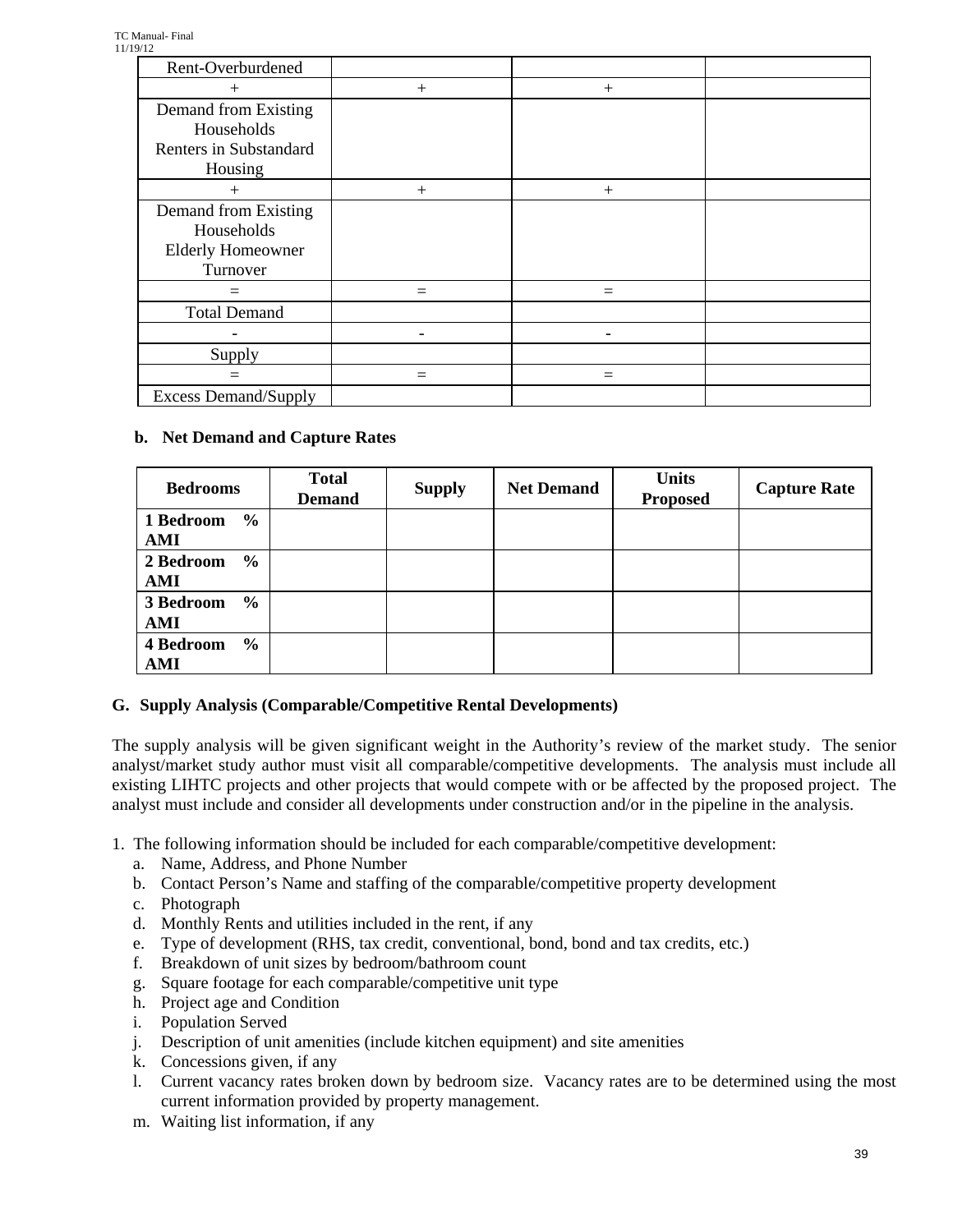- n. Number of units receiving rental assistance, description of assistance as project or tenant based.
- o. For developments in the planning or construction stages, provide the name, address/location, name of owner, number of units, unit configuration, rent structure, estimated date of market entry, and any other relevant market analysis information. If there are no developments in the planning stages or under construction, a statement to that effect must be provided.
- p. If the proposed project is an additional phase of an existing project, include a tenant profile as well as any information about a waiting list.

The above information should be provided in a comparative framework **including** the proposed project and those projects under construction and/or in the pipeline. For example, in addition to providing a page of information along with a picture for each comparable/competitive development, the analyst should also provide comparative charts that show such factors as the proposed project's rents, square footages, amenities, etc. as compared to the other projects.

- 2. A **map** showing the comparable/competitive developments in relation to the proposed site. The map should have an identifiable usable scale.
- 3. If applicable to the proposed development, provide data on three and four bedroom single-family rentals, OR provide information on rental trailer homes and single family homes in rural areas lacking sufficient three and four bedroom rental units in an attempt to identify where potential tenants are currently living.
- 4. Derive the market rent and compare them to the proposed development's rents. Quantify and discuss market advantage of the subject and impact on marketability. Market advantages should be provided for each unit type and the project overall.
- 5. Calculate the overall market vacancy rate, the overall comparable/competitive vacancy rate, and the overall vacancy rate for all LIHTC projects in the market area. (Do not include new projects in the process of "renting up" in vacancy rate.)
- 6. The cost and availability of homeownership and mobile home living, if applicable.
- 7. Conclusion as to the impact that the proposed project will have on the occupancy of comparable rental communities in the PMA, specifically other LIHTC communities.

# **H. Interviews**

The results of formal or informal interviews with property managers, town planning officials or anyone with relevant information relating to the overall demand for the proposed development should be summarized in this section.

# **I. Recommendations**

Market Analysts must provide a recommendation that clearly states whether a proposed project should be approved as proposed. The Market Analyst must provide a brief summary of all the major factors that led to their conclusion.

The completed market study must meet the minimum threshold requirements stated in the 2013 QAP. If the development cannot meet the threshold requirements the development will be disqualified.

#### **J.** Signed Statement Requirements

The signed statement must include the following language:

I affirm that I have made a physical inspection of the market and surrounding area and the information obtained in the field has been used to determine the need and demand for LIHTC units. I understand that any misrepresentation of this statement may result in the denial of further participation in the South Carolina State Housing Finance & Development Authority's programs. I also affirm that I have no financial interest in the project or current business relationship with the ownership entity and my compensation is not contingent on this project being funded. This report was written according to the SCSHFDA's market study requirements. The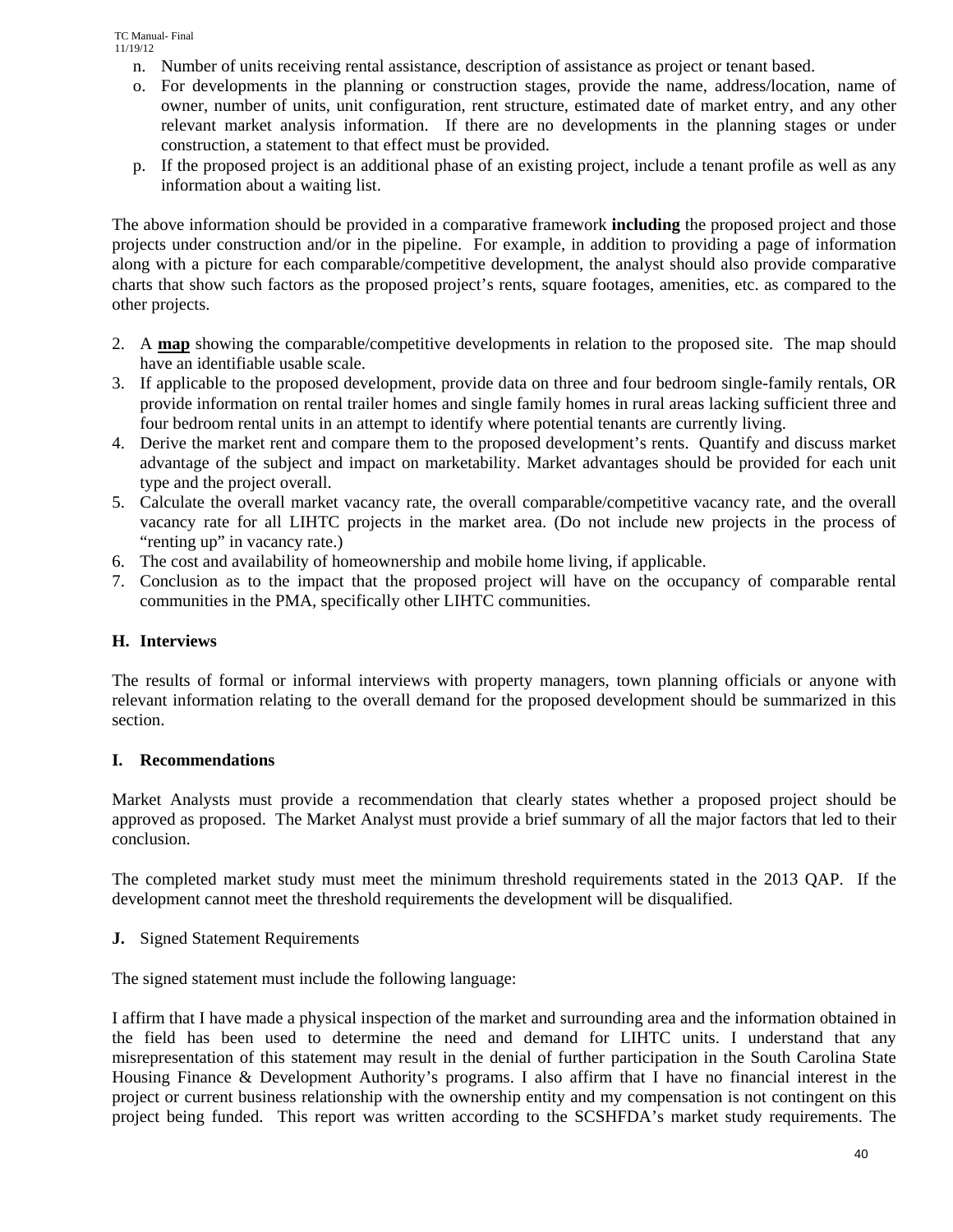information included is accurate and can be relied upon by SCSHFDA to present a true assessment of the lowincome housing rental market.

Market Analyst Author

\_\_\_\_\_\_\_\_\_\_\_\_\_\_\_\_\_\_\_\_\_\_\_\_\_\_\_\_\_\_\_\_\_\_\_\_\_\_\_\_\_\_\_\_\_\_

\_\_\_\_\_\_\_\_\_\_\_\_\_\_\_\_\_\_\_\_\_\_\_\_\_\_\_\_\_\_\_\_\_\_\_\_\_\_\_\_\_\_\_\_\_\_

Date

# **2013 LIHTC Program Schedule**

**November 1, 2012** 

A Public Hearing will be held at the Authority's Office, 300-C Outlet Pointe Blvd, Columbia, SC from 10:00 a.m. to 12:00 p.m. (EST).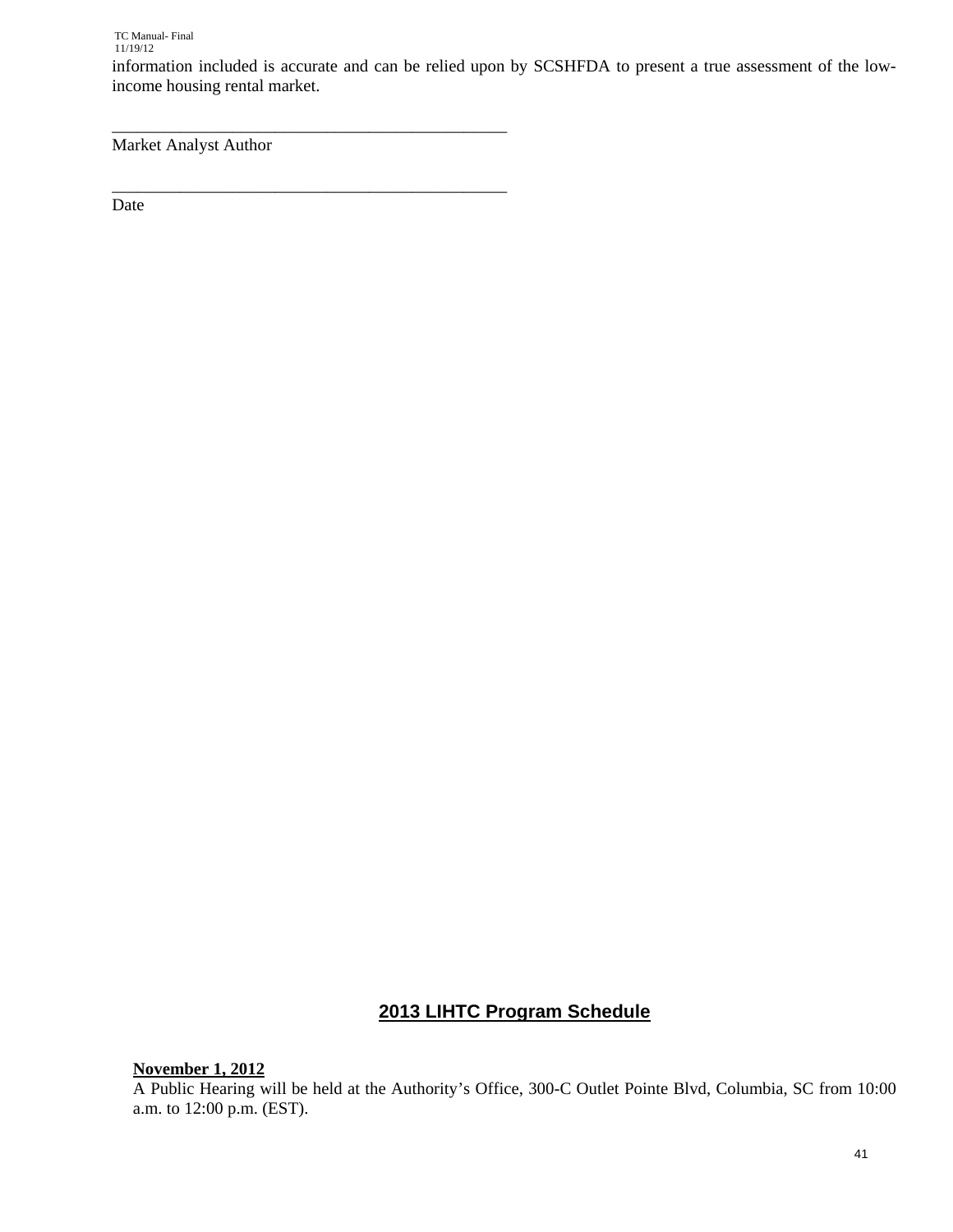### **By January 18, 2013**

Application packages will be posted on the Authority's web site: www.schousing.com

The Authority will provide fill in applications on CDs. The fill-in applications do not require any special system requirements or software to operate on a PC running Windows 95, Windows 98, Windows 2000, Windows NT, or Windows XP. A separate application package must be submitted for each development.

### **January (date TBD) 2013**

A workshop will be held in Columbia, SC. Authority staff will provide information on the 2013 tax credit program and review the 2013 application procedures. Although attendance is not mandatory, it is strongly recommended. Notification of the exact date of the workshop will be posted on the Authority's website at www.schousing.com

After the workshop, specific questions regarding the 2013 tax credit program and/or application should be emailed to Laura Nicholson at *laura.nicholson@schousing.com* or faxed to (803) 551-4925. The Authority will respond in writing and will post any programmatic clarifications on the website.

### **March 4-8, 2013**

Tax Credit Applications are due along with the application fee and the market study review fee. No application will be accepted, under any circumstance, after 5:00 p.m. (EST), March 8, 2013 .

### **June 2013**

It is anticipated that Applicants will be notified of their Application point scores in June. Point scores will be posted on the Authority's website at www.schousing.com

#### **July 2013**

It is anticipated that notification of the Final Tax Credit Reservations will be made in July.

**List of Code Numbers for South Carolina Counties:** 

|              | <b>Abbeville</b> |
|--------------|------------------|
| $\mathbf{2}$ | Aiken            |
| 3            | <b>Allendale</b> |
|              | Anderson         |
| 5            | <b>Bamberg</b>   |
|              | <b>Barnwell</b>  |